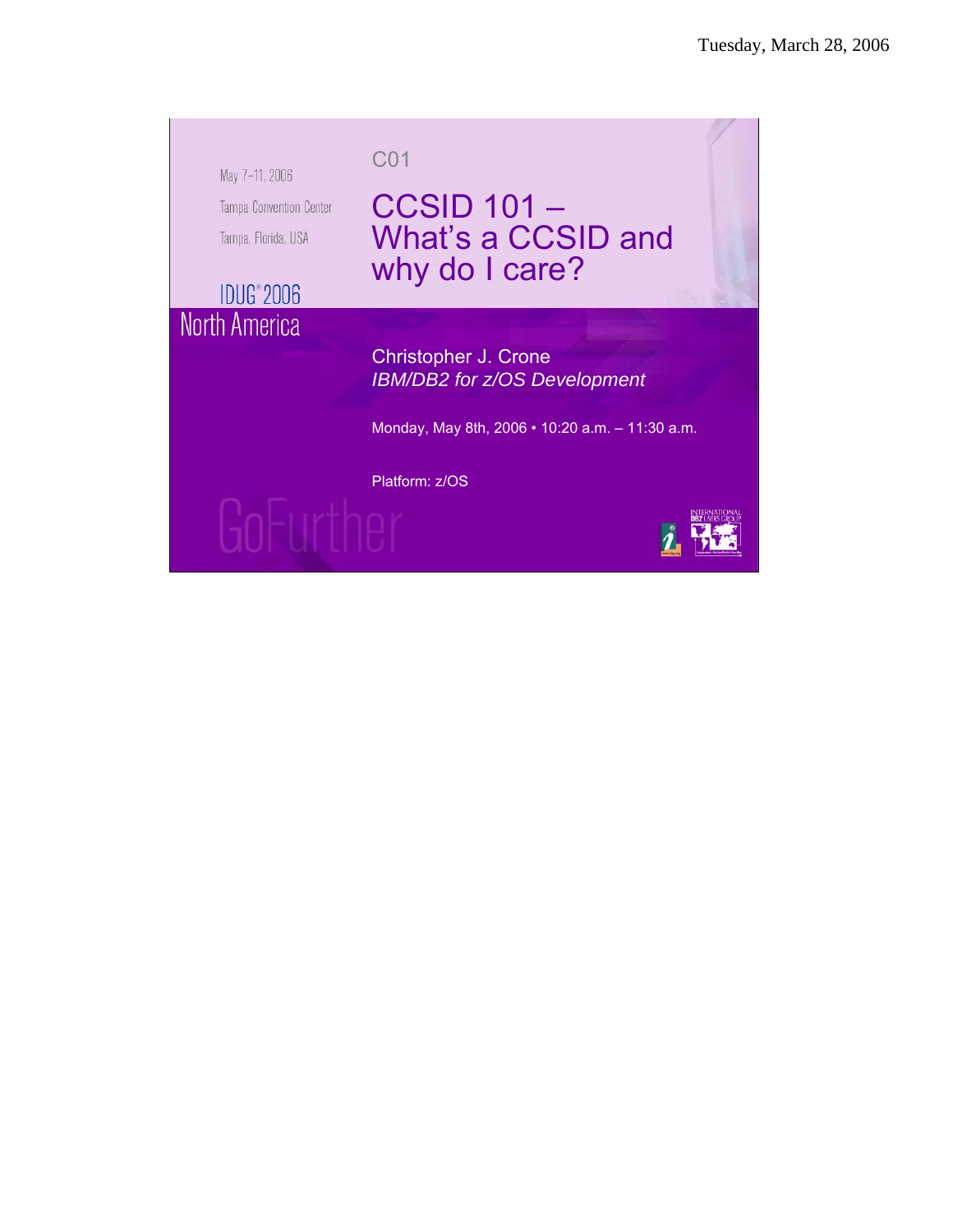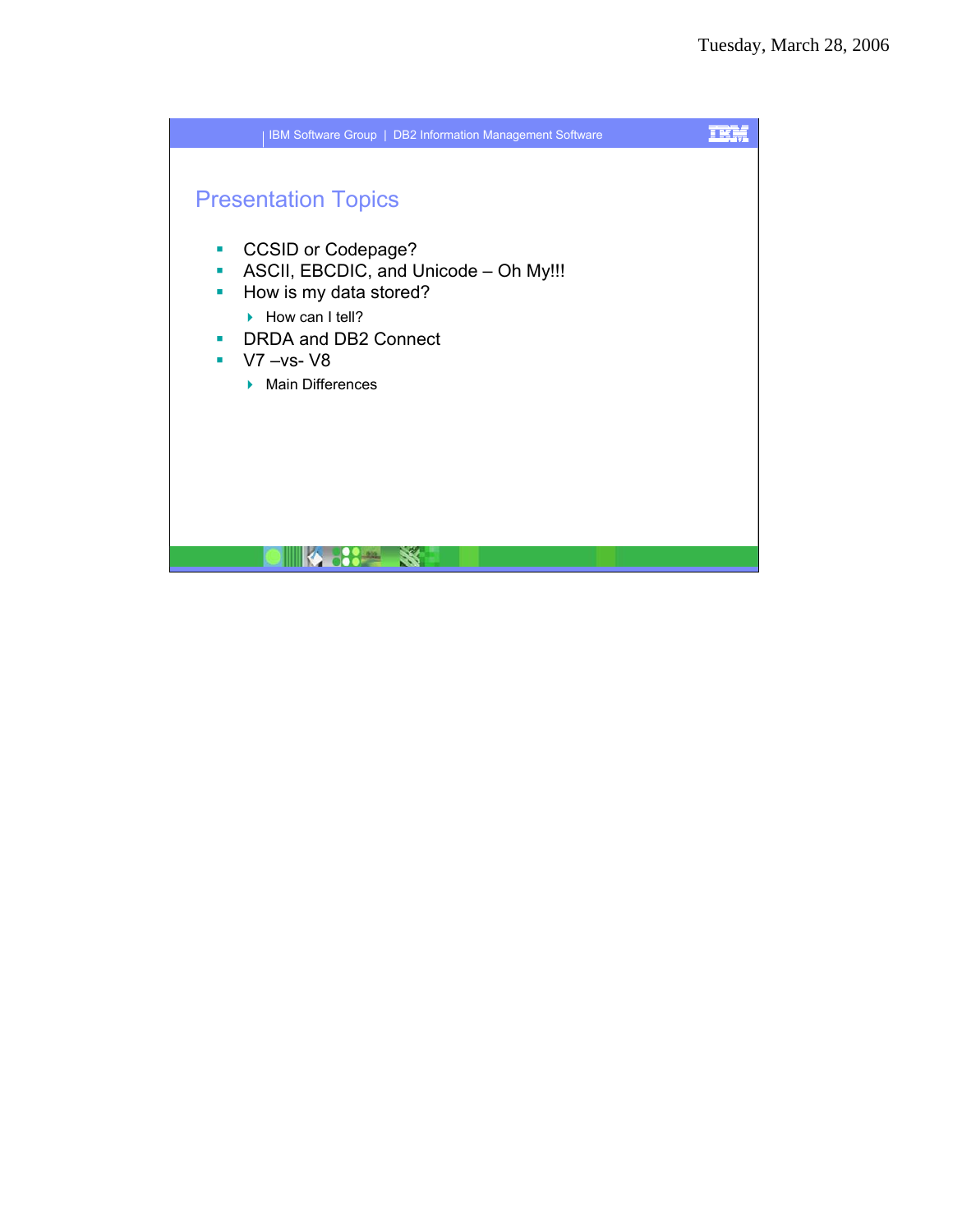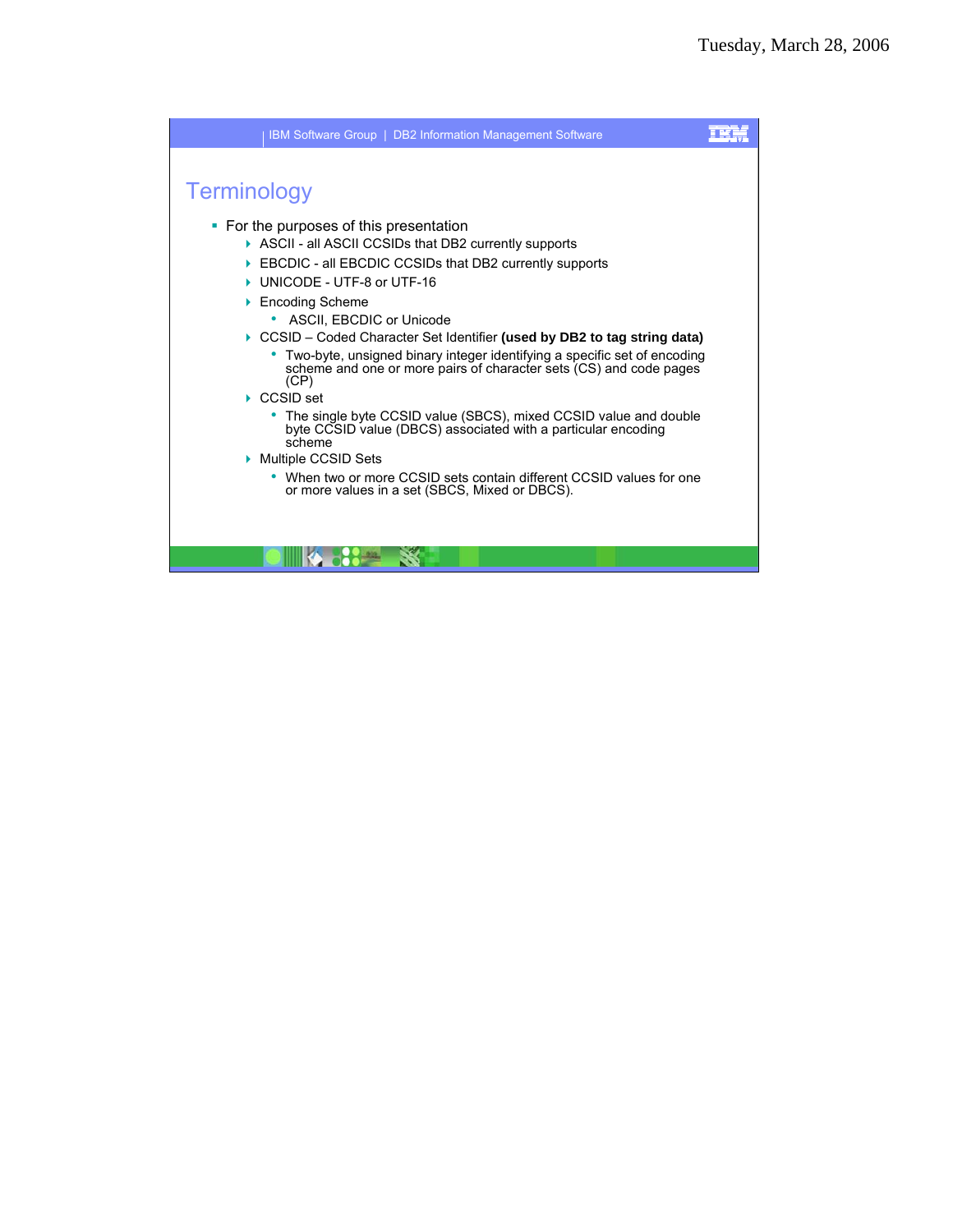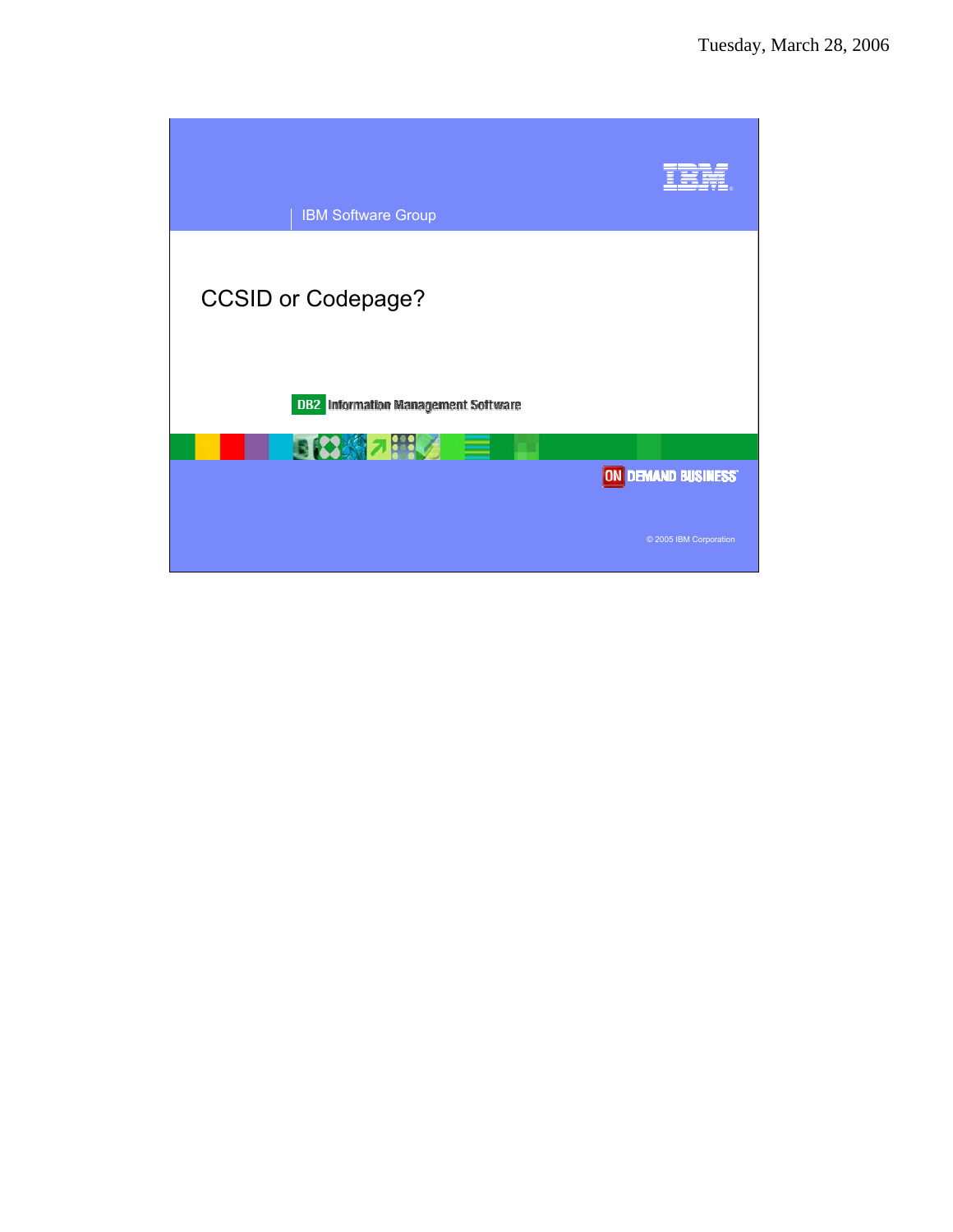|      |                          |          |                          |              |                   | IBM Software Group   DB2 information management software |                |                |                          |          |                |                         | EBS |
|------|--------------------------|----------|--------------------------|--------------|-------------------|----------------------------------------------------------|----------------|----------------|--------------------------|----------|----------------|-------------------------|-----|
|      | Codepage 37 = CCSID 1140 |          |                          |              |                   |                                                          |                |                |                          |          |                |                         |     |
|      | $4-$                     | 5-       | 6-                       | $7-$         | 8-                | 9-                                                       | А-             | B-             | $C-$                     | $D-$     | Е-             | F-                      |     |
| -0   | (sp)                     | &        | $\overline{\phantom{0}}$ | Ø            | Ø                 | $\circ$                                                  | μ              | ۸              | ſ                        | }        | ∖              | 0                       |     |
| $-1$ | (rsp)                    | é        | I                        | É            | a                 | i                                                        | $\sim$         | £              | A                        | J        | ÷              | 1                       |     |
| $-2$ | â                        | ê        | Â                        | Ê            | b                 | k                                                        | S              | ¥              | B                        | Κ        | S              | $\overline{2}$          |     |
| $-3$ | ä                        | ë        | Ä                        | Ë            | $\mathbf C$       | L                                                        | t              | $\blacksquare$ | C                        | L        | T              | 3                       |     |
| $-4$ | à                        | è        | À                        | È            | d                 | m                                                        | u              | ©              | D                        | М        | U              | 4                       |     |
| -5   | á                        | í        | Á                        | ĺ            | e                 | n                                                        | $\mathsf{v}$   | $\S$           | Е                        | N        | V              | 5                       |     |
| -6   | ã                        | î        | Ã                        | Î            | f                 | $\Omega$                                                 | w              | $\P$           | F                        | $\Omega$ | W              | 6                       |     |
| $-7$ | å                        | ï        | Å                        | ï            | g                 | p                                                        | X              | ¼              | G                        | P        | X              | 7                       |     |
| -8   | Ç                        | ì        | Ç                        | Ì            | h                 | q                                                        | v              | $\frac{1}{2}$  | н                        | Q        | Y              | 8                       |     |
| -9   | ñ                        | ß        | Ñ                        | $\cdot$      | i                 | r                                                        | z              | $\frac{3}{4}$  | L                        | R        | Z              | 9                       |     |
| -A   | ¢                        | Ţ        | т<br>$\mathbf{I}$        | t            | $\langle \langle$ | а                                                        | i              |                | $\overline{\phantom{0}}$ | 1        | $\overline{a}$ | $\overline{\mathbf{3}}$ |     |
| -B   | $\blacksquare$           | \$       | $\,$                     | #            | $\mathcal{Y}$     | o                                                        | i              | l              | ô                        | û        | Ô              | Û                       |     |
| -C   | $\,<\,$                  | $\star$  | $\%$                     | @            | ð                 | æ                                                        | Đ              |                | ö                        | ü        | Ö              | Ü                       |     |
| -D   |                          |          |                          | $\mathbf{I}$ | ý                 | s                                                        | Ý              |                | ò                        | ù        | Ò              | Ù                       |     |
| -E   | $+$                      | ٠<br>,   | $\geq$                   | $=$          | þ                 | Æ                                                        | ь              | ,              | ó                        | ú        | Ó              | Ú                       |     |
| -F   |                          | <b>-</b> | $\overline{\phantom{0}}$ | $\mathbf{H}$ | 士                 | €                                                        | $^{\circledR}$ | ×              | õ                        | ÿ        | Õ              | (EO)                    |     |
|      |                          |          |                          |              |                   |                                                          |                |                |                          |          |                |                         | 5   |

The words Codepage and CCSID are often used interchangeably. In some cases, these terms can be used interchangeably without harm. In the late 1990's, the Euro symbol was added to many EBCDIC codepages at x'9F'. In most cases the Euro replaced the International Currency Symbol (seen above at x'9F'). Once the Euro was added to Codepage 37, Codepage 37 and CCSID 37 diverged and can no longer be used interchangeably.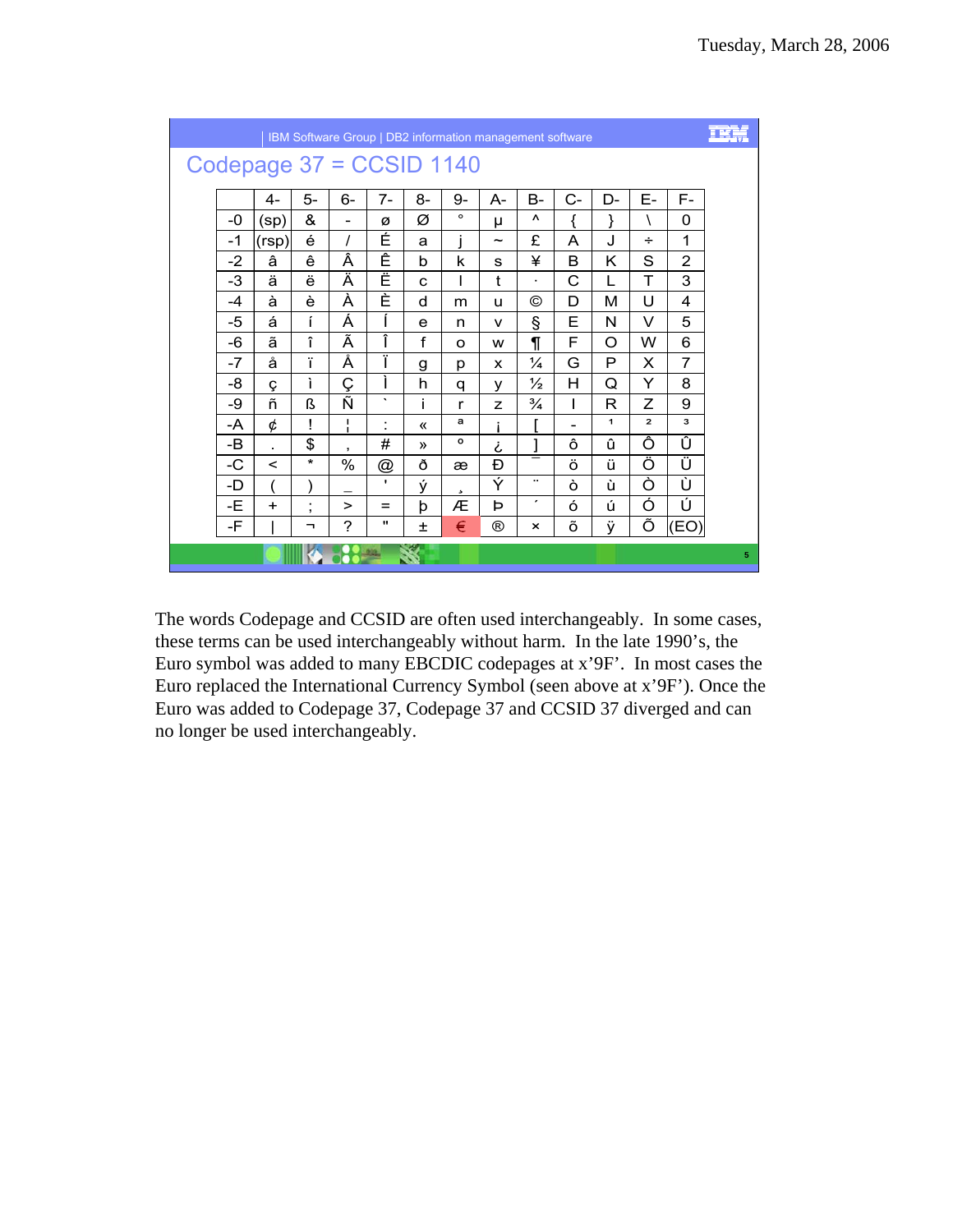

DB2 uses CCSIDs to describe data stored in DB2. In general this is good because DB2 can precisely describe your data. However, the negative is that it makes it hard to "change" your DB2 environment, for example to support the Euro symbol.

Unicode data uses Growing CCSIDs. This enables DB2 to represent your data in a precise way, yet still additions to the Unicode standard. The main drawback with this approach is that DB2 cannot tell which version of Unicode data is contained in Unicode tables. Since all Unicode conversions are performed using the z/OS conversion services, the level of Unicode supported by DB2 is really controlled by the level of the Unicode that the z/OS Unicode conversion services support.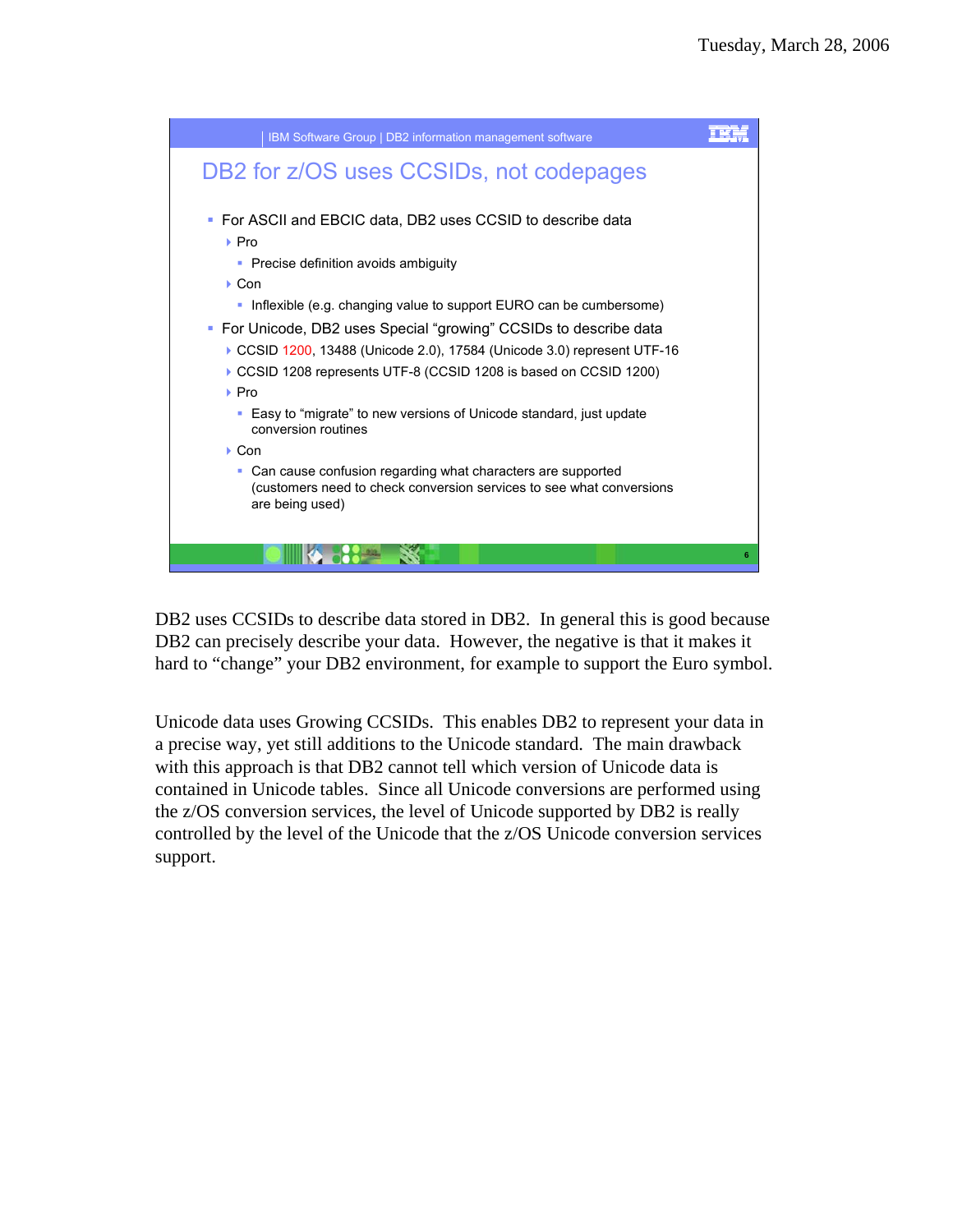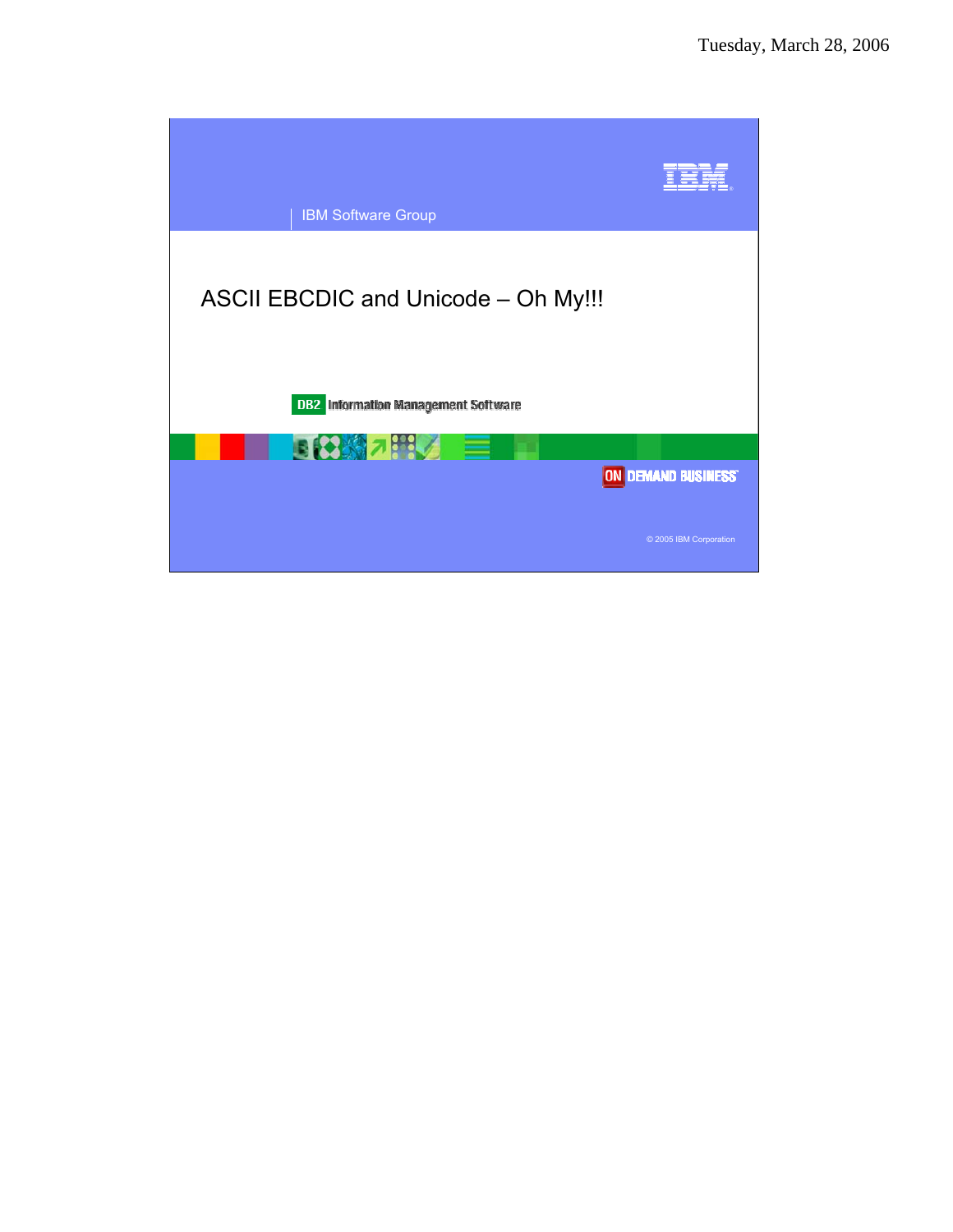|      |                                             |            | IBM Software Group   DB2 information management software |                                     |                          |                 |                 |                |    |      |    |           |       |    |    |    |   |
|------|---------------------------------------------|------------|----------------------------------------------------------|-------------------------------------|--------------------------|-----------------|-----------------|----------------|----|------|----|-----------|-------|----|----|----|---|
|      | CCSID 367 - 7 Bit ASCII (Unicode SBCS data) |            |                                                          |                                     |                          |                 |                 |                |    |      |    |           |       |    |    |    |   |
|      | 0-                                          | $1-$       | $2 -$                                                    | $3-$                                | 4-                       | $5-$            | 6-              | $7-$           | 8- | $9-$ | А- | <b>B-</b> | $C -$ | D- | E- | F- |   |
| -0   | NUL                                         | DLE        | (sp)                                                     | $\ket{0}$                           | @                        | P               |                 | p              |    |      |    |           |       |    |    |    |   |
| -1   |                                             | SOH DC1    | ı                                                        | H                                   | A                        | $\Omega$        | a.              | q              |    |      |    |           |       |    |    |    |   |
| $-2$ |                                             | STX DC2    | $\mathbf{H}$                                             | $\overline{2}$                      | $\vert \mathbf{B} \vert$ | $R_{-}$         | $\mathbf b$     | $\mathsf{r}$   |    |      |    |           |       |    |    |    |   |
| -3   |                                             | ETX DC3    | #                                                        | 鹝                                   | $\overline{C}$           | $S_{-}$         | $\mathbf{C}$    | S              |    |      |    |           |       |    |    |    |   |
| $-4$ |                                             | EOT DC4    | \$                                                       | $\mathbf{z}$                        | $\mathbf{D}$             | ar I            | <sub>d</sub>    | $\mathbf t$    |    |      |    |           |       |    |    |    |   |
| -5   |                                             | ENQ NAK    | $\%$                                                     | $\overline{5}$                      | E                        | U               | $\mathbf{e}$    | $\mathbf{u}$   |    |      |    |           |       |    |    |    |   |
| -6   |                                             | ACK SYN    | &                                                        | $6\overline{6}$                     | F                        | $V_{\parallel}$ | f               | V              |    |      |    |           |       |    |    |    |   |
| $-7$ | <b>BEL</b>                                  | ETB        | ٠                                                        | 7                                   | G                        | W               | $g_{\parallel}$ | W              |    |      |    |           |       |    |    |    |   |
| -8   | BS                                          | CAN        |                                                          | 8                                   | $\mathsf{H}$             | $X^{\perp}$     | h               | $\mathbf{x}$   |    |      |    |           |       |    |    |    |   |
| -9   | HT.                                         | EM         |                                                          | 9                                   |                          | Y               |                 | y              |    |      |    |           |       |    |    |    |   |
| -A   | LF.                                         | <b>SUB</b> | $\star$                                                  | ٠                                   |                          | $Z_{-}$         |                 | $\overline{z}$ |    |      |    |           |       |    |    |    |   |
| -B   | VT                                          | ESC        | $+$                                                      | $\cdot$<br>$\overline{\phantom{a}}$ | K                        |                 | k               | {              |    |      |    |           |       |    |    |    |   |
| -C   | FF.                                         | <b>FS</b>  | $\cdot$                                                  | ≺                                   |                          |                 |                 |                |    |      |    |           |       |    |    |    |   |
| -D   | CR.                                         | <b>GS</b>  | $\overline{\phantom{a}}$                                 | Ξ                                   | M                        |                 | m               |                |    |      |    |           |       |    |    |    |   |
| -E   | SO.                                         | <b>RS</b>  |                                                          | >                                   | N                        | ۸               | n               | $\tilde{}$     |    |      |    |           |       |    |    |    |   |
| -F   | SI                                          | <b>US</b>  |                                                          | ?                                   | $\overline{O}$           |                 | $\overline{O}$  |                |    |      |    |           |       |    |    |    |   |
|      |                                             |            |                                                          |                                     |                          |                 |                 |                |    |      |    |           |       |    |    |    | 8 |

CCSID 367 is 7 bit ASCII. It was often used in early ASCII computers (Unix systems). CCSID 367 is also used in "FOR SBCS DATA" columns in Unicode tables in DB2 for z/OS.

In ASCII, numbers are 1<sup>st</sup>, followed by uppercase numbers, and finally lowercase character.

Since this is a 7 bit ASCII CCSID, there are no characters mapped above x'7F'.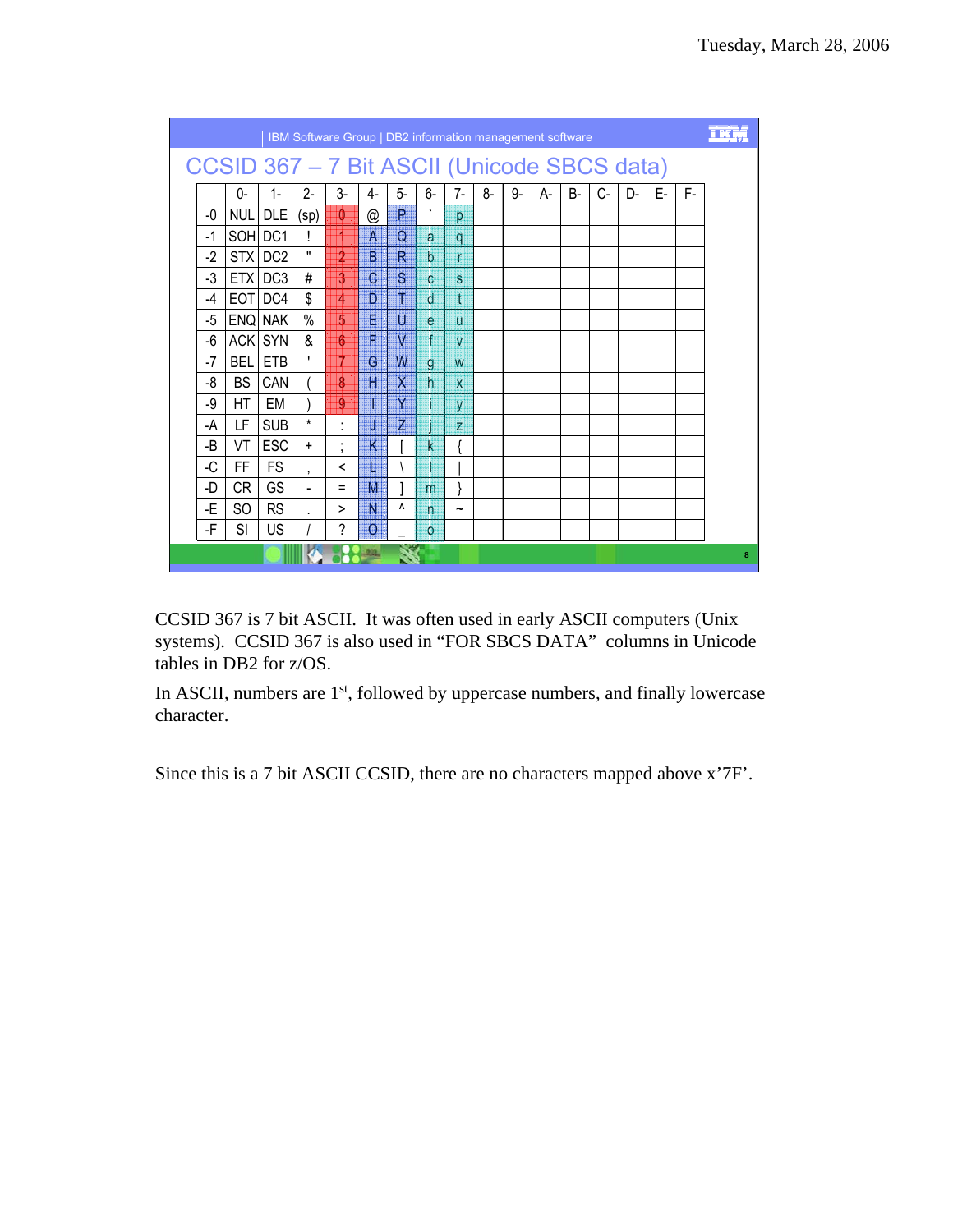|      |                  |                 | IBM Software Group   DB2 information management software |                     |    |    |         |              |                 |                 |                |                         |       |    |    |    |
|------|------------------|-----------------|----------------------------------------------------------|---------------------|----|----|---------|--------------|-----------------|-----------------|----------------|-------------------------|-------|----|----|----|
|      | <b>CCSID 819</b> |                 |                                                          |                     |    |    |         |              |                 |                 |                |                         |       |    |    |    |
|      | 0-               | 1-              | 2-                                                       | $3-$                | 4- | 5- | $6-$    | $7-$         | $8-$            | $9-$            | A-             | $B -$                   | $C -$ | D- | Е- | F- |
| -0   | <b>NUL</b>       | <b>DLE</b>      | (sp)                                                     | 0                   | @  | P  | $\cdot$ | р            |                 |                 | <b>DCS RSP</b> | $\circ$                 | À     | Đ  | à  | ð  |
| $-1$ | SOH DC1          |                 |                                                          | 1                   | A  | Q  | a       | q            |                 | PU <sub>1</sub> |                | Ŧ                       | Á     | Ñ  | á  | ñ  |
| -2   | STX <sup>I</sup> | DC <sub>2</sub> | $\pmb{\mathsf{H}}$                                       | 2                   | B  | R  | b       | r            |                 | <b>BPH PU2</b>  | ¢              | $\overline{\mathbf{2}}$ | Â     | Ò  | â  | ò  |
| -3   | ETX <sup>I</sup> | DC <sub>3</sub> | #                                                        | 3                   | C  | S  | C       | S            |                 | <b>NBH STS</b>  | £              | 3                       | Ã     | Ó  | ã  | ó  |
| -4   | <b>EOT</b>       | $\overline{LO}$ | \$                                                       | 4                   | D  | т  | d       | $\mathbf{f}$ | <b>IND</b>      | <b>CCH</b>      | $\overline{a}$ | ×.                      | Ä     | Ô  | ä  | ô  |
| -5   | <b>ENQ NAK</b>   |                 | %                                                        | 5                   | F  | U  | e       | u            | <b>NEL</b>      | <b>MW</b>       | ¥              | μ                       | Å     | Õ  | å  | õ  |
| -6   | ACK              | <b>SYN</b>      | &                                                        | 6                   | F  | V  | f       | v            |                 | <b>SSA SPA</b>  | т              | $\P$                    | Æ     | Ö  | æ  | ö  |
| -7   | <b>BEL</b>       | <b>FTB</b>      | ٠                                                        | 7                   | G  | W  | g       | W            |                 | <b>ESA EPA</b>  | $\S$           | ×                       | Ç     | ×  | ç  | ÷  |
| -8   | <b>BS</b>        | CAN             |                                                          | 8                   | н  | X  | h       | x            |                 | <b>HTS</b> SOS  | ×              | ъ.                      | È     | Ø  | è  | Ø  |
| -9   | НT               | <b>FM</b>       |                                                          | 9                   |    | Υ  |         | y            | <b>HTJ</b>      |                 | $\circledcirc$ | к                       | É     | Ù  | é  | ù  |
| -A   | LF               | <b>SUB</b>      | $\star$                                                  | $\cdot$             | J. | Z  |         | Z            | <b>VTS</b>      | <b>SCI</b>      | a              | $\circ$                 | Ê     | Ú  | ê  | ū  |
| -B   | VT               | <b>ESC</b>      | $\ddot{}$                                                | $\blacksquare$<br>, | Κ  |    | k       |              | <b>PLD</b>      | <b>CSI</b>      | $\mathcal{R}$  | $\mathcal{D}$           | Ë     | Û  | ë  | û  |
| -C   | FF               | <b>FS</b>       | $\overline{ }$                                           | ≺                   |    |    |         |              |                 | <b>PLU</b> STS  | ÷              | $\frac{1}{4}$           |       | Ü  | Ĭ  | ü  |
| -D   | <b>CR</b>        | GS              | $\overline{\phantom{0}}$                                 | =                   | М  |    | m       | ł            | RI              | <b>OSC</b>      | ÷              | $\frac{1}{2}$           | Í     | Ý  | í  | ý  |
| -E   | SO               | <b>RS</b>       |                                                          | $\geq$              | Ν  | ٨  | n       | ∼            | SS <sub>2</sub> | <b>PM</b>       | $^{\circledR}$ | $\frac{3}{4}$           | Î     | Þ  | î  | þ  |
| -F   | SI               | US              |                                                          | ?                   | O  |    | O       | DEL          |                 | SS3 ACP         |                | i.                      | Ï     | ß  | ï  | ÿ  |
|      |                  |                 |                                                          |                     |    |    |         |              |                 |                 |                |                         |       |    |    | 9  |

CCSID 819 is a superset of CCSID 367 - note that CCSID 819 has support for accented characters, and other extended characters such as AE ligature. CCSID 819 is a common ASCII CCSID used in AIX, SUN Solaris, and Linux.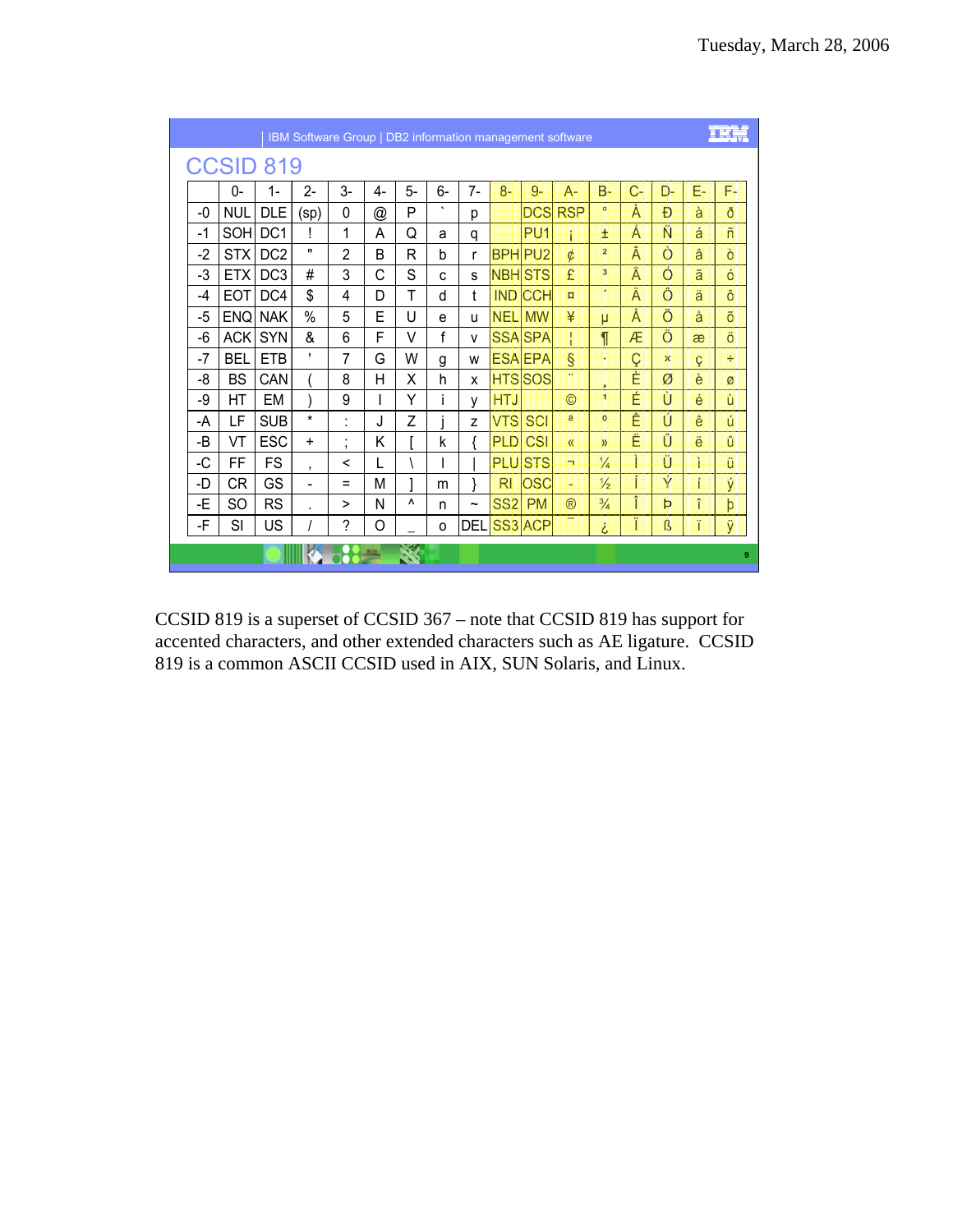|      |                              |                |      |          |         |                       |                         |               | IBM Software Group   DB2 information management software |                         |       |                           |    |    |    |
|------|------------------------------|----------------|------|----------|---------|-----------------------|-------------------------|---------------|----------------------------------------------------------|-------------------------|-------|---------------------------|----|----|----|
|      | Codepage $1252 = CCSID 5348$ |                |      |          |         |                       |                         |               |                                                          |                         |       |                           |    |    |    |
|      | 2-                           | $3-$           | $4-$ | 5-       | 6-      | $7-$                  | $8-$                    | $9-$          | A-                                                       | <b>B-</b>               | $C -$ | D-                        | E- | F- |    |
| -0   | (sp)                         | 0              | @    | P        | $\cdot$ | p                     |                         |               | <b>RSP</b>                                               | $\circ$                 | À     | Ð                         | à  | ð  |    |
| $-1$ | Ī                            | 1              | A    | Q        | a       | q                     |                         | ×             |                                                          | 土                       | Á     | Ñ                         | á  | ñ  |    |
| $-2$ | $\mathbf{u}$                 | $\overline{2}$ | B    | R        | b       | r                     | ×                       | 3.            | ¢                                                        | $\overline{\mathbf{z}}$ | Â     | Ò                         | â  | ò  |    |
| $-3$ | #                            | 3              | C    | S        | C       | S                     | f                       | $\Omega$      | £                                                        | з                       | Ã     | Ó                         | ã  | ó  |    |
| $-4$ | \$                           | 4              | D    | т        | d       | t                     | $\overline{\mathbf{3}}$ | 33            | $\alpha$                                                 | ,                       | Ä     | Ô                         | ä  | ô  |    |
| -5   | %                            | 5              | E    | U        | e       | u                     | <b>.</b>                | ٠             | ¥                                                        | μ                       | Å     | Õ                         | å  | õ  |    |
| -6   | &                            | 6              | F    | V        | f       | $\mathsf{v}$          | t                       | -             | T<br>I.                                                  | ſ                       | Æ     | Ö                         | æ  | ö  |    |
| $-7$ | ٠                            | 7              | G    | W        | g       | w                     | ŧ                       |               | ş                                                        | $\blacksquare$          | Ç     | $\boldsymbol{\mathsf{x}}$ | Ç  | ÷  |    |
| -8   |                              | 8              | н    | X        | h       | X                     | $\Lambda$               | $\sim$        |                                                          | د                       | È     | Ø                         | è  | Ø  |    |
| -9   |                              | 9              | ı    | Y        | i       | y                     | $\%$                    | <b>TM</b>     | ©                                                        | 1                       | É     | Ù                         | é  | ù  |    |
| -A   | $^\star$                     | ÷.             | J    | Z        |         | Z                     | Š                       | š             | a                                                        | $\circ$                 | Ê     | Ú                         | ê  | ú  |    |
| -B   | $\ddot{}$                    | ٠<br>$\,$      | Κ    | г        | k       | ſ                     | $\overline{\left(}$     | $\rightarrow$ | $\langle \langle$                                        | $\mathcal{V}$           | Ë     | Û                         | ë  | û  |    |
| -C   | $\overline{ }$               | <              | L    |          |         |                       | Œ                       | œ             | ┑                                                        | ¼                       | L     | Ü                         | ì  | ü  |    |
| -D   | $\qquad \qquad \blacksquare$ | $=$            | М    | 1        | m       | }                     |                         |               | -                                                        | $\frac{1}{2}$           |       | Ý                         | í  | ý  |    |
| -E   | Ĭ.                           | $\geq$         | N    | ٨        | n       | $\tilde{\phantom{a}}$ |                         |               | $^{\circledR}$                                           | $\frac{3}{4}$           | Î     | Þ                         | î  | þ  |    |
| -F   | I                            | ?              | O    |          | O       | DEL                   |                         | Ÿ             |                                                          | نى                      | Ϊ     | ß                         | ï  | ÿ  |    |
|      |                              |                |      | $-210 -$ |         |                       |                         |               |                                                          |                         |       |                           |    |    | 10 |

CCSID 5348 is Codepage 1252 with Euro support. It is commonly associated with Microsoft Windows<sup>TM</sup>.

From the perspective of displayable characters, CCSID 5348 is a superset of CCSID 819. CCSID 5348 manages this by replacing the control characters between  $x'80' - x'9F'$  that exist in CCSID 819, with additional characters such as the <sup>TM</sup> symbol or the œ ligature.

CCSID 5348 maps additional characters, such as the <sup>TM</sup> character, at the expense of control characters.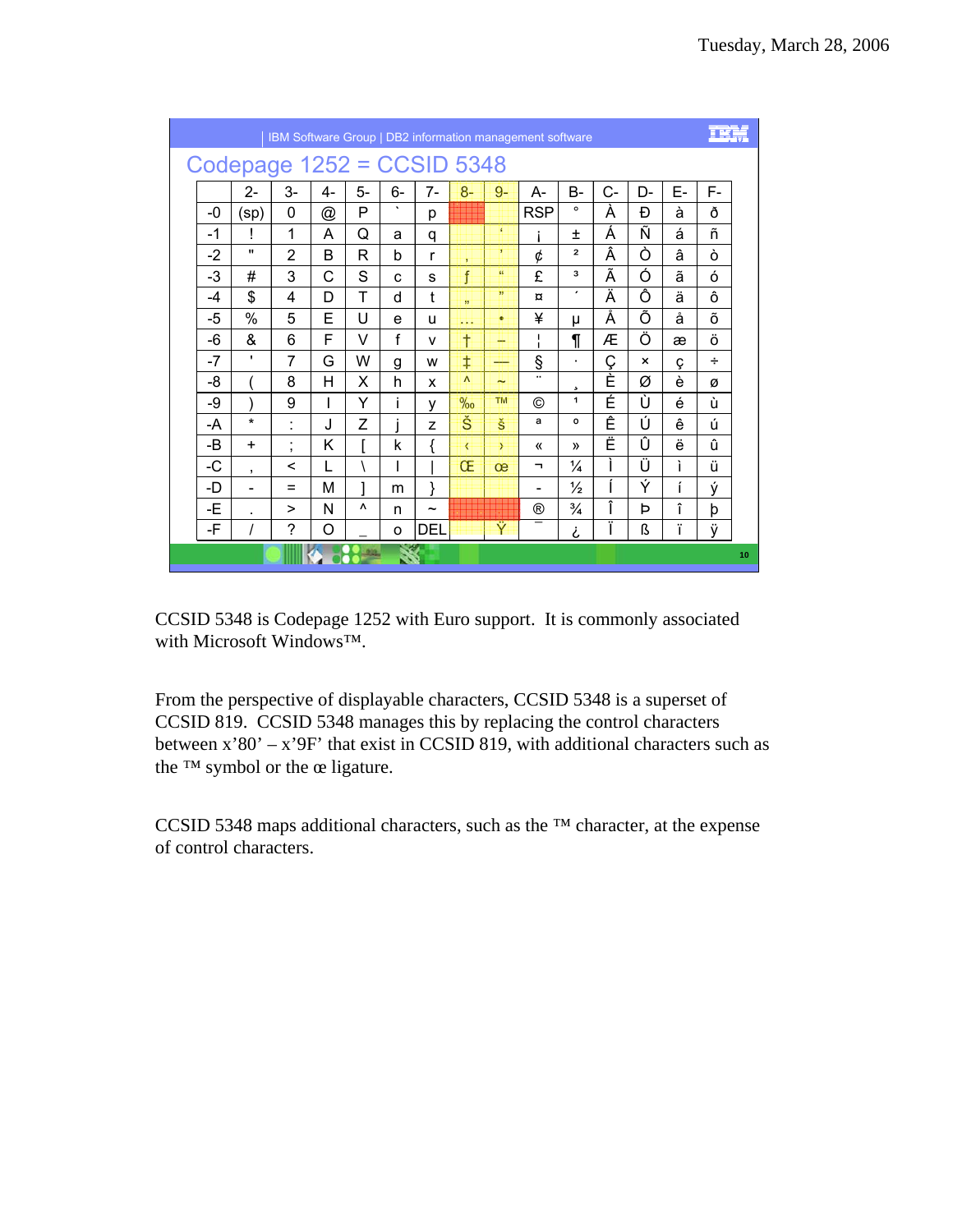|      |                        |         |                    |                      |               |              | IBM Software Group   DB2 information management software |                |                          |                   |              |                |    |
|------|------------------------|---------|--------------------|----------------------|---------------|--------------|----------------------------------------------------------|----------------|--------------------------|-------------------|--------------|----------------|----|
|      | Codepage 37 - CCSID 37 |         |                    |                      |               |              |                                                          |                |                          |                   |              |                |    |
|      | 4-                     | 5-      | 6-                 | $7-$                 | $8-$          | 9-           | $A -$                                                    | $B -$          | $C-$                     | D-                | Е-           | F-             |    |
| -0   | (sp)                   | &       | ۰                  | Ø                    | Ø             | $\circ$      | μ                                                        | Λ              |                          |                   |              | $\mathbf{0}$   |    |
| $-1$ | (rsp)                  | é       | $\prime$           | É                    | a             |              | $\tilde{\phantom{a}}$                                    | £              | A                        | IJ                | ÷            | n              |    |
| $-2$ | â                      | ê       | Â                  | Ê                    | $\mathbf b$   | $\mathbf k$  | $\mathbf{s}$                                             | ¥              | B                        | K                 | S.           | $\overline{2}$ |    |
| -3   | ä                      | ë       | Ä                  | Ë                    | $\mathbf{C}$  |              | $\mathbf{1}$                                             | $\blacksquare$ | C                        | I                 | T            | $\overline{3}$ |    |
| $-4$ | à                      | è       | À                  | È                    | $\mathbf d$   | m            | $\overline{u}$                                           | ©              | D.                       | M                 | U            | 4              |    |
| -5   | á                      | í       | Á                  | Í                    | e             | $\mathsf{n}$ | $\mathbf{V}$                                             | Ŝ              | E                        | N.                | $\dot{M}$    | $\overline{5}$ |    |
| -6   | ã                      | î       | Ã                  | Î                    | f             | $\Omega$     | W                                                        | ſ              | F.                       | $\circ$           | W            | 6              |    |
| $-7$ | å                      | ï       | Å                  | Ï                    | $\mathbf{Q}$  | p            | $\mathbf x$                                              | $\frac{1}{4}$  | G                        | ₽                 | $\mathsf{X}$ | 7              |    |
| -8   | Ç                      | ì       | Ç                  | ì                    | $\mathsf{h}$  | $\mathbf{C}$ | <b>V</b>                                                 | $\frac{1}{2}$  | H                        | $\mathbf{\Omega}$ | Y            | 8              |    |
| -9   | ñ                      | ß       | Ñ                  | $\cdot$              | í             | r            | $\overline{z}$                                           | $\frac{3}{4}$  | I                        | R                 | $Z_{\rm s}$  | 9              |    |
| -A   | ¢                      | Ţ       | L.<br>$\mathbf{I}$ | $\ddot{\phantom{a}}$ | «             | а            | i                                                        | [              | $\overline{\phantom{0}}$ | 1                 | $\mathbf{z}$ | з              |    |
| -B   | $\mathbf{r}$           | \$      | $\mathbf{z}$       | #                    | $\mathcal{P}$ | o            | نى                                                       | l              | ô                        | û                 | Ô            | Û              |    |
| $-C$ | $\lt$                  | $\star$ | %                  | @                    | ð             | æ            | Ð                                                        |                | ö                        | ü                 | Ö            | Ü              |    |
| -D   |                        |         |                    | $\blacksquare$       | ý             | s            | Ý                                                        |                | ò                        | ù                 | Ò            | Ù              |    |
| $-E$ | $+$                    | ٠<br>,  | $\mathbf{r}$       | $=$                  | þ             | Æ            | Þ                                                        | $\pmb{\cdot}$  | ó                        | ú                 | Ó            | Ú              |    |
| -F   |                        | ┑       | ?                  |                      | 士             | $\alpha$     | $^{\circledR}$                                           | $\times$       | õ                        | ÿ                 | Õ            | (EO)           |    |
|      |                        |         |                    |                      |               |              |                                                          |                |                          |                   |              |                | 11 |

In EBCDIC, lowercase characters come 1<sup>st</sup>, then uppercase characters, and finally numbers. The codepoints used to map a-z and A-Z are not contiguous (as they are in ASCII).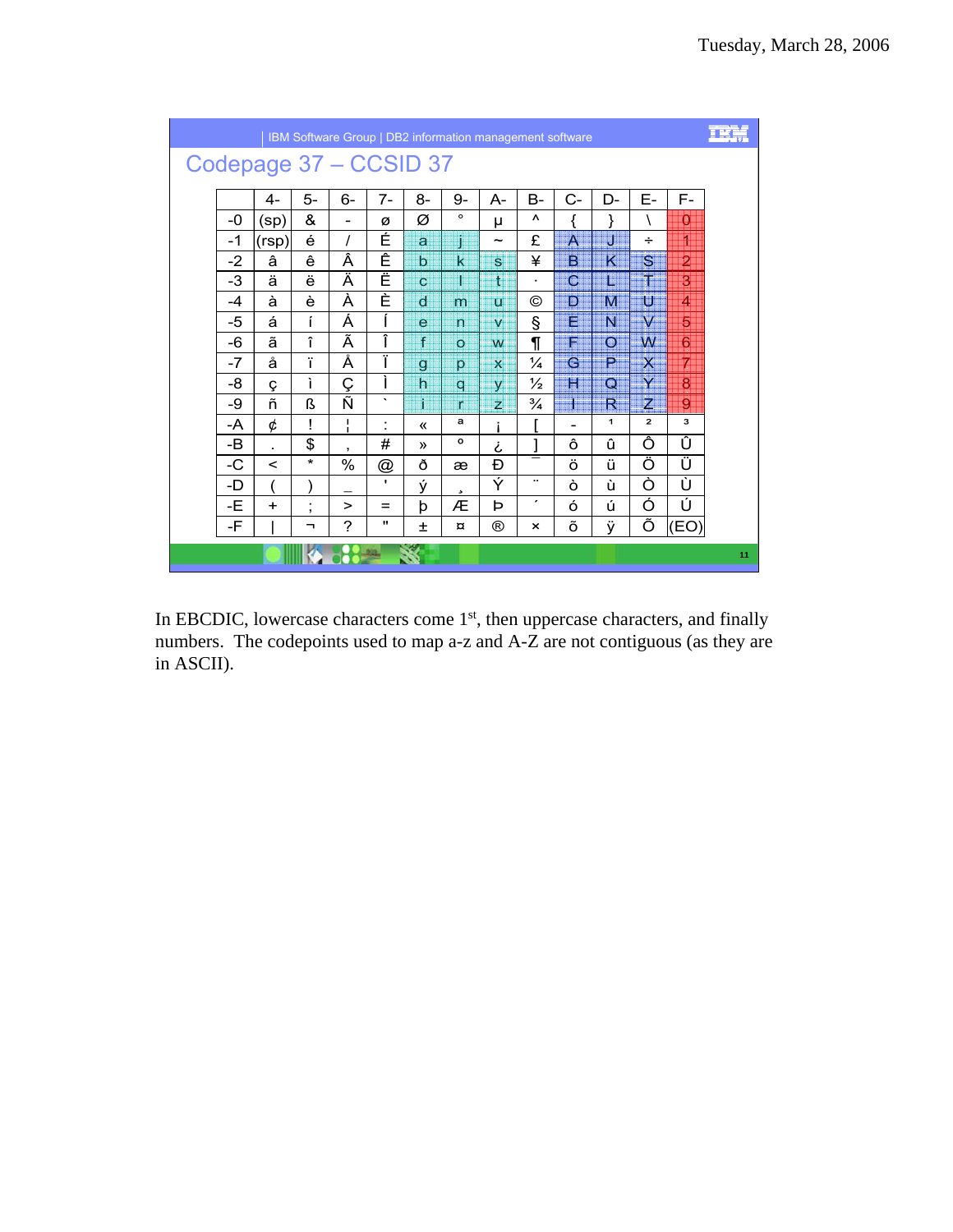|      |            |              |                          |                    |    |             |             |               |    |              |                |                           | IBM Software Group   DB2 information management software |              |                          |                   |              |             |                       |               |    |              |                |      |
|------|------------|--------------|--------------------------|--------------------|----|-------------|-------------|---------------|----|--------------|----------------|---------------------------|----------------------------------------------------------|--------------|--------------------------|-------------------|--------------|-------------|-----------------------|---------------|----|--------------|----------------|------|
|      |            |              |                          |                    |    |             |             |               |    |              |                | CCSID 37 - vs - CCSID 500 |                                                          |              |                          |                   |              |             |                       |               |    |              |                |      |
|      | 4-         | $5-$         | 6-                       | $7-$               | 8- | 9-          | А-          | <b>B-</b>     | C- | D-           | Е-             | F-                        | 4-                                                       | $5-$         | $6-$                     | $7-$              | 8-           | 9-          | A-                    | <b>B-</b>     | C- | D-           | Е-             | F-   |
| -0   | (sp)       | &            | $\overline{\phantom{a}}$ | Ø                  | Ø  | $\circ$     | μ           | $\Lambda$     |    |              |                | 0                         | (sp)                                                     | &            | $\overline{\phantom{a}}$ | Ø                 | Ø            | $\circ$     | μ                     | ¢             |    |              |                | 0    |
| -1   | (rsp)      | é            |                          | É                  | a  |             | $\tilde{ }$ | £             | A  | J            | ÷              | 1                         | (rsp)                                                    | è            |                          | É                 | a            |             | $\tilde{\phantom{a}}$ | £             | A  | J            | ÷              | 1    |
| $-2$ | â          | ê            | Â                        | Ê                  | b  | k           | s           | ¥             | B  | K            | S              | $\overline{2}$            | â                                                        | ê            | Â                        | Ê                 | <sub>b</sub> | k           | S                     | ¥             | B  | Κ            | S              | 2    |
| $-3$ | ä          | ë            | Ä                        | Ë                  | C  |             | t           | $\cdot$       | Ć  |              |                | 3                         | ä                                                        | ë            | Ä                        | Ë                 | C            |             | t                     | $\cdot$       | C  |              | T              | 3    |
| -4   | à          | è            | Á                        | È                  | d  | m           | u           | ©             | D  | М            | U              | 4                         | à                                                        | è            | Á                        | È                 | d            | m           | u                     | ©             | D  | M            | U              | 4    |
| $-5$ | á          |              | À                        |                    | e  | n           | V           | ş             | Ε  | N            | V              | 5                         | á                                                        |              | А                        |                   | e            | n           | V                     | ş             | Е  | N            | V              | 5    |
| -6   | ã          | ۸            | Ã                        |                    |    | 0           | W           |               | F  | $\Omega$     | W              | 6                         | ã                                                        | î            | Ã                        | L                 | f            | $\Omega$    | W                     |               | F  | $\Omega$     | W              | 6    |
| -7   | å          |              | A                        |                    | g  | р           | X           | $\frac{1}{4}$ | G  | P            | X              | 7                         | å                                                        |              | A                        |                   | g            | р           | x                     | $\frac{1}{4}$ | G  | P            | X              | 7    |
| -8   | Ç          |              | Ç                        |                    | h  | q           | V           | $\frac{1}{2}$ | Н  | Q            | Υ              | 8                         | Ç                                                        |              | Ç                        | L                 | h            | q           | y                     | $\frac{1}{2}$ | Н  | Q            | Υ              | 8    |
| -9   | ñ          | ß            | Ñ                        | $\sqrt{2}$         |    |             | Z           | $\frac{3}{4}$ |    | R            | Z              | 9                         | ñ                                                        | ß            | Ñ                        | $\cdot$           | L            | r           | Z                     | $\frac{3}{4}$ |    | R            | $\overline{7}$ | 9    |
| -A   | ¢          |              |                          | $\cdot$<br>$\cdot$ | «  | а           |             |               | ٠  | $\mathbf{1}$ | $\overline{2}$ | 3                         |                                                          |              | $\overline{\phantom{a}}$ | ٠<br>$\cdot$      | «            | a           |                       | ÷             |    | $\mathbf{1}$ | $\overline{2}$ | 3    |
| -B   | $\sim$     | \$           | $\cdot$                  | $\#$               | )) | $\mathbf 0$ | i           | -             | ô  | û            | Ô              | Û                         |                                                          | \$           | $\cdot$                  | #                 | ))           | $\mathbf 0$ | ሪ                     | -             | ô  | û            | Ô              | Û    |
| -C   | $\epsilon$ | $\star$      | $\%$                     | @<br>$\mathbf{L}$  | ð  | æ           | Đ           |               | ö  | ű            | Ö              | Ü                         | $\overline{\phantom{a}}$                                 | $\star$      | $\%$                     | @<br>$\mathbf{I}$ | ð            | æ           | Đ                     |               | ö  | ü            | Ö              | Ü    |
| -D   |            |              |                          |                    | ý  |             | Ý           | $\pmb{\cdot}$ | ò  | ù            | 0              | Ù                         |                                                          |              |                          |                   | ý            |             | Ý                     | $\pmb{\cdot}$ | ò  | ù            | Ò              | Ù    |
| -E   | $\ddot{}$  | $\cdot$<br>٠ | >                        | $\equiv$<br>Ш      | h  | Æ           | Þ           |               | ó  | ú            | Ó              | Ú                         | $\ddot{}$                                                | ٠<br>$\cdot$ | >                        | $\equiv$<br>п     | þ            | Æ           | Þ                     |               | ó  | ú            | Ó              | Ú    |
| -F   |            | ÷            | 2                        |                    | Ŧ  | ¤           | ®           | x             | Õ  | Ÿ            | Õ              | (EO)                      |                                                          | $\Lambda$    | ?                        |                   | Ŧ            | n           | ®                     | x             | õ  | Ÿ            | Õ              | (EO) |
|      |            |              |                          |                    |    |             |             |               |    |              |                |                           |                                                          |              |                          |                   |              |             |                       |               |    |              |                |      |
|      |            |              |                          |                    |    |             |             |               |    |              |                |                           |                                                          |              |                          |                   |              |             |                       |               |    |              |                | 12   |

There are Seven Characters that are different between CCSID 37 and CCSID 500.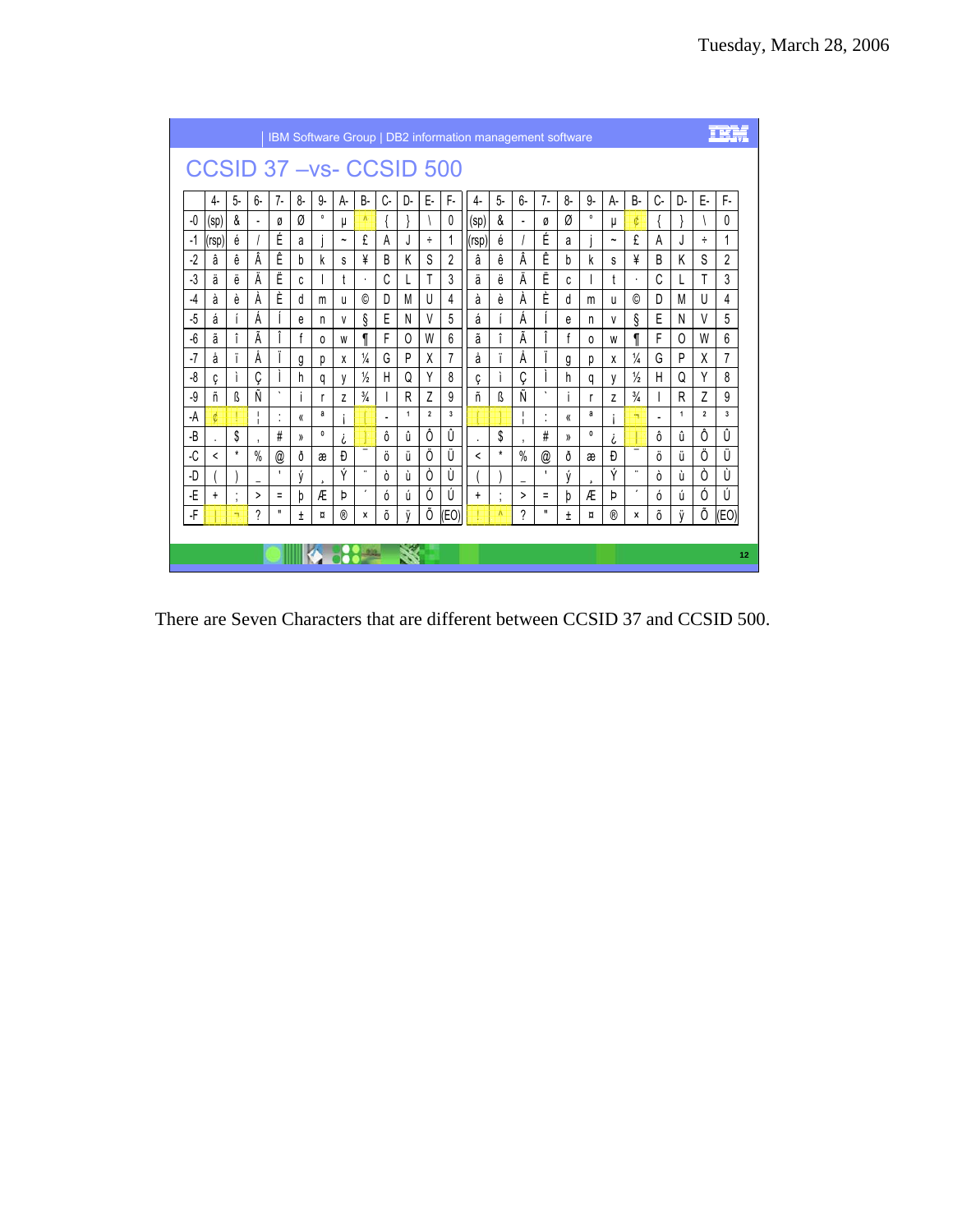|      |            |                             |                              |                |      |     |    |             |                 |                     | IBM Software Group   DB2 information management software |                         |   |                           |                            |    |
|------|------------|-----------------------------|------------------------------|----------------|------|-----|----|-------------|-----------------|---------------------|----------------------------------------------------------|-------------------------|---|---------------------------|----------------------------|----|
|      | CCSID      | 1200 – Unicode UTF-16 data* |                              |                |      |     |    |             |                 |                     |                                                          |                         |   |                           |                            |    |
|      | 1900       | 001-                        | 002-                         | 003-           | 0045 | 005 |    |             |                 | 006-007-008-009-    | 00A                                                      |                         |   |                           | <b>OOB-00C-00D-00E-00F</b> |    |
| -0   | <b>NUL</b> | <b>DLE</b>                  | (sp)                         | 0              | @    | P   | ٠  | р           |                 |                     | DCS(nbsp)                                                | $\circ$                 | À | Ð                         | à                          | ð  |
| $-1$ | <b>SOH</b> | DC <sub>1</sub>             |                              | 1              | A    | Q   | a  | q           |                 | PU <sub>1</sub>     |                                                          | $\pm$                   | Á | Ñ                         | á                          | ñ  |
| $-2$ | STX        | DC <sub>2</sub>             | $\mathbf{H}$                 | $\mathfrak{p}$ | B    | R   | h  | r           |                 | BPH PU <sub>2</sub> | ¢                                                        | $\overline{\mathbf{2}}$ | Â | Ò                         | â                          | ò  |
| -3   | ETX I      | DC <sub>3</sub>             | #                            | 3              | C    | S   | C. | S           |                 | <b>NBH STS</b>      | £                                                        | 3                       | Ã | Ó                         | ã                          | ó  |
| -4   | <b>EOT</b> | DC <sub>4</sub>             | \$                           | 4              | D    | т   | d  | t           |                 | <b>IND CCH</b>      | $\overline{a}$                                           | ,                       | Ä | Ô                         | ä                          | ô  |
| -5   | <b>ENQ</b> | <b>NAK</b>                  | $\%$                         | 5              | F    | U   | e  | u           | <b>NELI</b>     | <b>MW</b>           | ¥                                                        | μ                       | Å | Õ                         | å                          | õ  |
| -6   | <b>ACK</b> | <b>SYN</b>                  | &                            | 6              | F    | V   | f  | v           |                 | <b>SSA SPA</b>      | т                                                        | ſ                       | Æ | Ö                         | æ                          | Ö  |
| $-7$ | <b>BEL</b> | <b>ETB</b>                  | ٠                            | 7              | G    | W   | g  | W           |                 | <b>ESA EPA</b>      | ş                                                        | ٠                       | Ç | $\boldsymbol{\mathsf{x}}$ | ç                          | ÷  |
| -8   | <b>BS</b>  | CAN                         |                              | 8              | н    | X   | h  | X           |                 | <b>HTSSOS</b>       | Ω.                                                       |                         | È | Ø                         | è                          | Ø  |
| -9   | НT         | EM                          |                              | 9              |      | Υ   | ı  | y           | HTJ             |                     | ◎                                                        | 1                       | É | Ù                         | é                          | ù  |
| -A   | LF         | <b>SUB</b>                  | $\star$                      | $\cdot$        | J    | Z   |    | Z           | VTSI            | SCI                 | a                                                        | $\mathbf{o}$            | Ê | Ú                         | ê                          | ú  |
| -B   | VT         | <b>ESC</b>                  | $\ddot{}$                    | $\bullet$<br>, | Κ    |     | k  |             | <b>PLD</b>      | CSI                 | $\langle \langle$                                        | $\mathcal{Y}$           | Ë | Û                         | ë                          | û  |
| -C   | FF         | <b>FS</b>                   | $\cdot$                      | ≺              |      |     |    |             | <b>PLU</b>      | <b>ST</b>           | ┑                                                        | $\frac{1}{4}$           |   | Ü                         | ì                          | ü  |
| -D   | СR         | GS                          | $\qquad \qquad \blacksquare$ | $=$            | М    |     | m  |             | RI              | OSC                 |                                                          | $\frac{1}{2}$           |   | Ý                         |                            | ý  |
| -E   | SO         | <b>RS</b>                   |                              | >              | N    | ٨   | n  | $\tilde{ }$ | SS <sub>2</sub> | <b>PM</b>           | $^{\circledR}$                                           | $\frac{3}{4}$           | Î | Þ                         | î                          | þ  |
| -F   | SI         | US                          |                              | ?              | O    |     | O  | DEL         |                 | SS3 ACP             |                                                          | i                       |   | ß                         | ï                          | ÿ  |
|      |            |                             |                              |                |      |     |    |             |                 |                     | *First 256 codepoints                                    |                         |   |                           |                            | 13 |

The first 256 codepoints of UTF-16 are the same as CCSID 819. Note that the codepoints from 0080-009F do not map characters (like they do in CCSIDs 1252 or 5348).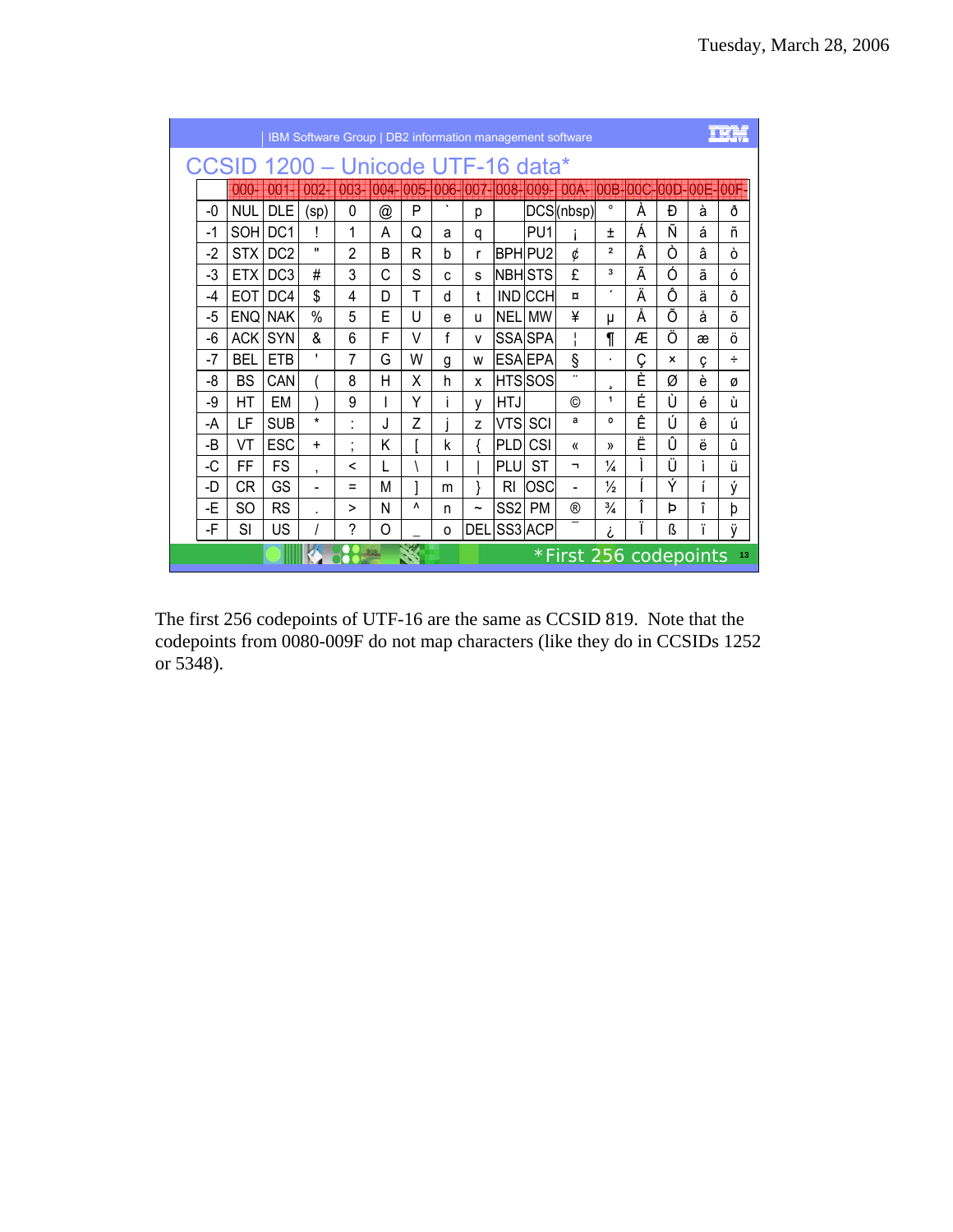

Unicode UTF-16 is composed of BMP0 (Basic Multilingual Plane 0), and 16 additional planes, BMP1 – BMP17. Each plane is capable of representing 66536 characters for a total of 1,114,112 characters.

The little square in the upper left hand corner represents the first 256 codepoints of UTF-16 (this picture is to scale). As you can see, the repertoire of characters that Unicode is able to represent is much larger (over 4000 times) than a typical 256 character ASCII or EBCDIC CCSID.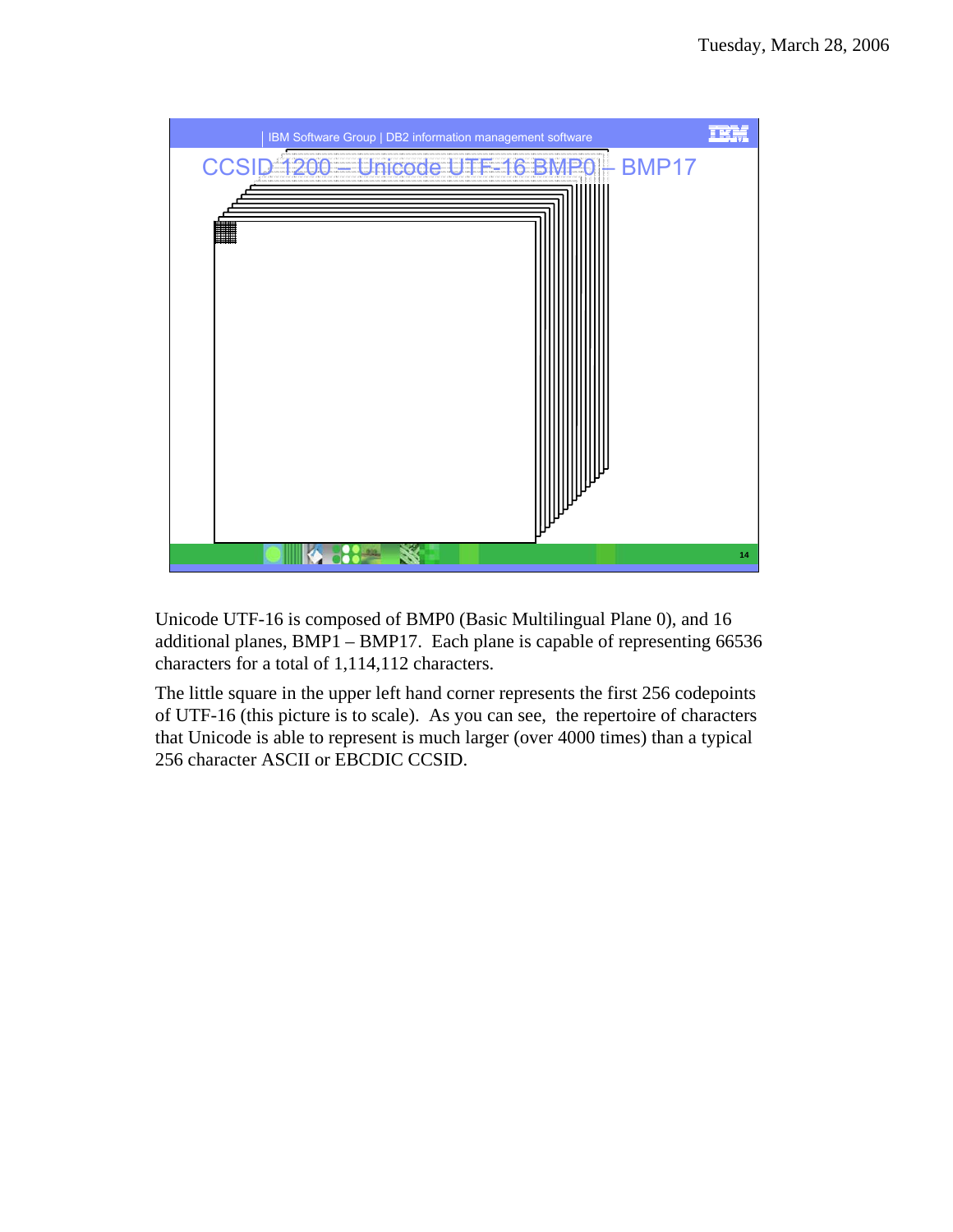| Character                                  |         | <b>ASCII</b>           | UTF-8                                                         | <b>UTF-16</b><br>(Big Endian format) | <b>UTF-32</b><br>(Big Endian format) |
|--------------------------------------------|---------|------------------------|---------------------------------------------------------------|--------------------------------------|--------------------------------------|
| A                                          |         | '41'x                  | '41'x                                                         | '0041'x                              | '00000041'x                          |
| a                                          |         | '61'x                  | '61'x                                                         | '0061'x                              | '00000061'x                          |
| 9                                          |         | '39'x                  | '39'x                                                         | '0039'x                              | '00000039'x                          |
| Å<br>(The character A with Ring<br>accent) |         | 'C5'x                  | <b>'C385'x</b><br>Note: 'C5'x becomes<br>double byte in UTF-8 | '00C5'x                              | '000000C5'x                          |
| 顥                                          | U+9860  | 'CDDB'x<br>(CCSID 939) | 'E9A1A0'x                                                     | '9860'x                              | '00009860'x                          |
|                                            | U+200D0 | N/A                    | 'F0A08390'x                                                   | 'D840 DCD0'x                         | '000200D0'x                          |

This table shows some characters and their representations in different encodings.

Notice that **Å** changes from 1 byte in ASCII to 2 bytes in UTF-8 or UTF-16

Notice that the sizes and representations are different in UTF-8 and UTF-16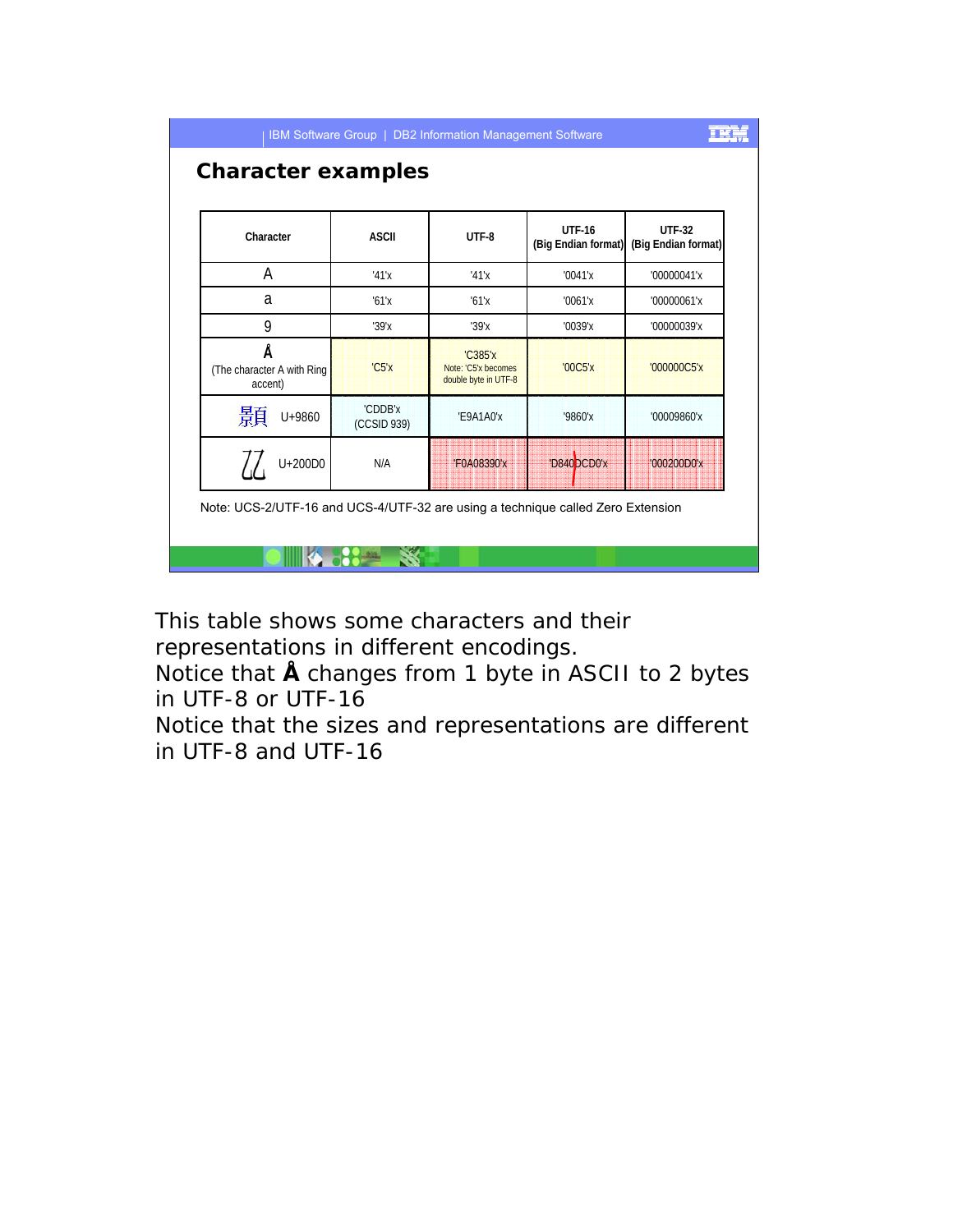

Conversion results can be different for Round Trip, or Enforced Subset Conversions.

On the left we have EBCDIC CCSID 1140, on the right we have ASCII CCSID 5348. Characters in Blue, Cyan, Green, and Yellow all map directly from CCSID 5348 to CCSID 1140. The characters in Red do not map to corresponding characters on CCSID 1140.

When using a Round Trip (RT) conversion, the characters in Red map to control characters. They are not available to EBCDIC based applications (for instance, you could not view them in SPUFI), however when the data is converted back to ASCII (5348), the characters are returned to their original representation.

When using an Enforced Subset (ES) conversion, the characters in Red are converted to the SUB character  $(x'3F'$  in EBCDIC). The data is lost at this point and cannot be restored to it's original representation.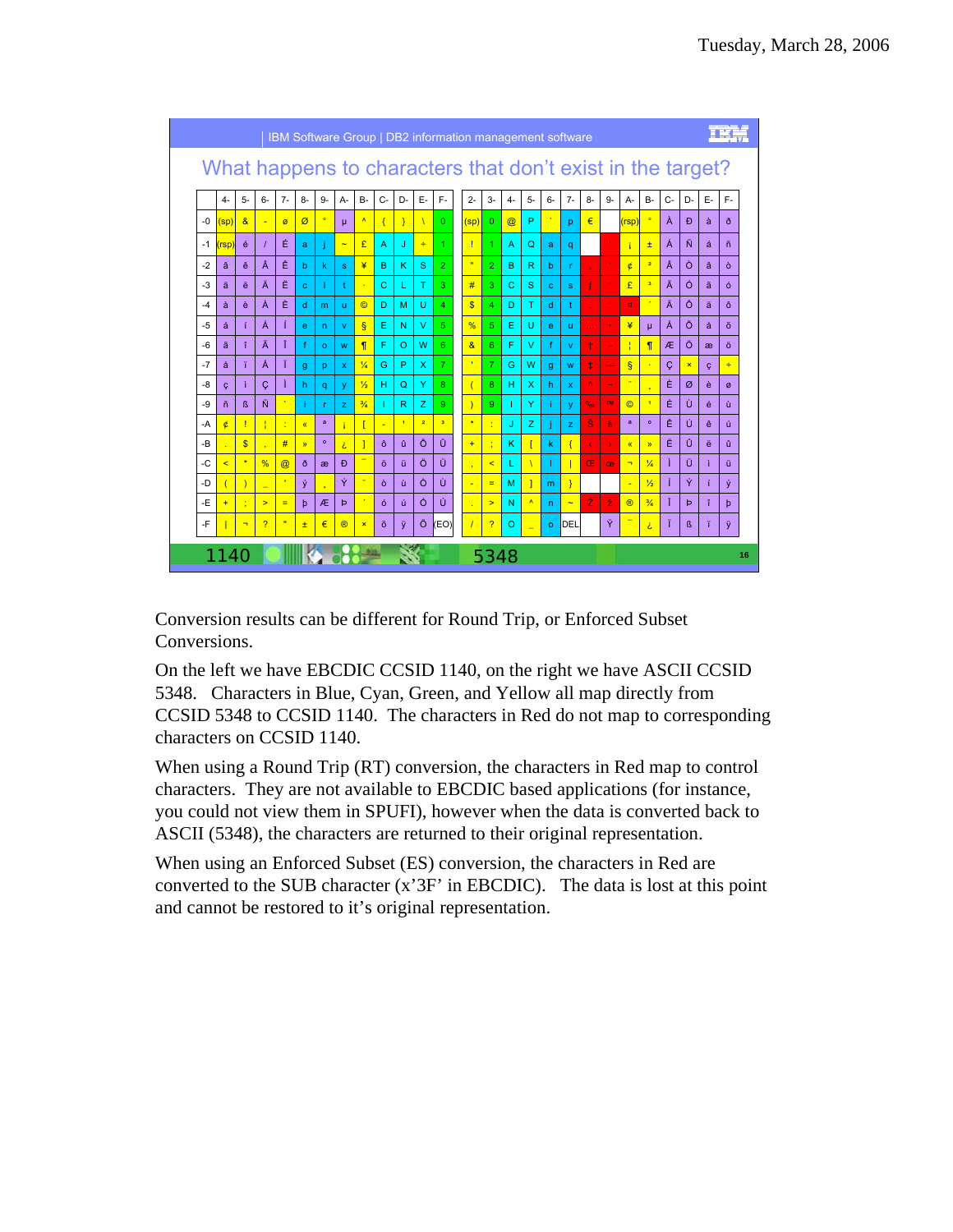

DB2 conversions are either Round Trip, or Enforced Subset.

Round Trip conversions attempt to avoid loss of data by mapping unrepresented codepoints to unused (or unlikely to be used) codepoints

-Data loss can be avoided or delayed

-Unpredictable conversions can occur in

heterogeneous environments

Enforced Subset conversions map any unrepresented codepoints to the sub-character

-Data loss occurs immediately in a predictable manner Conversions to Unicode are RT conversions

Conversions to ASCII/EBCDIC from Unicode are ES

-Unicode is capable of representing many more characters than ASCII or EBCDIC.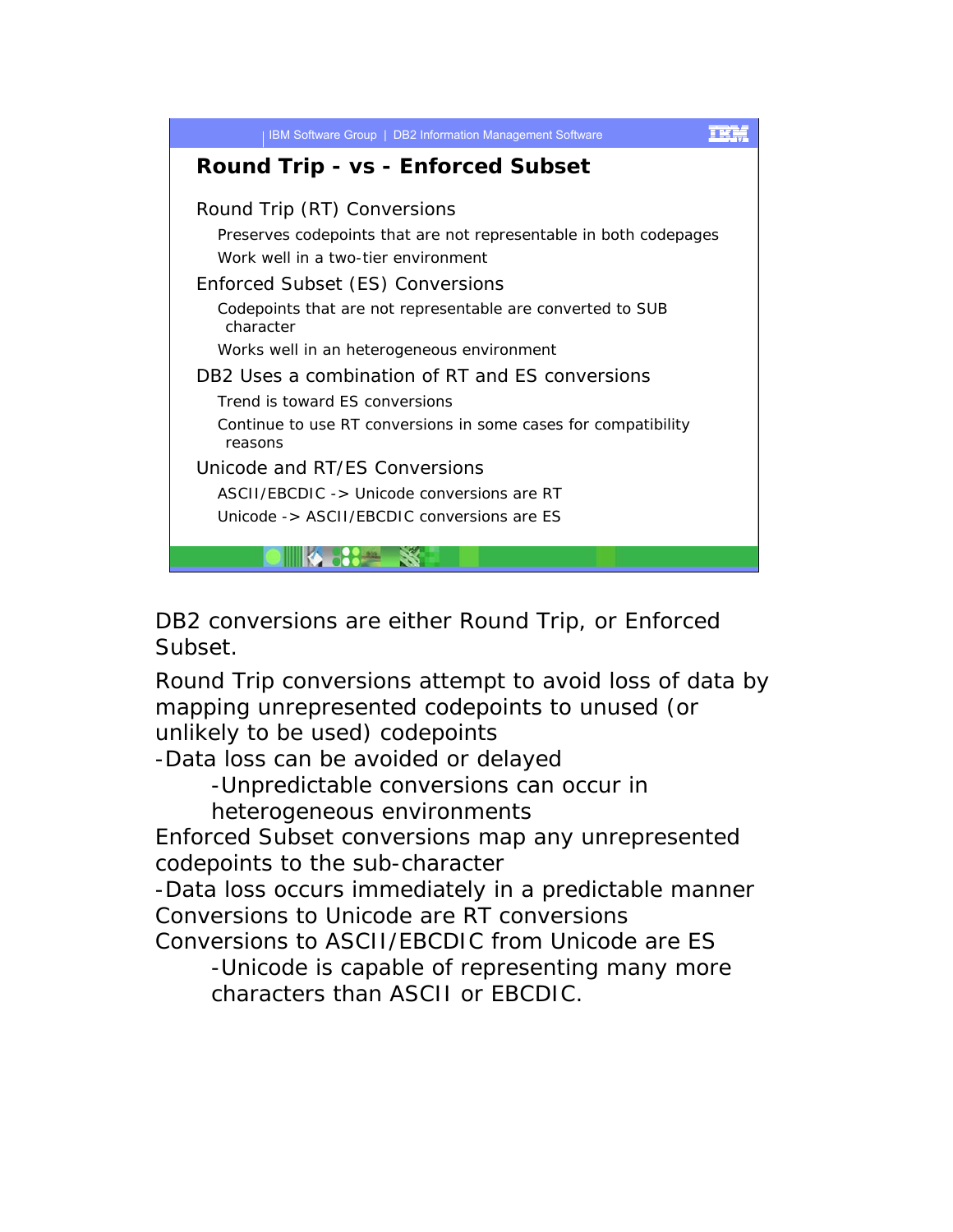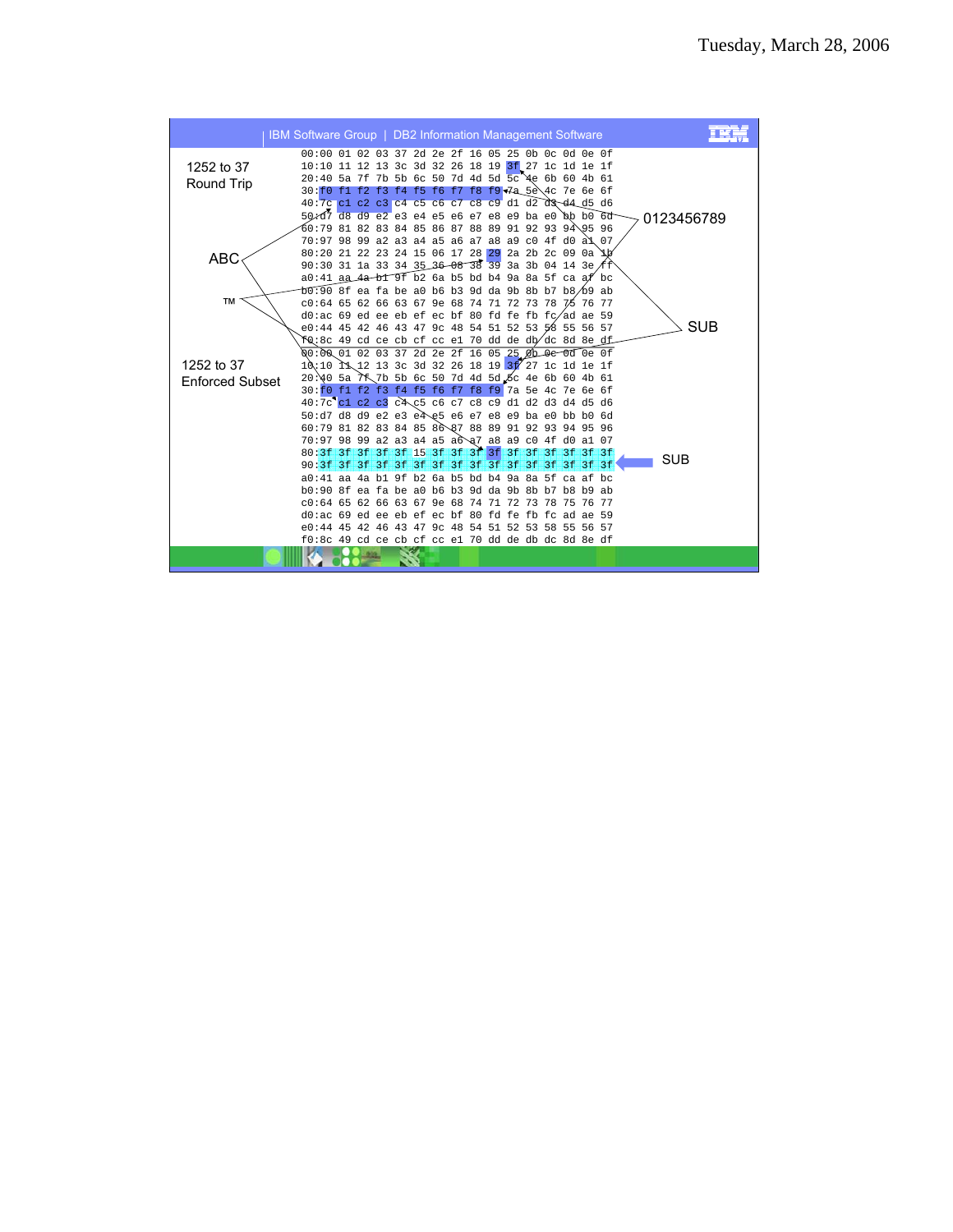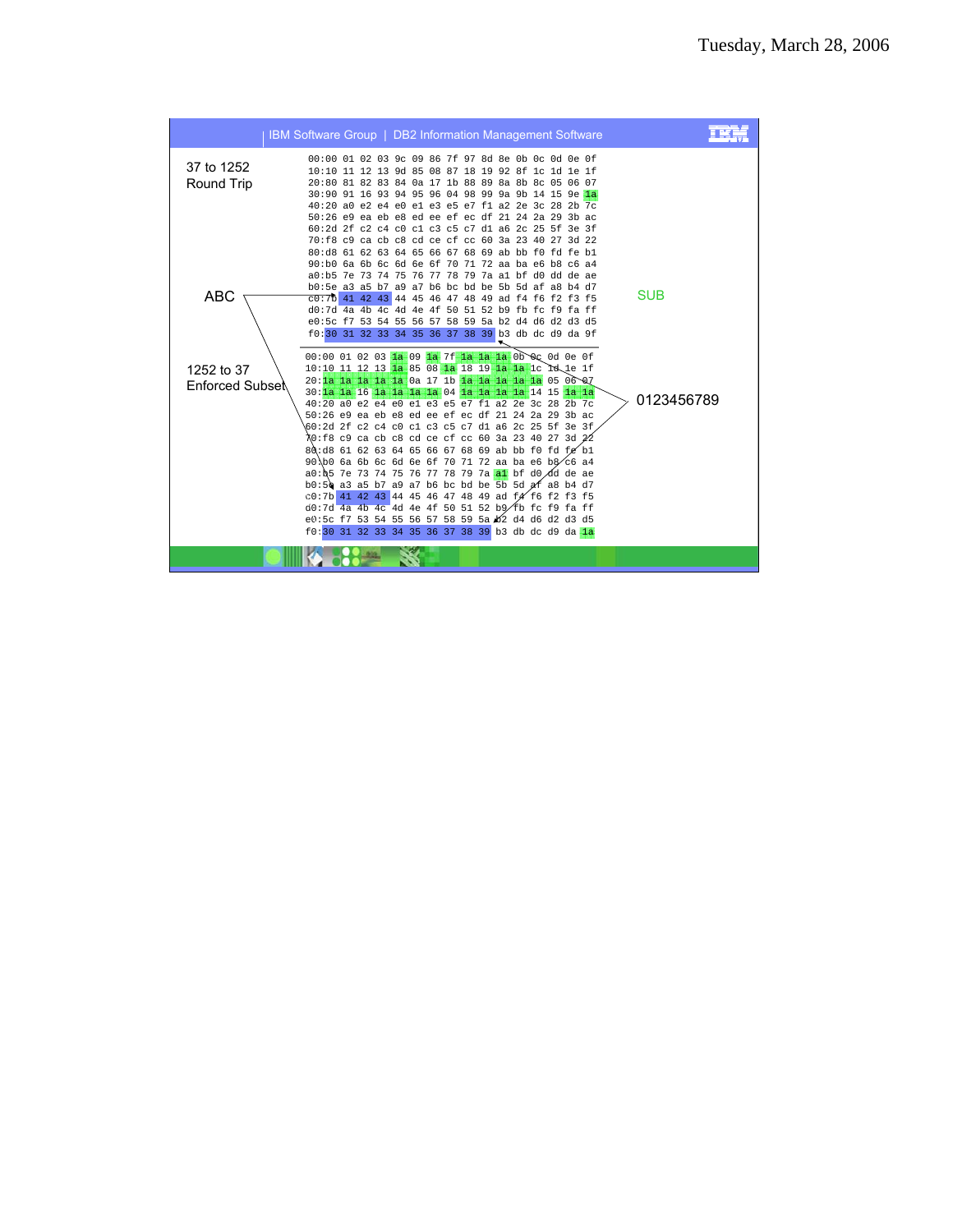

Unicode UTF-16 data is represented as an Unsigned HW Unicode UTF-32 data is represented as an Unsigned FW HWs and FWs have an Endianess associated with them. DB2 and DRDA manipulate and store data in Big Endian format.

Little Endian clients convert data to Big Endian before putting on the wire.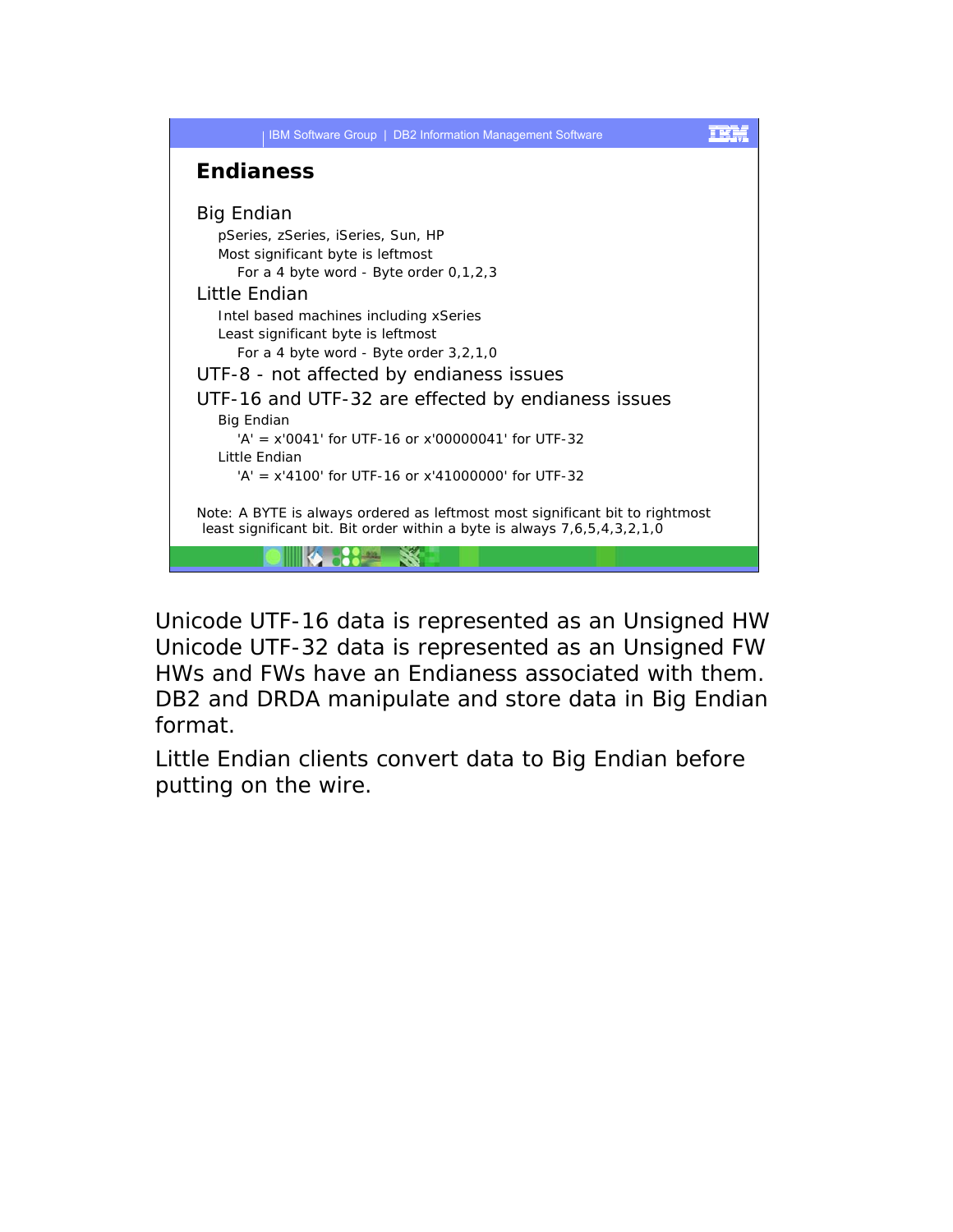| IBM Software Group   DB2 Information Management Software        |
|-----------------------------------------------------------------|
| <b>String length issues</b>                                     |
| Conversions can cause the length of a string to change          |
| <b>Expanding Conversions</b>                                    |
| When data converted from one CCSID to another expands           |
| For Example $\AA$ - 'C5'x in CCSID 819 -> 'C385'x in CCSID 1208 |
| <b>Contracting Conversions</b>                                  |
| When data converted from one CCSID to another contracts         |
| For Example Å - '00C5'x in CCSID 1200 -> 'C5'x in CCSID 819     |
| <b>Combining Characters</b>                                     |
| Å can be represented as                                         |
| '00C5'x for UTF-16 (or 'C385'x for UTF-8)                       |
| '0041030A'x for UTF-16 (or '41CC8A'x for UTF-8)                 |
|                                                                 |
| Allocate columns for storage length, not display length         |
|                                                                 |

There are some cases where a conversion causes the length of the data to change.

-Expanding conversions cause the length of the data to grow

-Contracting conversions cause the length of the data to shrink

Combining Characters in Unicode can also cause length issue

Character datatypes in DB2 are byte oriented – not NLS character oriented.

*Table 25. "Result length of CCSID conversion" in Chapter 2 of the describes the DB2 rules for expanding and contracting conversions.*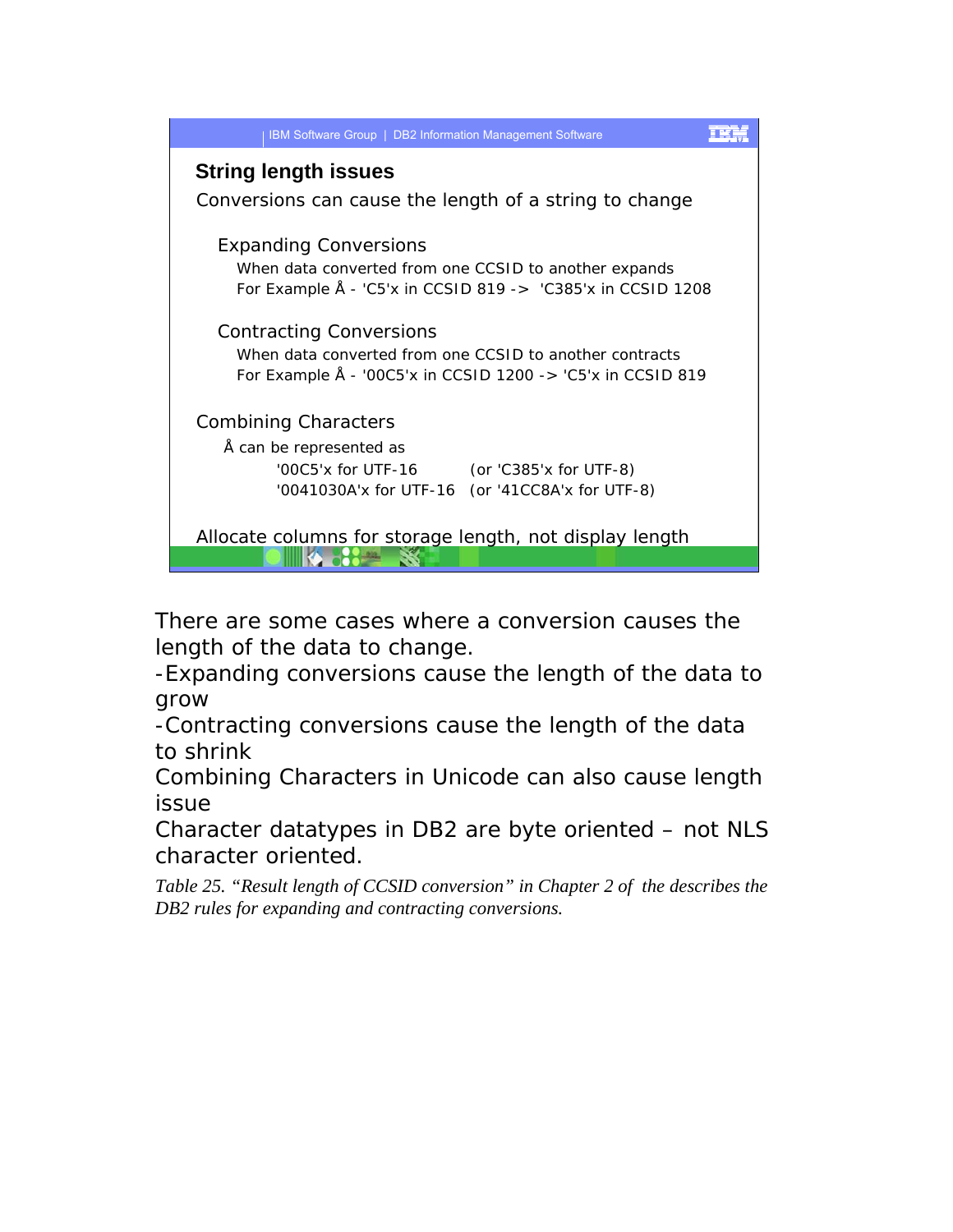

DB2 uses three methods for conversion

-SYSSTRINGS - This is the conversion services that were introduced in DB2 V2R3 and the ones most people are familiar with

-ICONV - Introduced in DB2 V6 – discontinued with DB2 V8 .

-This was our first attempt at leveraging OS/390 infrastructure to perform conversion.

-It is non-strategic because the OS/390 V2 R8/R9/R10 support for Unicode provides more functionality with better performance

-OS/390 V2 R8/R9/R10 support for Unicode - Starting in V7, DB2 will be leveraging this service for most future character conversion support.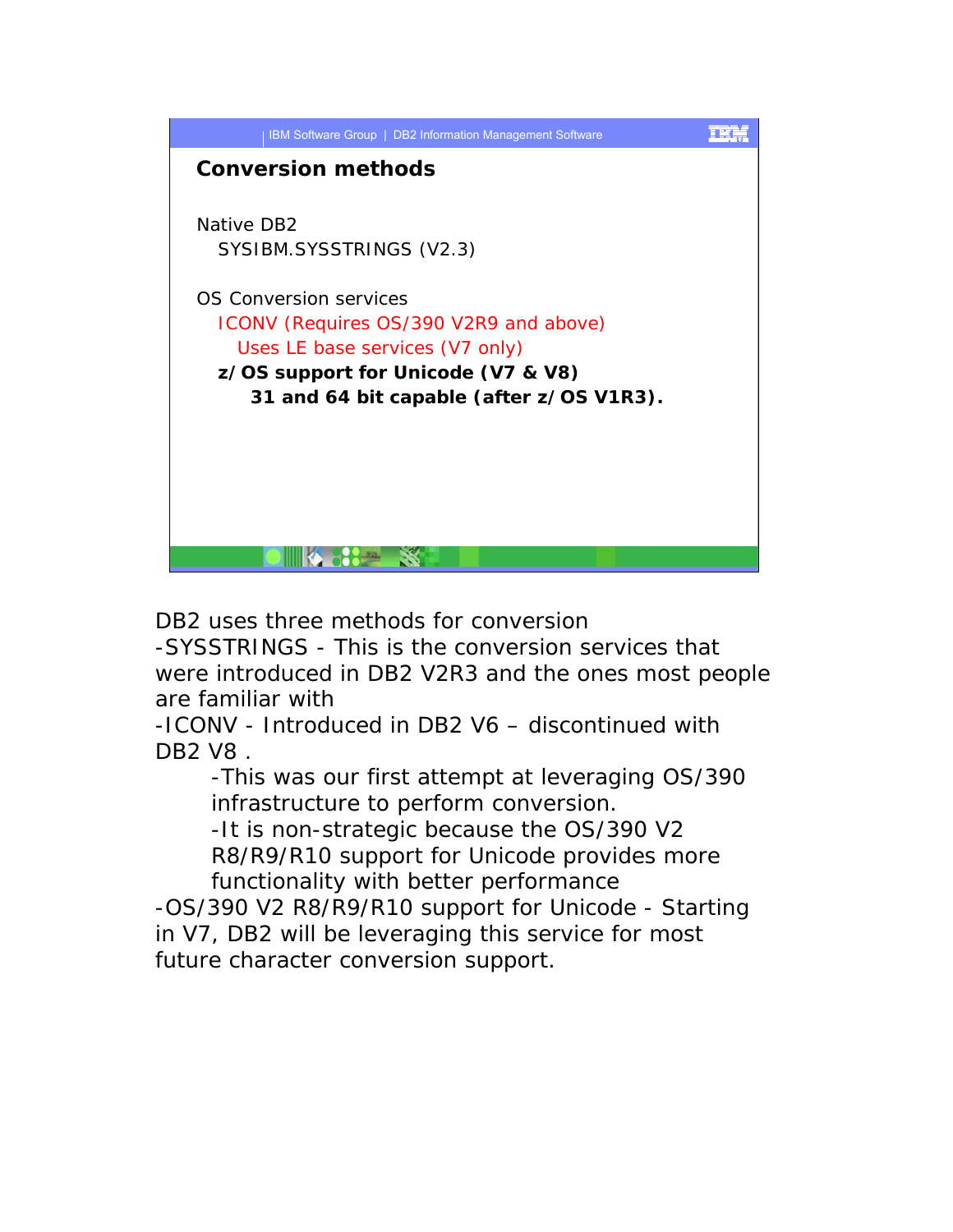

Which Conversions should be configured

-All DB2 conversions involving Unicode are supported via the OS/390 conversion services. Any conversion involving Unicode must be configured

-ASCII and EBCDIC conversions not supported by Native DB2 Conversion methods

-Other conversions that you might need to support DRDA clients, LOAD/UNLOAD, or Application directed conversions.

-New with V8, you must have conversions to/from Unicode configured for CCSIDs 37, 500, and 1047. These conversions are needed by DB2 for internal processing.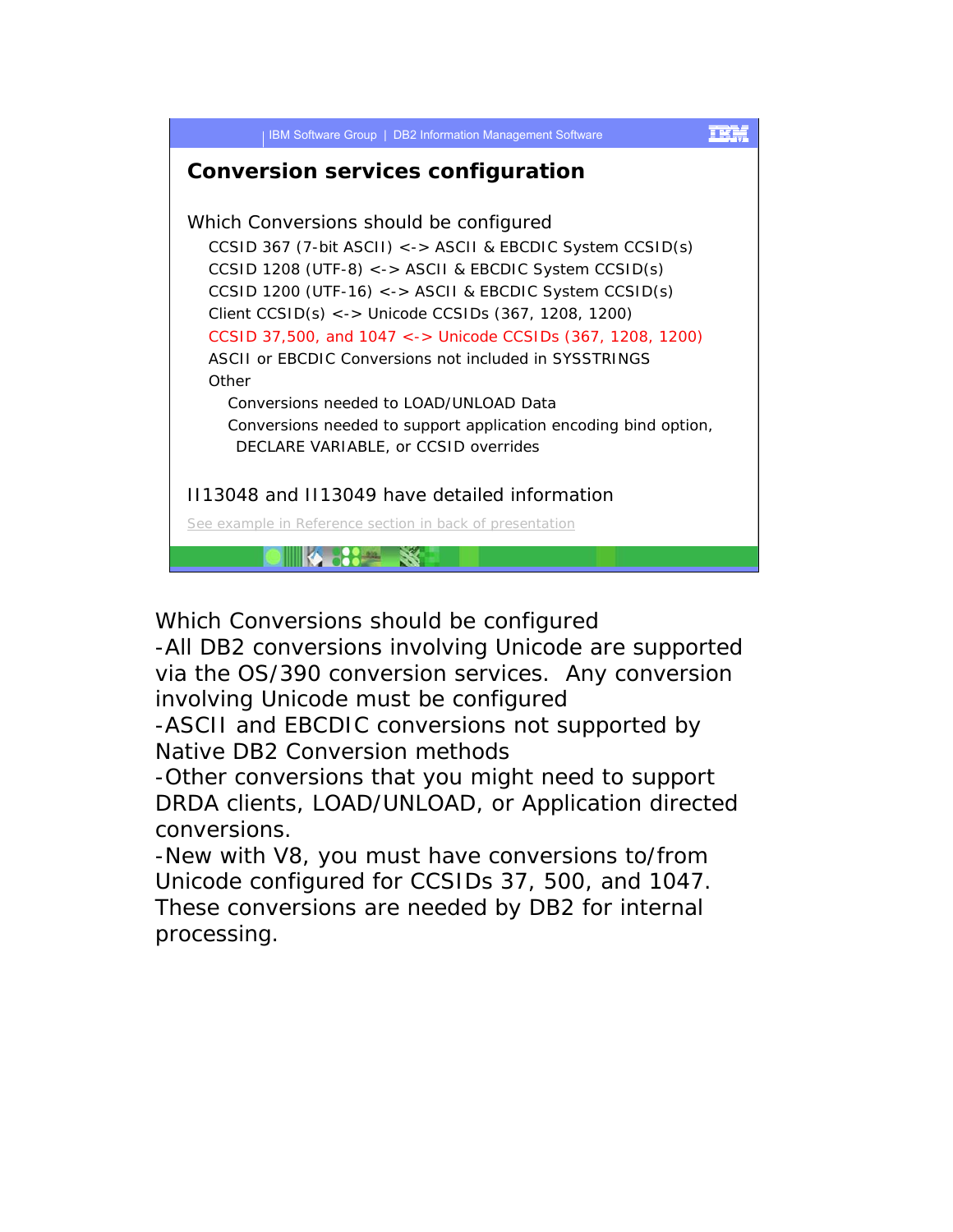|                    | IBM Software Group   DB2 Information Management Software                                                                                                     |                                            |  |
|--------------------|--------------------------------------------------------------------------------------------------------------------------------------------------------------|--------------------------------------------|--|
| $Z/OS$ 1.4 + APARS | Generic Conversion Support and Changes in Display output                                                                                                     |                                            |  |
| the image.         | DISPLAY UNI issuers will now find possibly more conversions listed on the<br>console output since now each of the techniques will be loaded in storage or in |                                            |  |
| Before:            | <b>Example: CONVERSION 37,850, RECL</b>                                                                                                                      |                                            |  |
|                    | CONVERSION: 00037-00850-RECL                                                                                                                                 |                                            |  |
| After:             |                                                                                                                                                              |                                            |  |
|                    | CONVERSION: 00037-00850-R<br>$00037 - 00850 - C$                                                                                                             | $00037 - 00850 - E$<br>$00037 - 00850 - L$ |  |
|                    | Note: Tables for conversions listed must be available on the system<br>z/OS 1.4 and higher, via APAR OA08723. You will also need APAR OA10699.               |                                            |  |

<u>is dina 1948 s</u>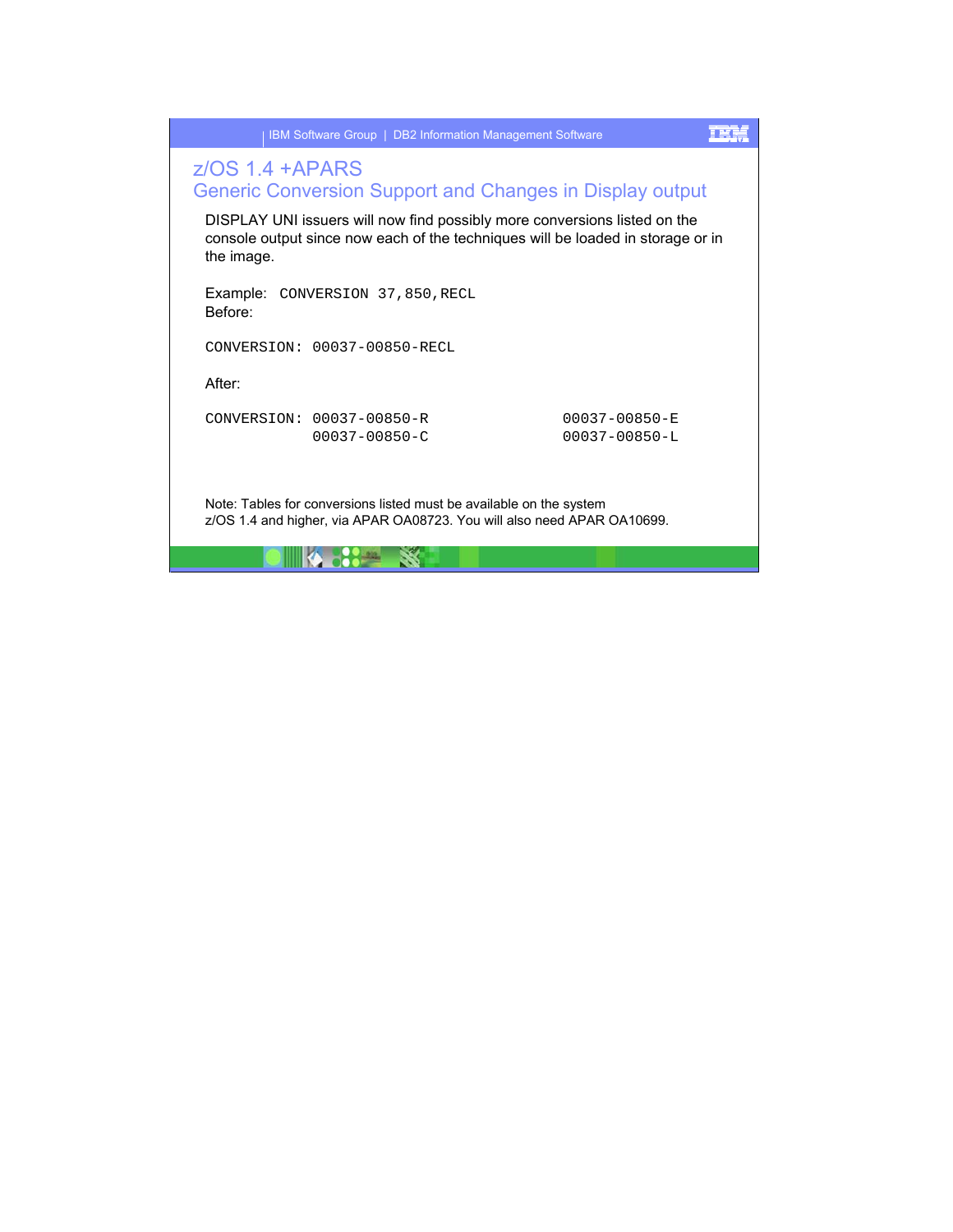## z/OS 1.7 - Unicode on Demand

**14.89 Second Second Second** 

## Eliminates the need to ever customize Unicode Services

- $f$  Customers, no longer have to run image generator program (to build all the tables they need into an "image") and customize the CUNUNIxx PARMLIB member with this image name, in order for tables to be loaded into storage.
- $f$  All tables needed for a character conversion, case conversion, normalization and collation services will now be loaded once they are required and not present in storage.
- $f$  The caller requests of Unicode services will no longer fail except when invalid or unsupported conversions or service are specified.
- $f$  The necessary tables will be loaded dynamically under the covers to satisfy the caller request.
- $f$  Image no longer needs to be placed in PARMLIB data set concatenation.
- $f$  Image generator program will still be shipped and existing images and new images will still be supported.

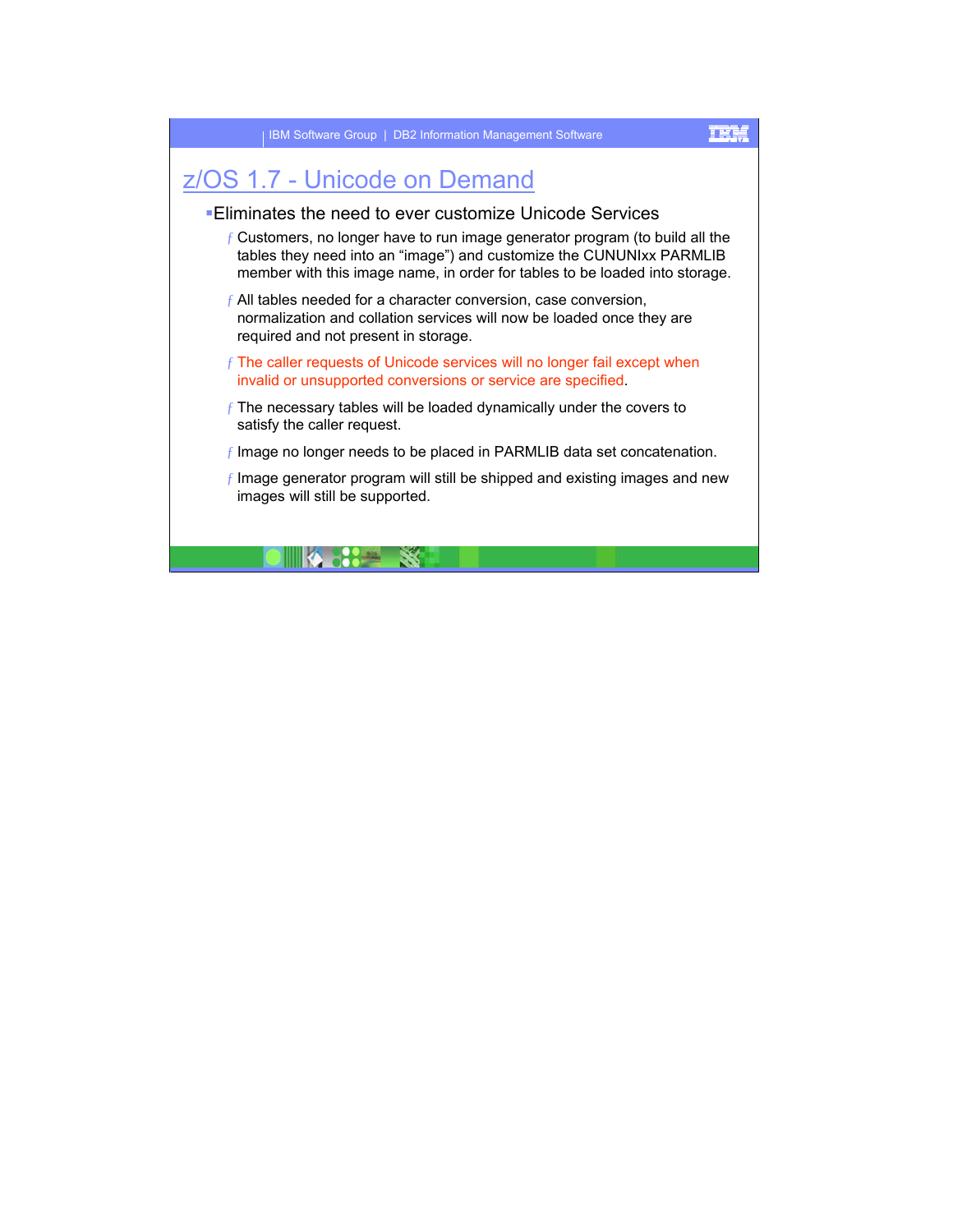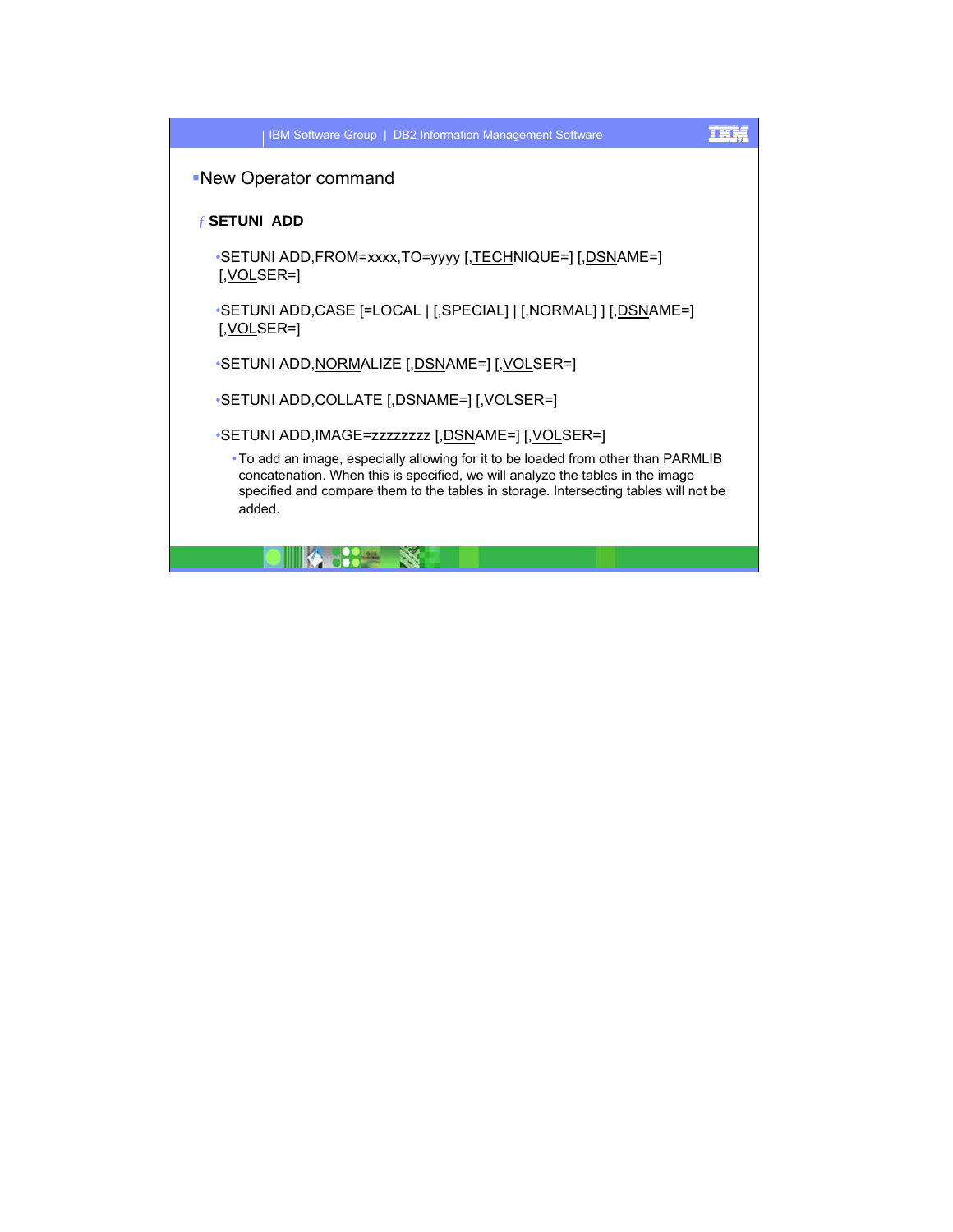IBM Software Group | DB2 Information Management Software

New Operator command *(cont.)*

## ƒ **SETUNI DELETE**

- •SETUNI DELETE,FROM=xxxx,TO=yyyy [,TECHNIQUE=],FORCE=YES
- •SETUNI DELETE,CASE [=LOCAL | [,SPECIAL] | [,NORMAL] ],FORCE=YES
- •SETUNI DELETE,NORMALIZE,FORCE=YES
- •SETUNI DELETE,COLLATE,FORCE=YES

•FORCE=YES must be specified, to ensure the customer realizes what they are doing, since we have no idea which applications could still be using the handle (pointer) to the tables and the storage occupied by the tables will be freed.

•Note: FORCE=NO is not valid



## 正実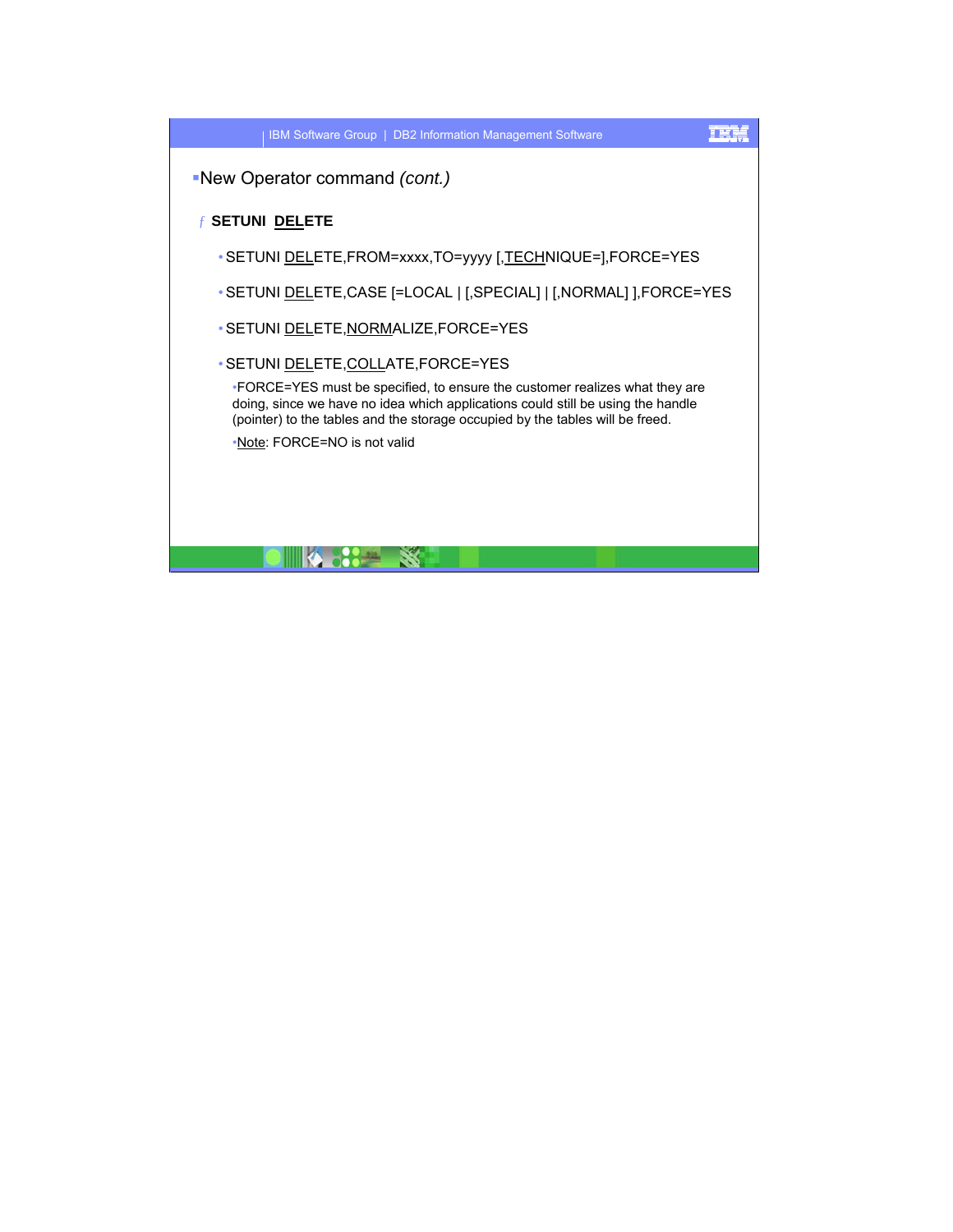| IBM Software Group   DB2 Information Management Software                                                                                                                                                                                                                                                                                     |
|----------------------------------------------------------------------------------------------------------------------------------------------------------------------------------------------------------------------------------------------------------------------------------------------------------------------------------------------|
| -New Operator command (cont.)                                                                                                                                                                                                                                                                                                                |
| <b>SETUNI REPLACE -</b> To replace individual tables that may currently be in storage.<br>When REPLACE is specified but the tables to be replaced are not in the Unicode<br>Environment, a simple ADD operation is performed.                                                                                                                |
| •SETUNI REPLACE, FROM=xxxx, TO=yyyy, [TECHNIQUE=], [DSNAME=]<br><u>[, VOL</u> SER=] [,FREE=NO   (YES,FORCE)]                                                                                                                                                                                                                                 |
| •SETUNI <u>REP</u> LACE,CASE [=LOCAL   [,SPECIAL]   [,NORMAL] ] <u>[,DSN</u> AME=]                                                                                                                                                                                                                                                           |
| •SETUNI REPLACE, NORMALIZE [, DSNAME=] [, VOLSER=] [, FREE=NO  <br>(YES,FORCE)]                                                                                                                                                                                                                                                              |
| •SETUNI REPLACE, COLLATE [, DSNAME=] [, VOLSER=] [, FREE=NO  <br>(YES,FORCE)]                                                                                                                                                                                                                                                                |
| •Note: The FREE keyword is optional, denoting whether or not we want to release the<br>storage associated with this table. (YES, FORCE) will release the storage associated with<br>that table. This is like doing a "defrag" of our dataspace. NO will not release the storage.<br>When FREE is not specified, we will not release storage. |

<u> Dinasta Start Start Bohann (b. 1989)</u>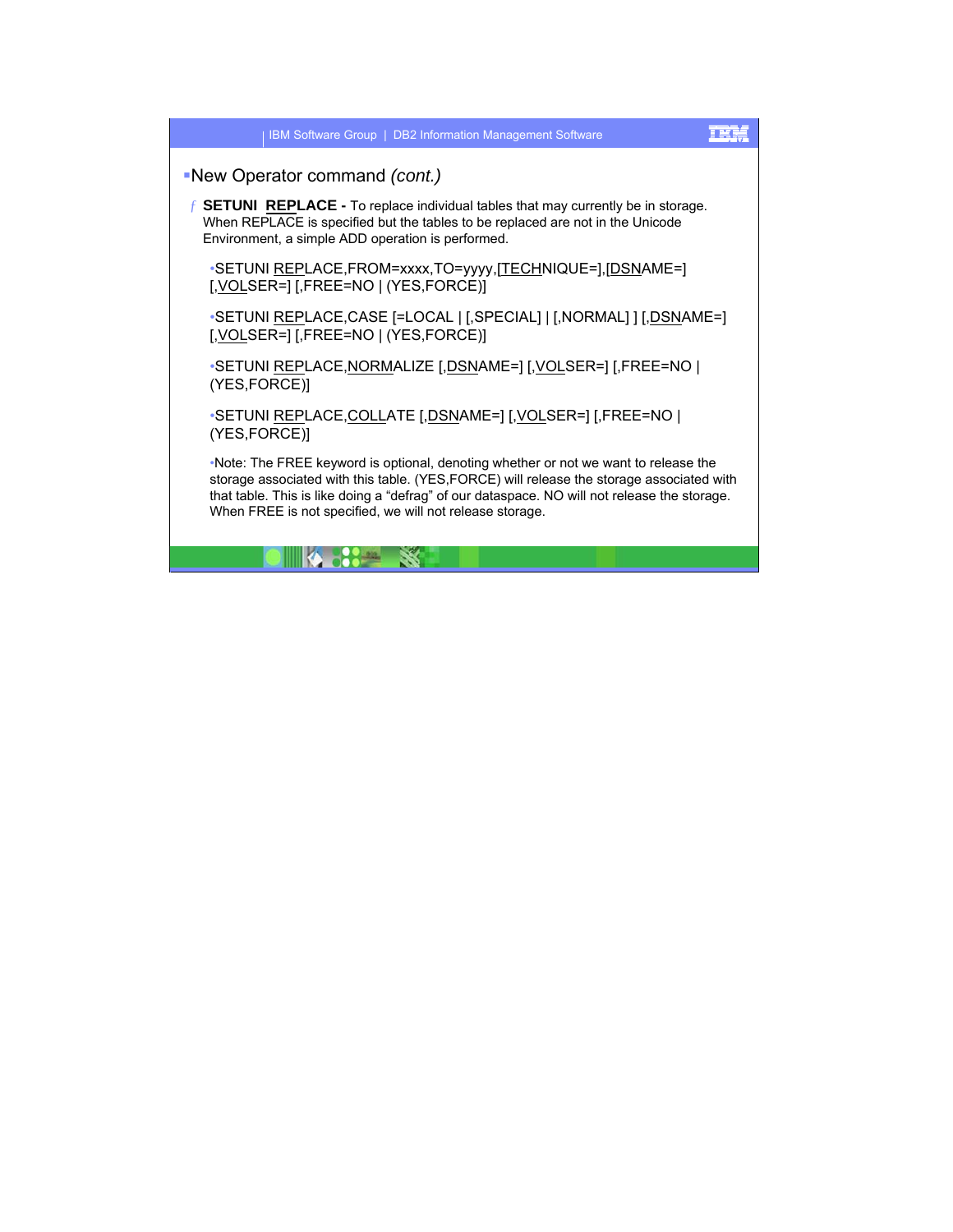

**DIACCE S**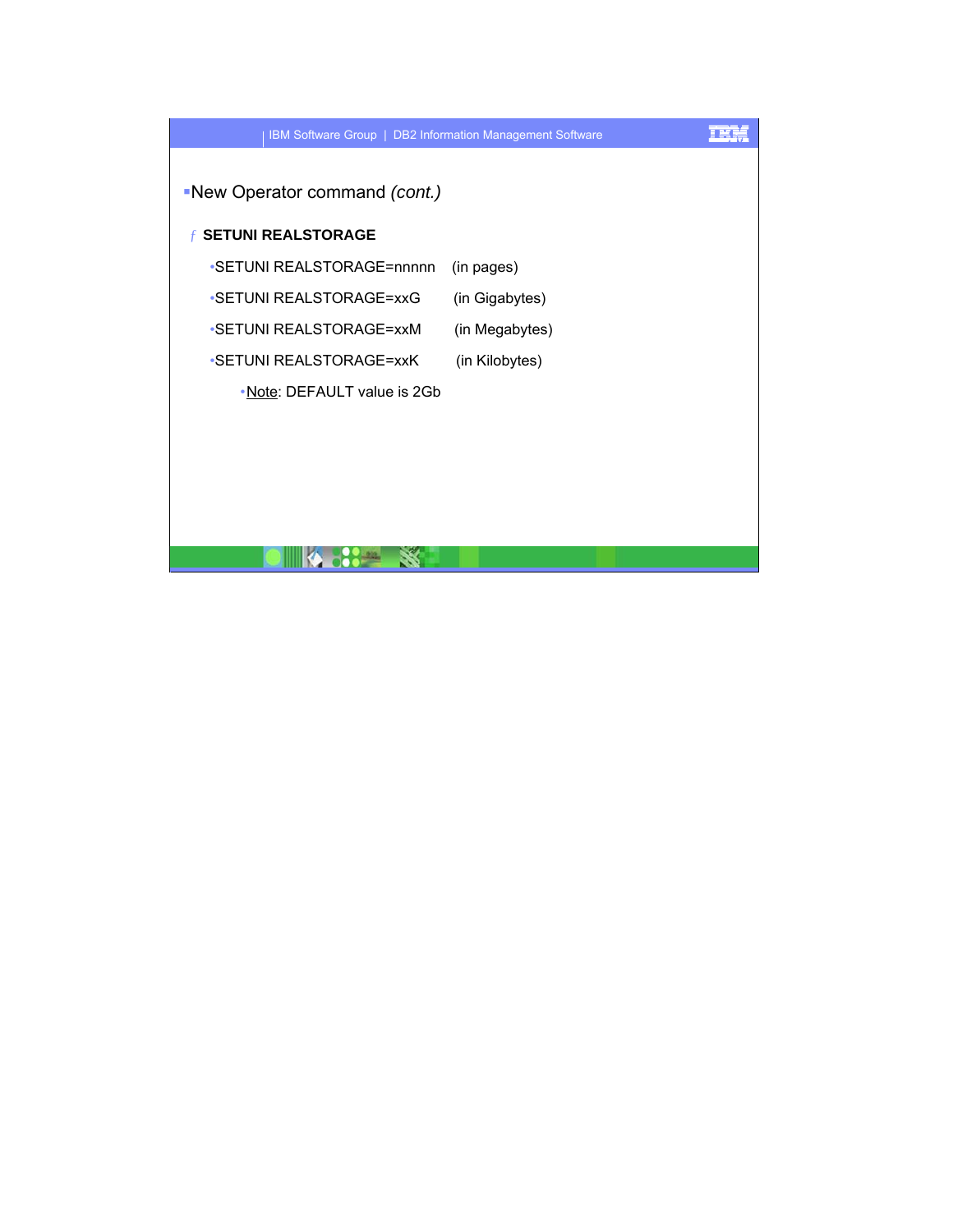|               |               |             |               |             |             | To CCSID     |             |                |         |               |
|---------------|---------------|-------------|---------------|-------------|-------------|--------------|-------------|----------------|---------|---------------|
|               |               |             | <b>EBCDIC</b> |             |             | <b>ASCII</b> |             |                | Unicode |               |
| From CCSID    |               | <b>SBCS</b> | Mixed         | <b>DBCS</b> | <b>SBCS</b> | Mixed        | <b>DBCS</b> | <b>SBCS</b>    | UTF-8   | <b>UTF-16</b> |
|               | <b>SBCS</b>   | X           | X             | $X^*2^1$    | X           | X            | $X^*2^1$    | $X^1$          | X*3     | $X^*2$        |
| <b>EBCDIC</b> | Mixed         | X           | X             | $X^*2^1$    | X           | X            | $X^*2^1$    | X <sup>1</sup> | X*3     | $X^*2$        |
|               | <b>DBCS</b>   | $X*0.51$    | $X+2$         | X           | $X^*0.5^1$  | X            | X           | $X^*0.5$       | $X*1.5$ | X             |
|               | <b>SBCS</b>   | X           | X             | $X^*2^1$    | X           | X            | $X^*2^1$    | X <sup>1</sup> | $X*3$   | $X^*2$        |
| <b>ASCII</b>  | Mixed         | X           | $X^*1.8$      | $X^*2^1$    | X           | X            | $X^*2^1$    | X <sup>1</sup> | X*3     | $X^*2$        |
|               | <b>DBCS</b>   | $X*0.51$    | $X+2$         | X           | $X*0.51$    | X            | X           | $X*0.5$        | $X*1.5$ | X             |
|               | <b>SBCS</b>   | X           | X             | $X^*2$      | X           | X            | $X^*2$      | X              | X       | $X^*2$        |
| Unicode       | UTF-8         | X           | $X*1.25$      | X           | X           | X            | X           | X              | X       | $X^*2$        |
|               | <b>UTF-16</b> | $X^*0.5$    | $X+2$         | X           | $X^*0.5$    | X            | X           | $X*0.5$        | $X*1.5$ | X             |

In the latest version of the V8 SQL Reference, this is Table 25. This table is very important because it shows the rules that DB2 uses to determine the result buffer length when a conversion is needed.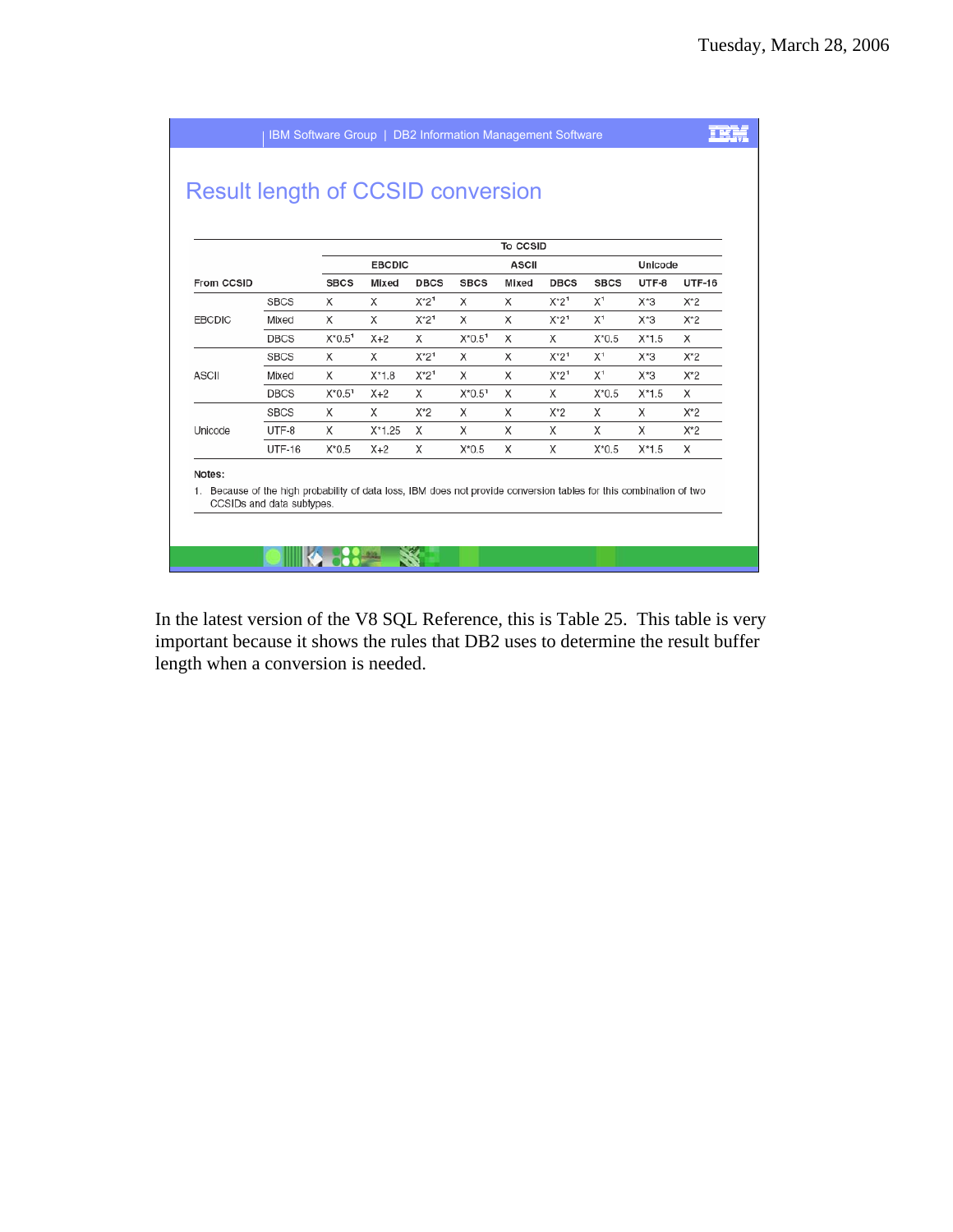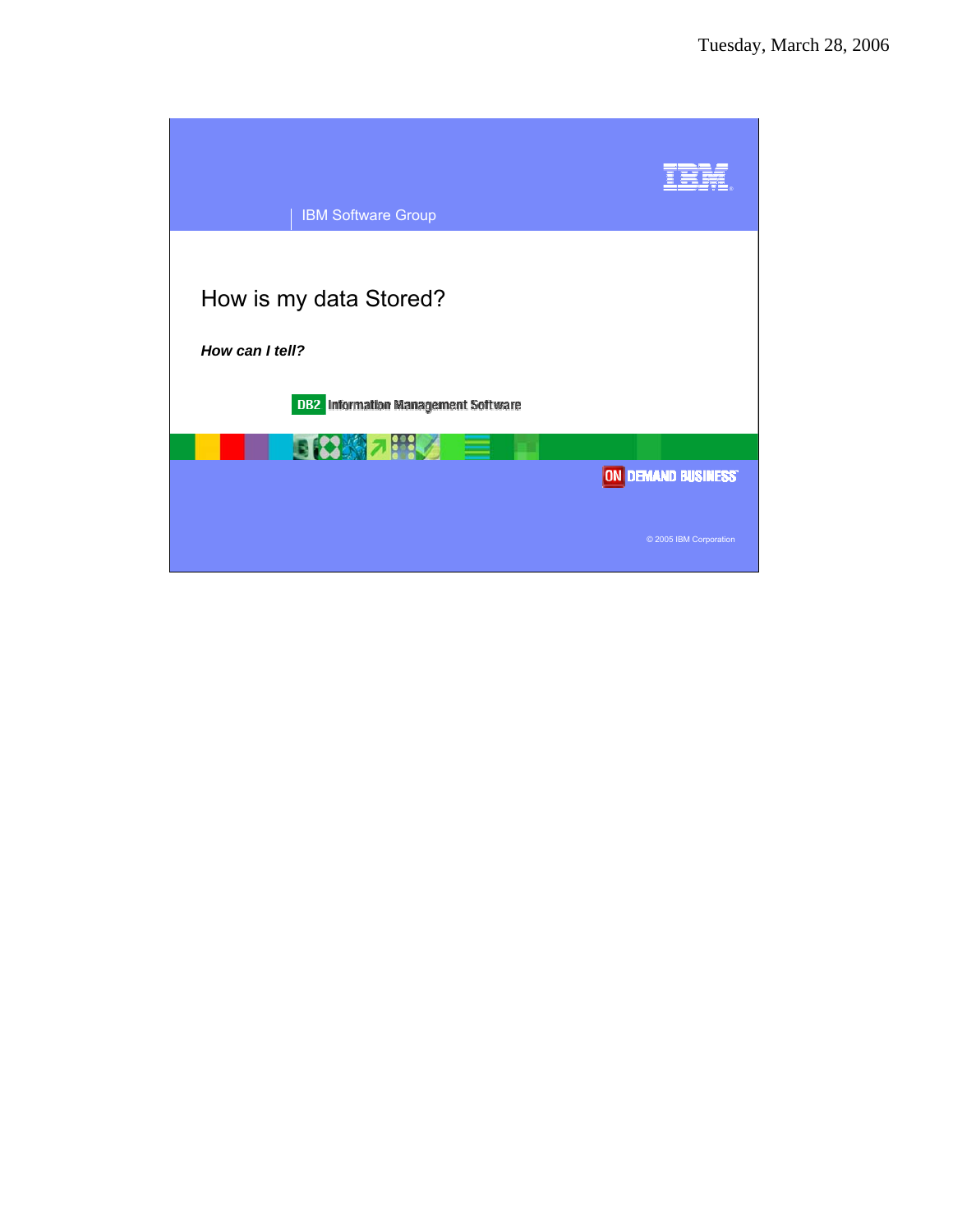

In a MIXED = NO system, only SBCS, CHAR FOR BIT DATA, or BINARY ASCI or EBCDIC data may be stored.

Unicode is not sensitive to the setting of MIXED=YES/NO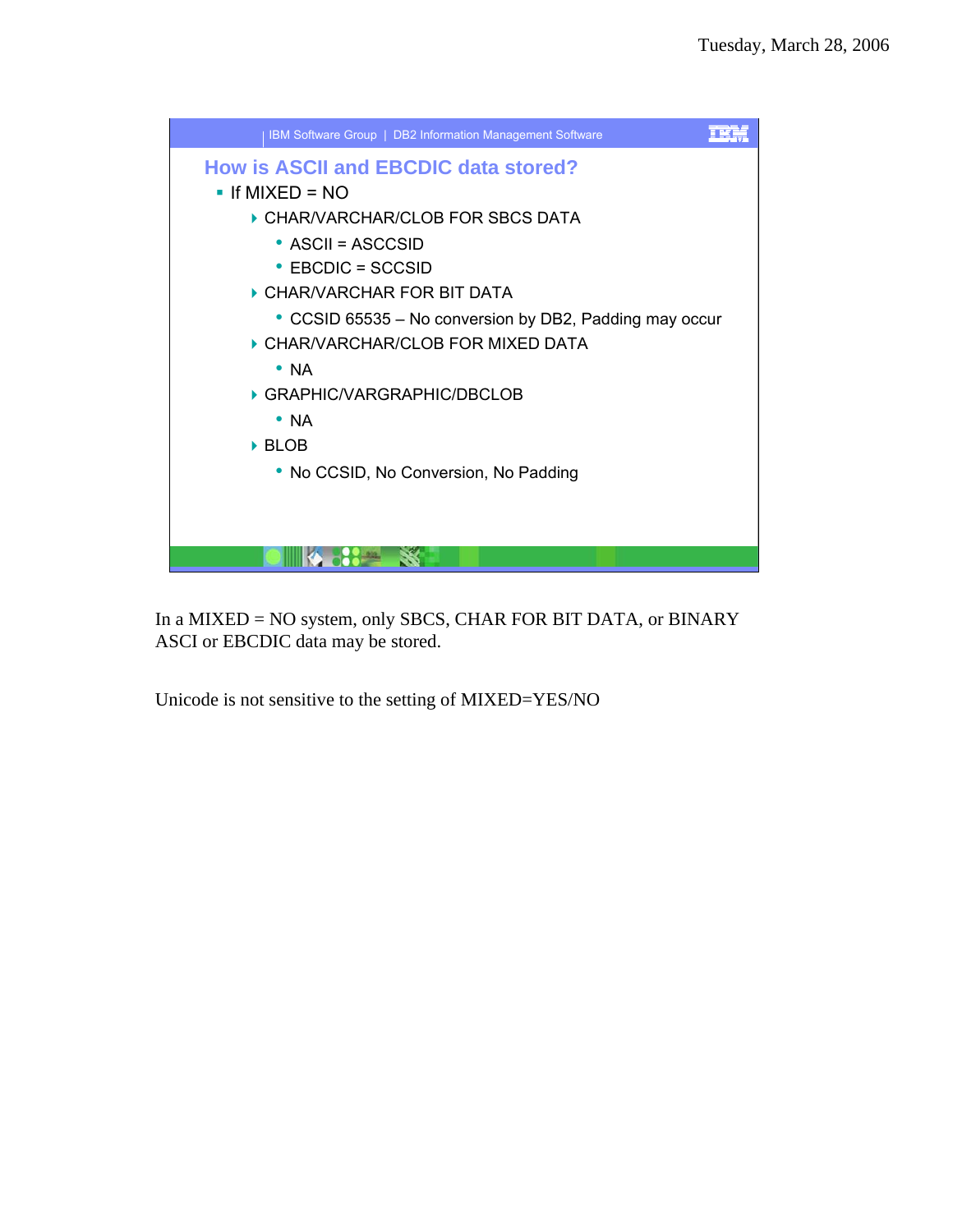

In a MIXED = YES system, ASCII or EBCDIC data can be SBCS, BIT, Mixed, Graphic, or BINARY.

Unicode is not sensitive to the setting of MIXED=YES/NO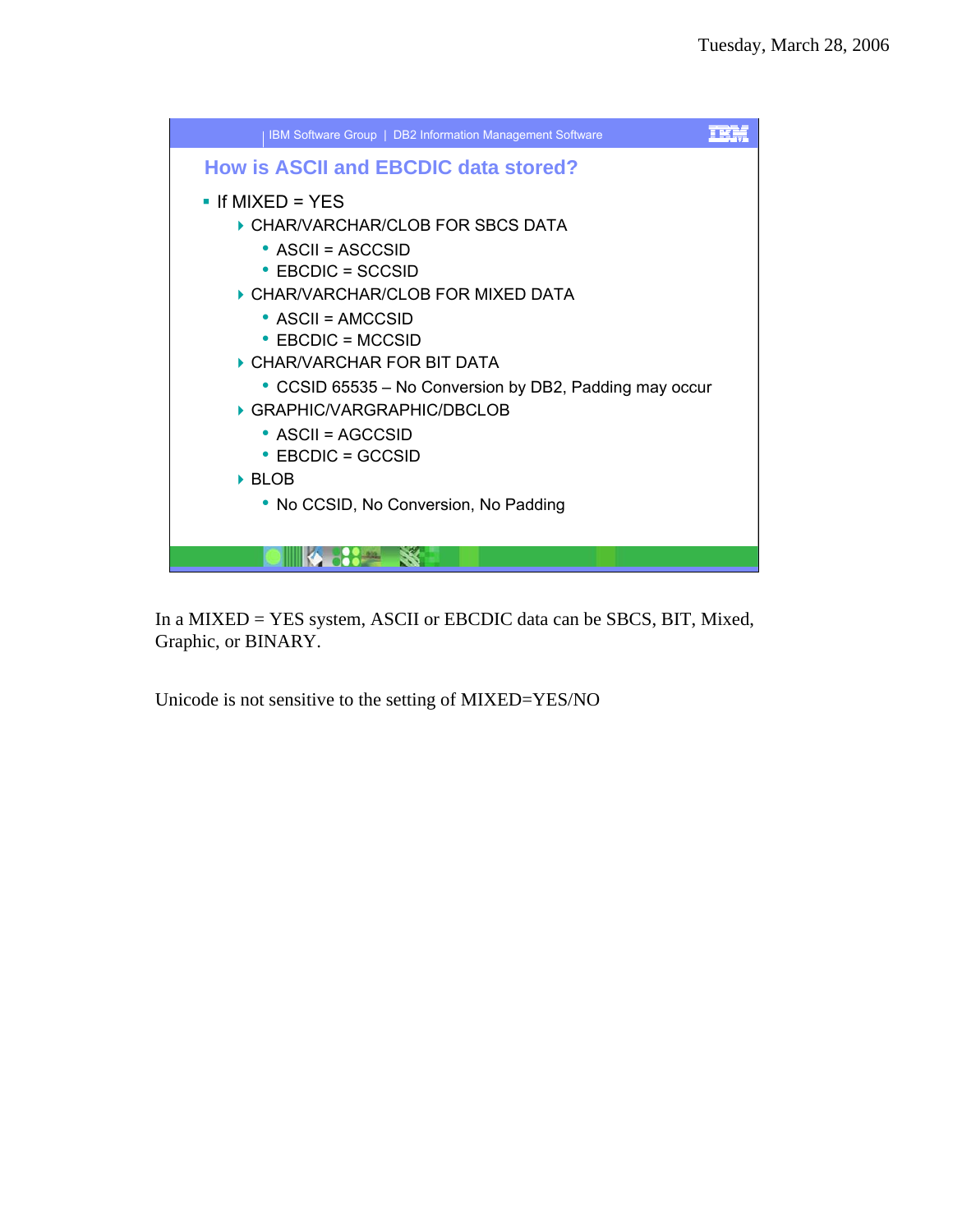

Data stored in Unicode tables in DB2 will be stored in one of the following CCSIDs

-CCSID 367 is used to store data in columns defined as FOR SBCS DATA.

-CCISD 367 is a (7 bit ASCII CCSID) that is a subset of UTF-8

-CCSID 65535 data is not subject to conversion, but may be padded

-CCSID 1208 - Unicode UTF-8 - is used by default, or when FOR MIXED DATA is specified

-CCSID 1200 – Unicode UTF-16 – is used when graphic columns are defined in Unicode tables

-BLOB data has no CCSID, is not subject to conversion, and will not be padded by DB2.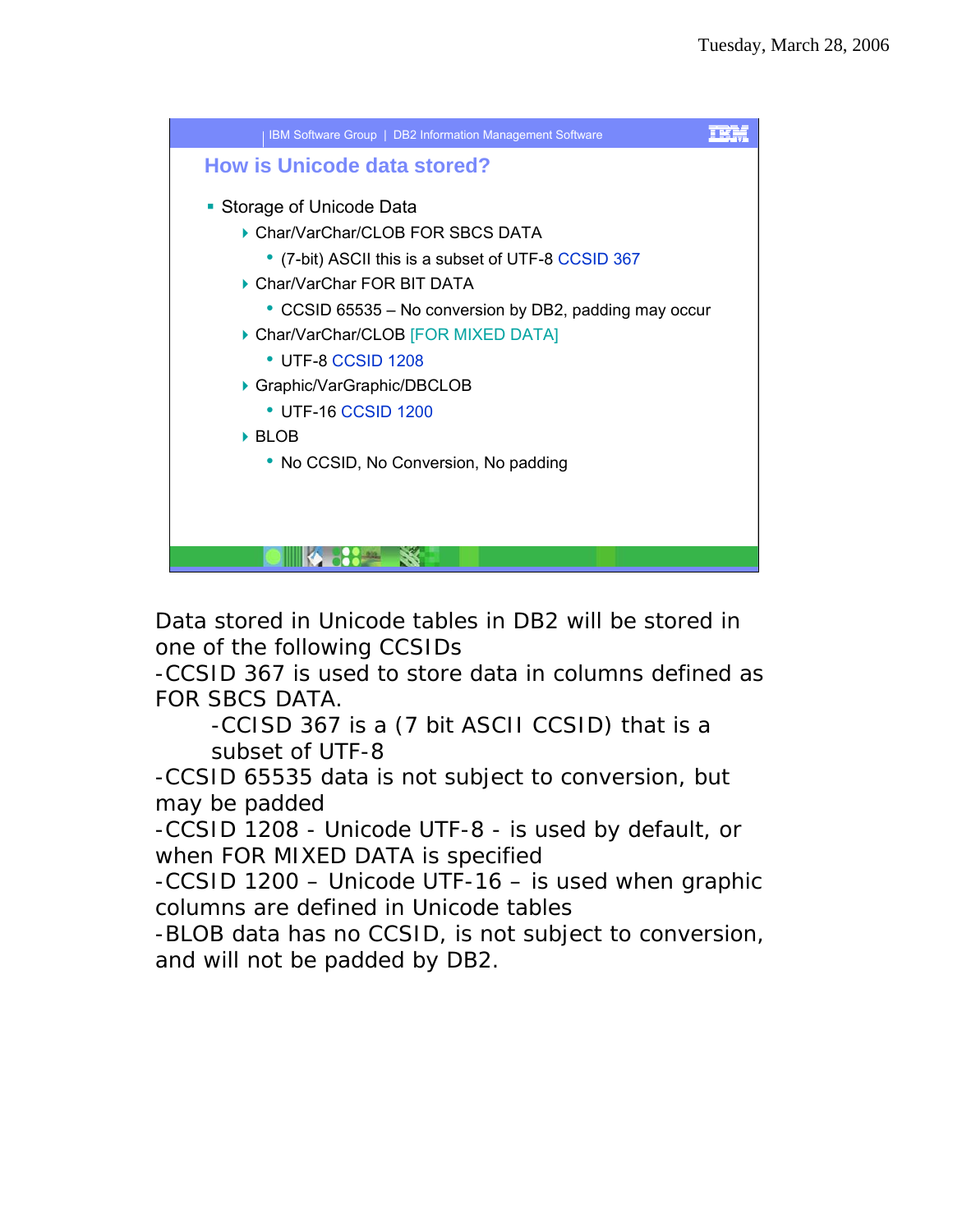

Once we've specified CCSIDs for our system, what does DB2 do with them?

DB2 stores CCSIDs in the Catalog, the directory, in bound statements, the directory, and of course the DECP

The value stored in these areas depends on what release of DB2 was used to create the object, and the value in the DECP at the time the object was created.

If a value is 0, it is assumed that the object is EBCDIC.

In general, DB2 does not support changing of a CCSID once it is specified in a DECP

The exceptions are

Changing from 0 to a valid value

Changing from a CCSID that does not support the EURO symbol to a CCSID that supports the EURO symbol (37 -> 1140 for instance).

Note that this sort of change requires special, disruptive,

changes and should be undertaken only after the documentation has been read and the process is thoroughly understood.

Encoding enformation is also stored in some catalog tables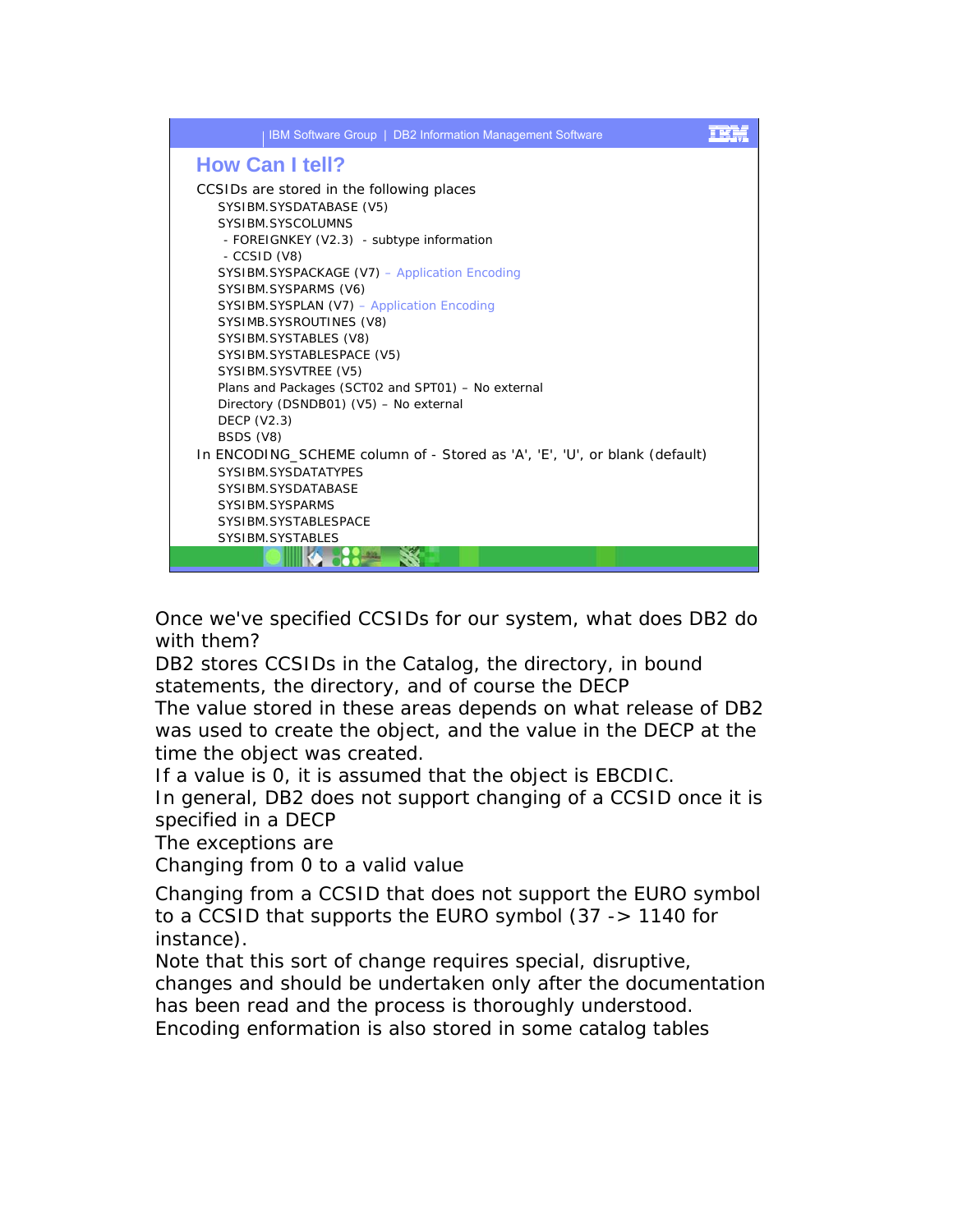

With DB2 V8, the GETVARIABLE BIF can be used to retrieve the CCSIDs that DB2 is using.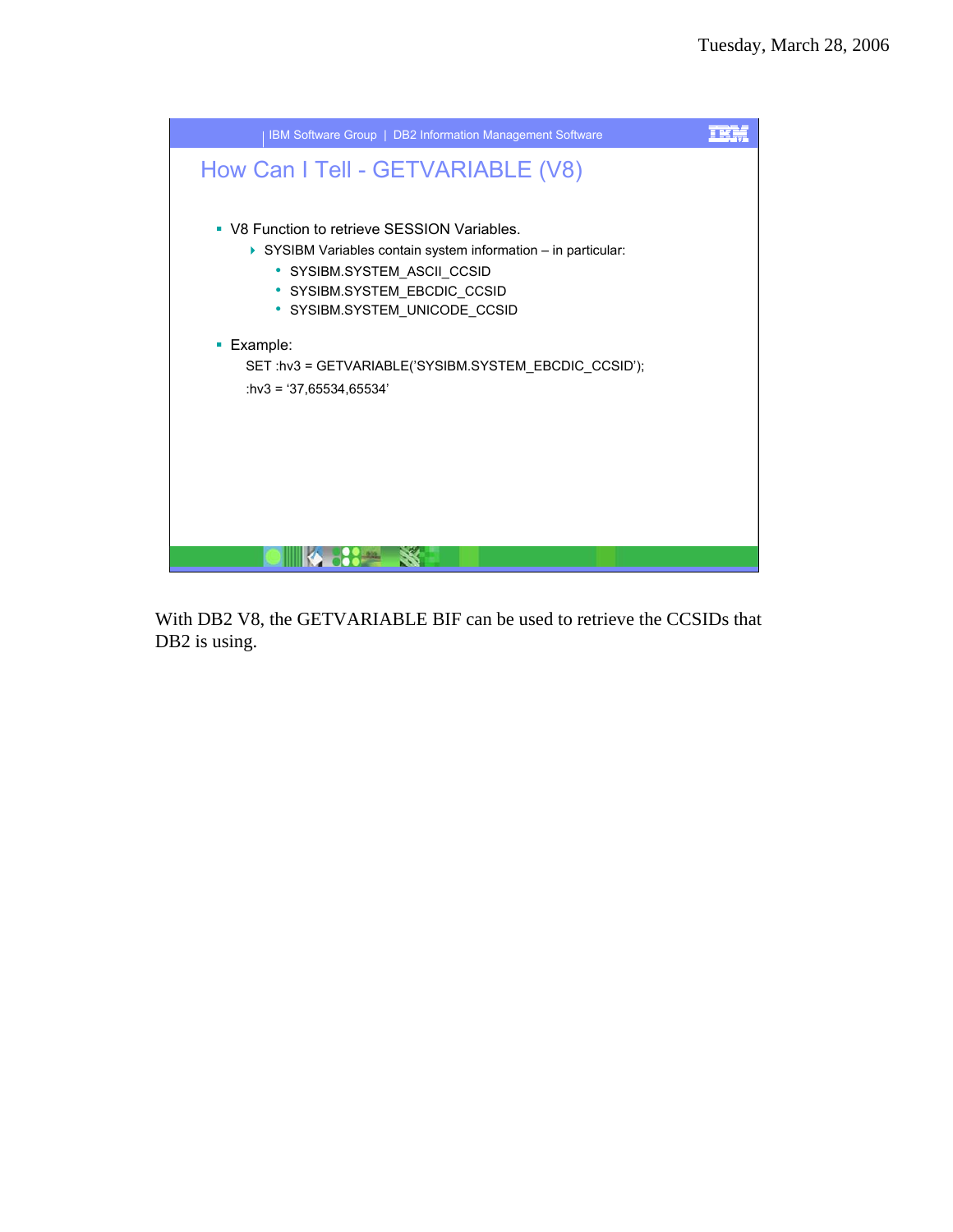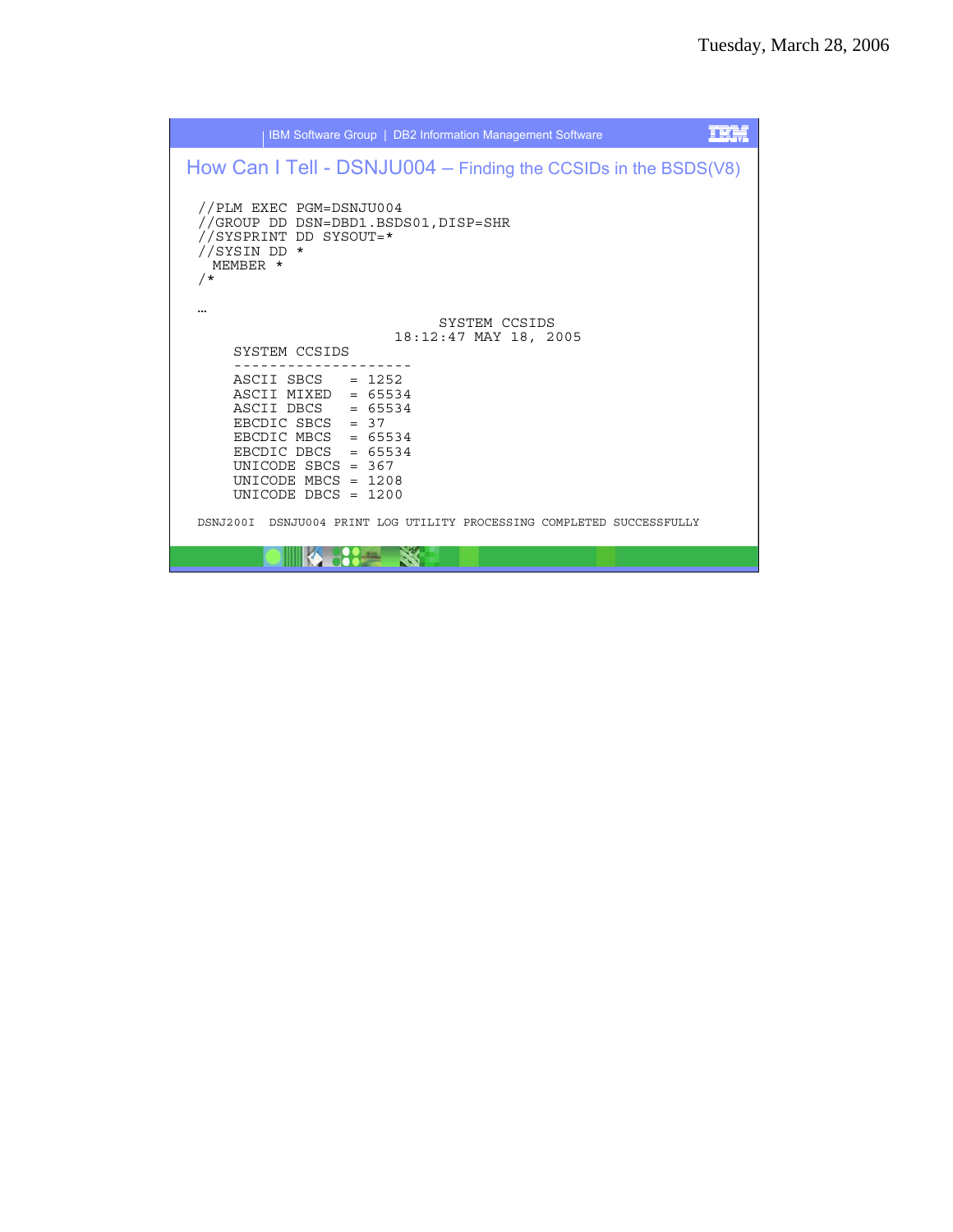

In this example, assume that all the clients are referencing an EBCDIC table (CCSID 37 in this case). Each of the local applications is attempting to insert an "@" into a DB2 table. In general, the results will be incorrect unless DB2 "knows" that the data coming from the CICS, IMS, and COBOL applications is not CCSID 37. There are various ways of the application to tell DB2 the CCSID of the data that they are giving DB2 (in input host variables) or they want to receive from DB2 (in output host variables). These are:

-CCSID overrides in the SQLDA – when using a descriptor

-DECLARE VARIABE – precompiler directive

-ENCODING bind option

-APPLICATION ENCODNG special register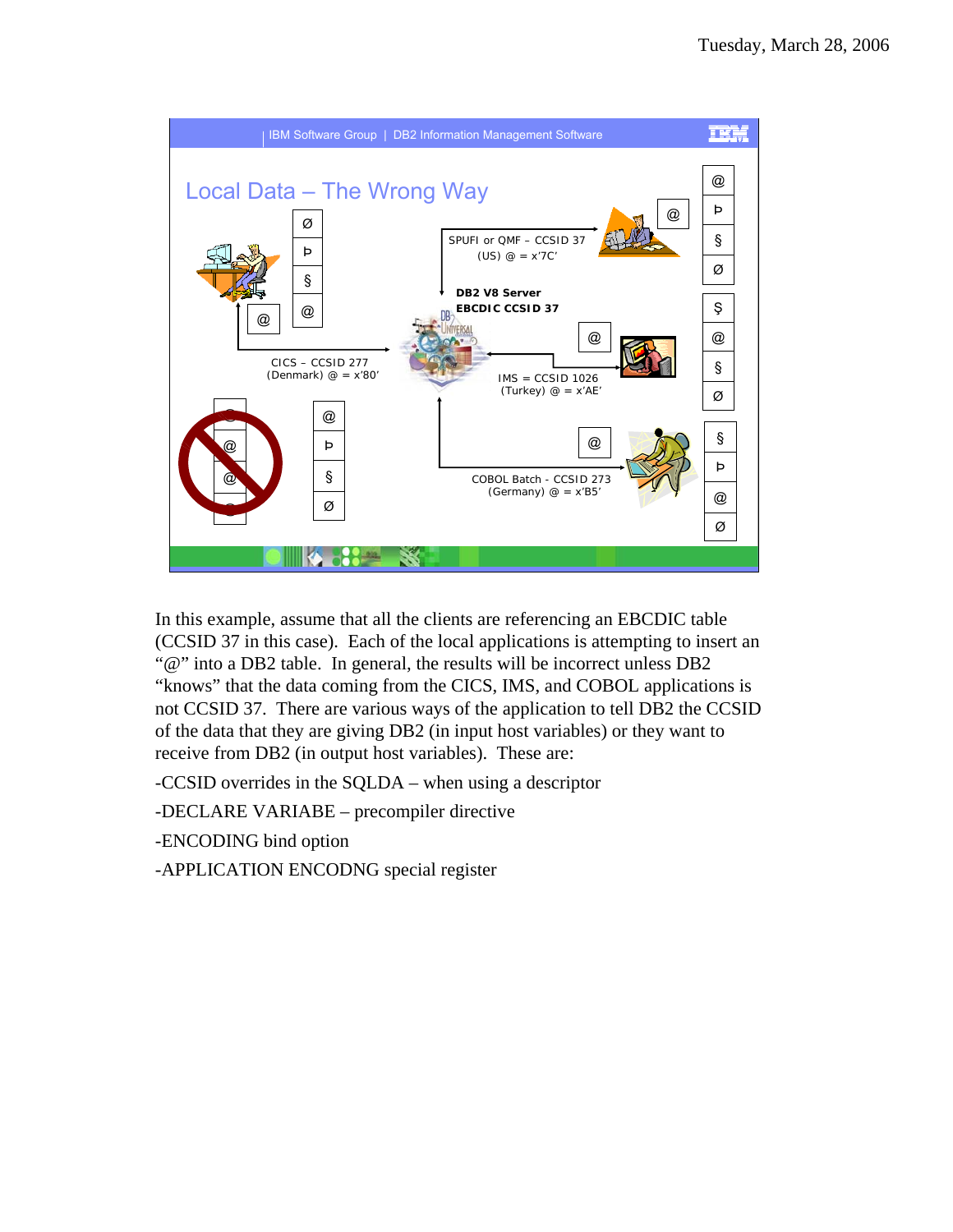

Changes have been made to SPUFI to assist in identifying CCSID issues, and to allow configuration changes so that environments were multiple CCSIDs are used can be accommodated.

Changes similar to PQ89018 have also been made to QMF in PQ94893.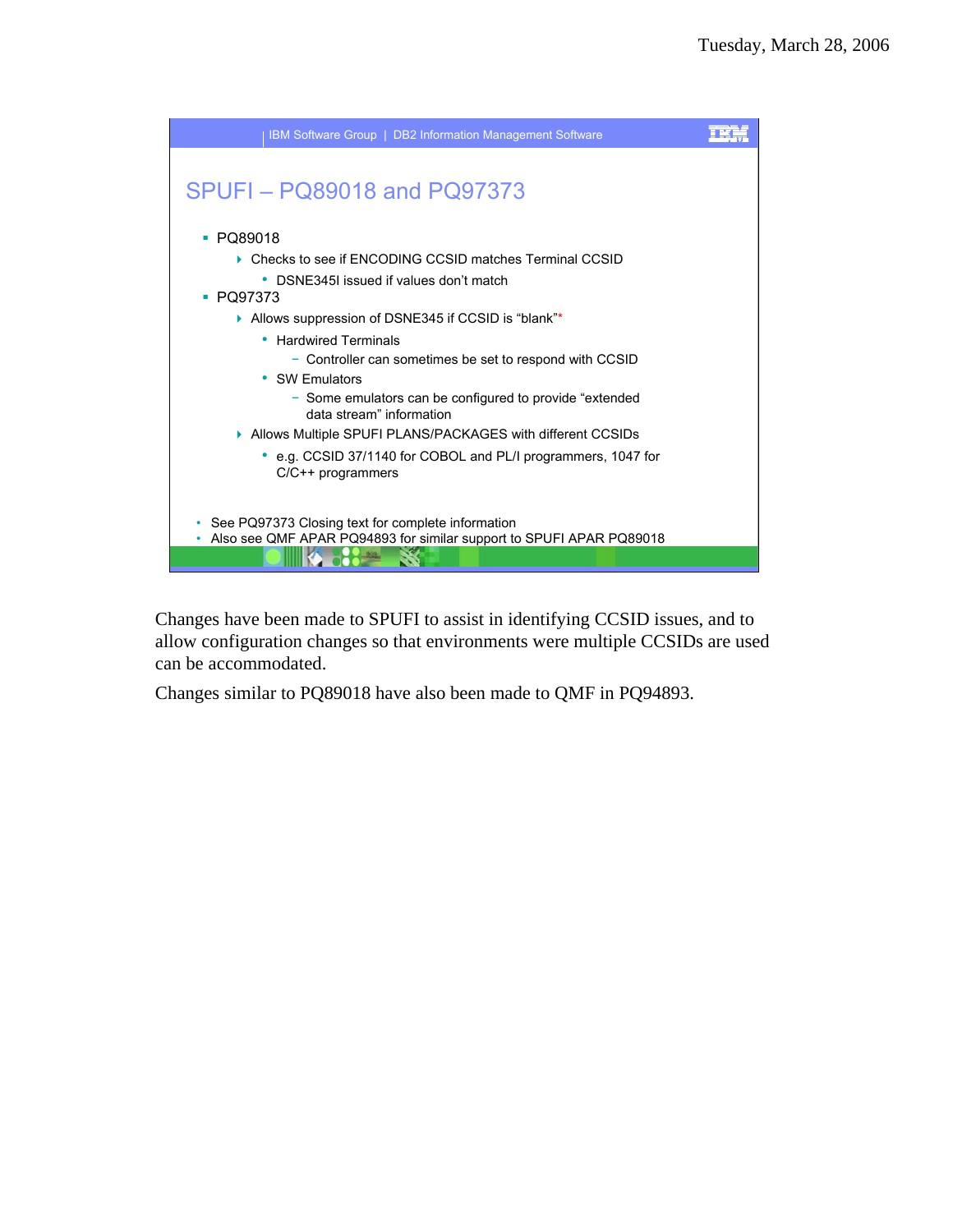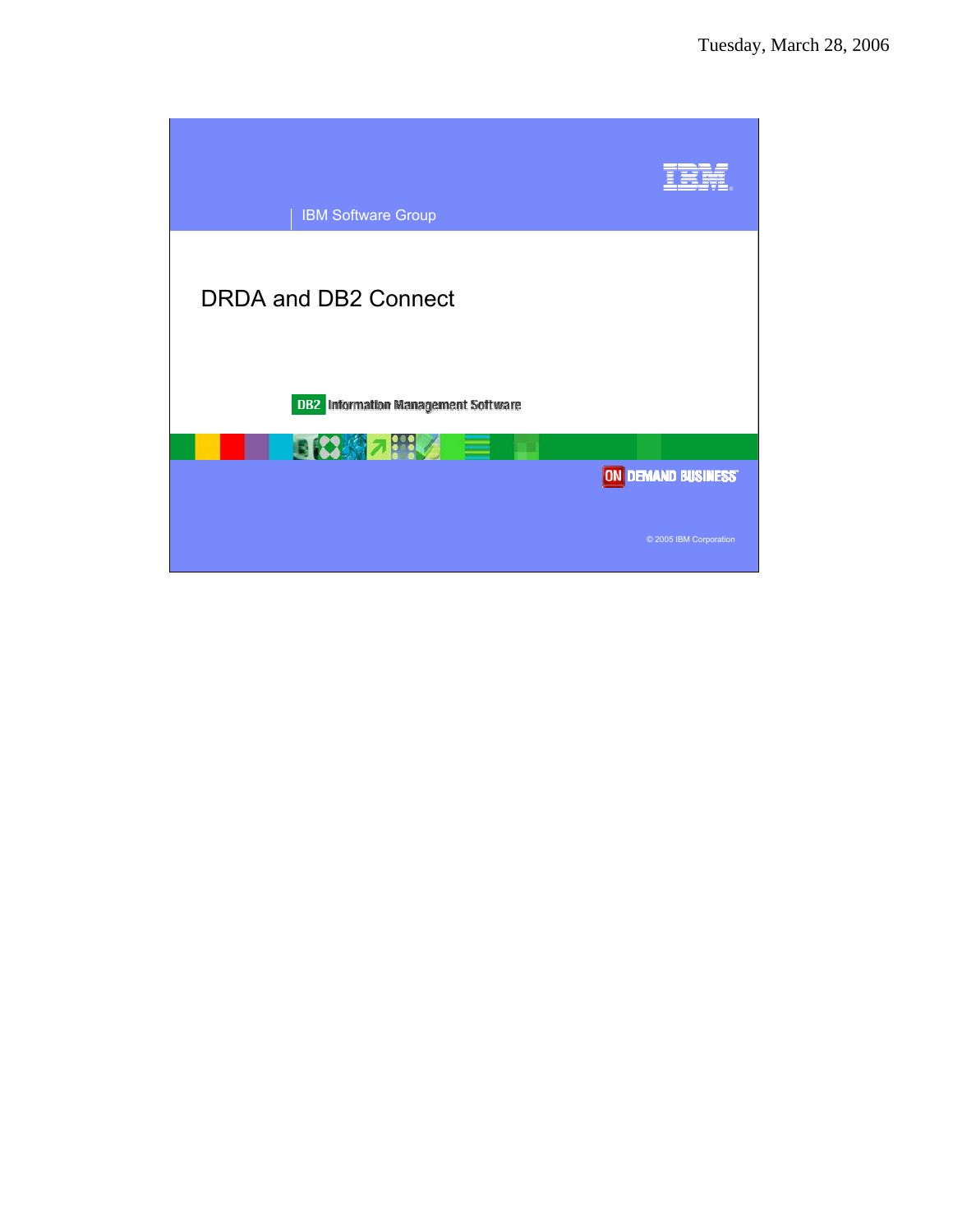

In a DRDA client – server transaction, each side performs  $\frac{1}{2}$  of the conversions. The server converts the data it receives from the client to the CCSID that it needs (for instance, the CCSID of the table on an INSERT statement), and the client converts the data it receives to the CCSID it needs (for instance, when a SELECT is issued).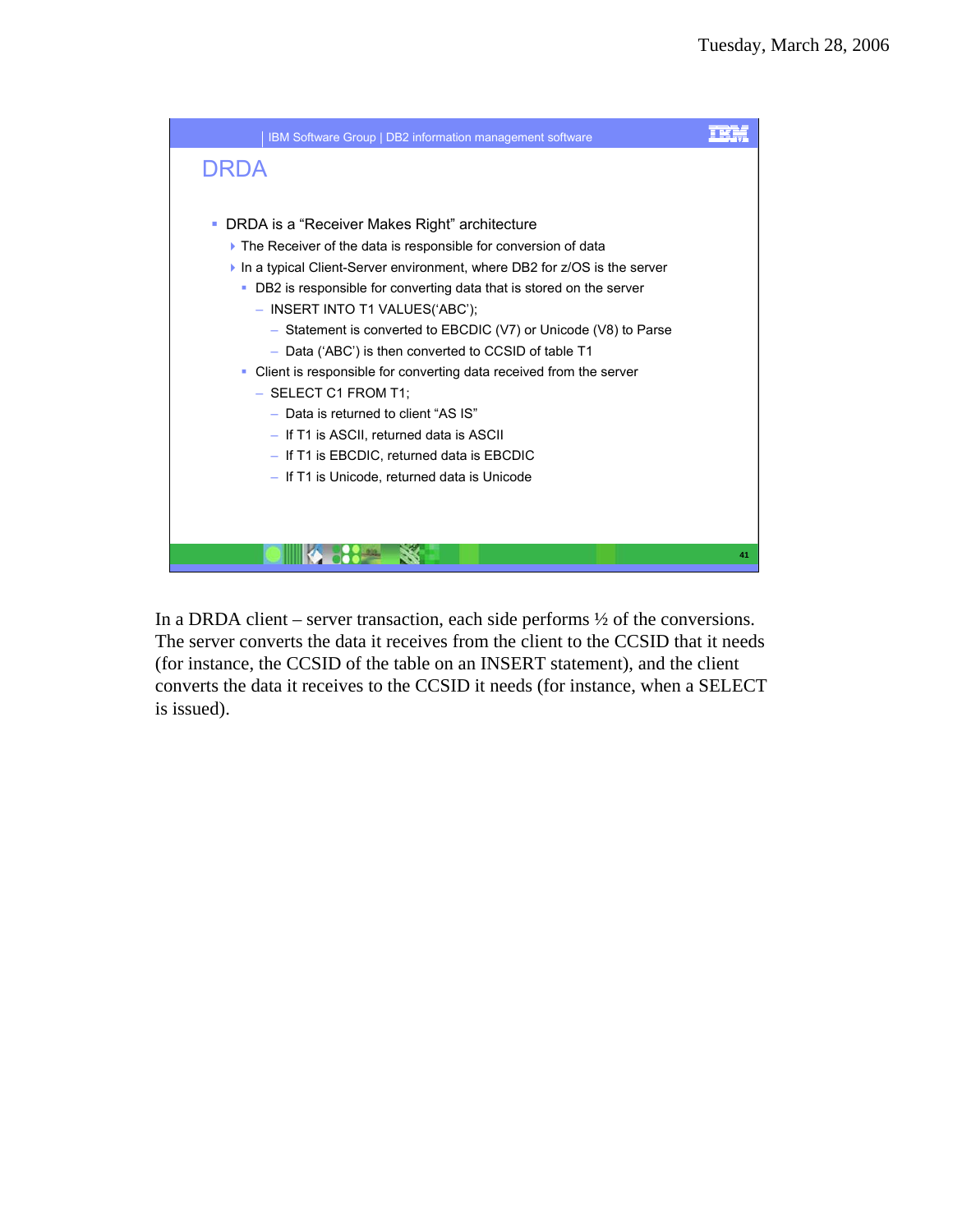

In a DRDA client – server transaction, each side performs  $\frac{1}{2}$  of the conversions. The server converts the data it receives from the client to the CCSID that it needs (for instance, the CCSID of the table on an INSERT statement), and the client converts the data it receives to the CCSID it needs (for instance, when a SELECT is issued).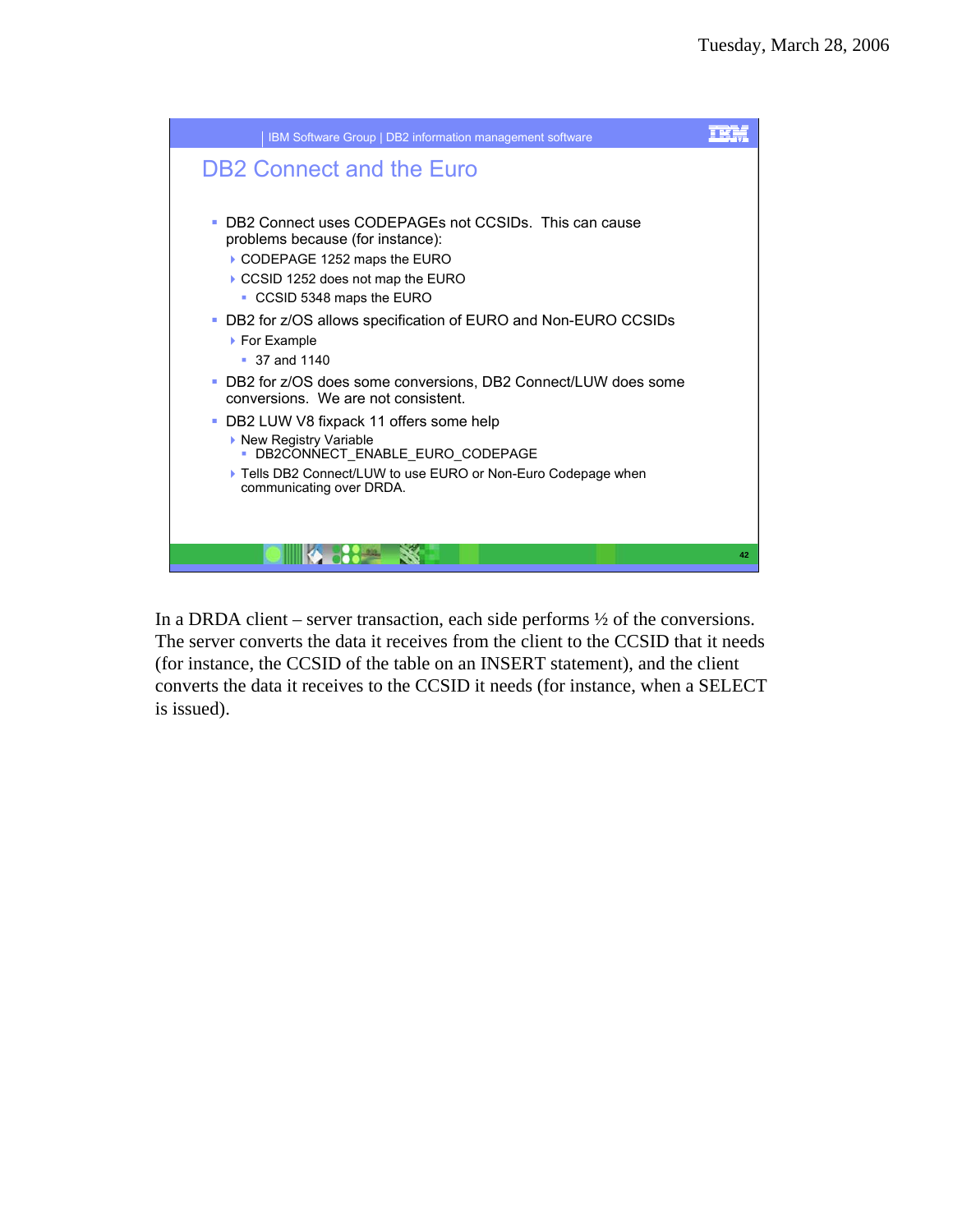

In this example, assume that all the clients are referencing an EBCDIC table (CCSID 37 in this case) the green lines represent data flowing from the client to the server. The server is responsible for converting the data to CCSID 37 to store in the table. The blue lines represent data flows from the server to the clients. The clients are responsible for converting the data from CCSID 37 back to the CCSID they need. The black line represents a local 3270 client – no conversion is necessary in this case.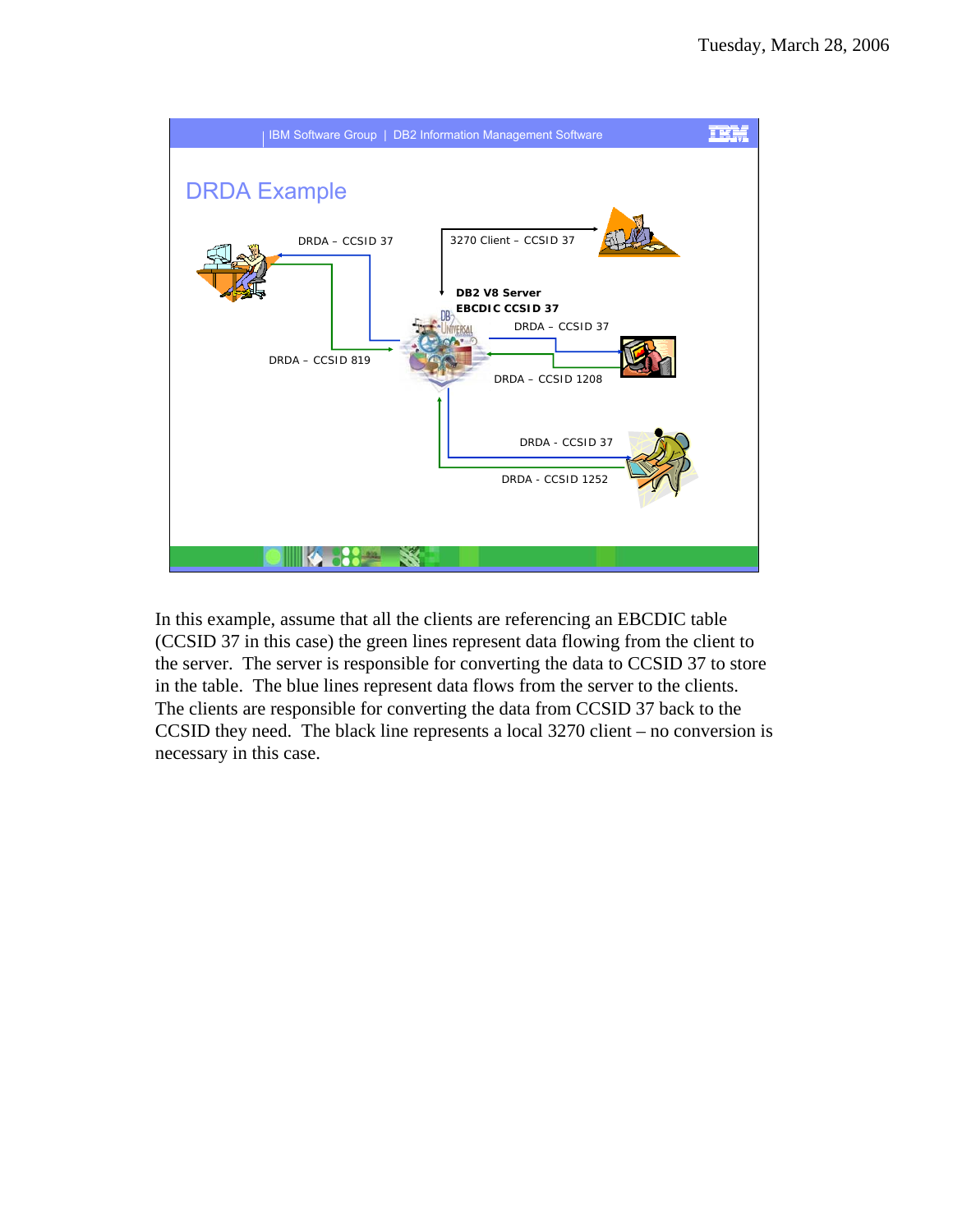

In this example, assume that all the clients are referencing an EBCDIC table (CCSID 37 in this case). Each of the local applications is attempting to insert an "@" into a DB2 table. In general, the results will be incorrect unless DB2 "knows" that the data coming from the CICS, IMS, and COBOL applications is not CCSID 37.

This example demonstrates that remote clients see what a correctly configured local client will see. This is because the EBCDIC data that is sent to the DRDA client is tagged as CCSID 37. When the data is converted from EBCDIC to ASCII CCSID 37 is used as the source of the data. DB2 has no way to tell that some of the data may in fact not be CCSID 37.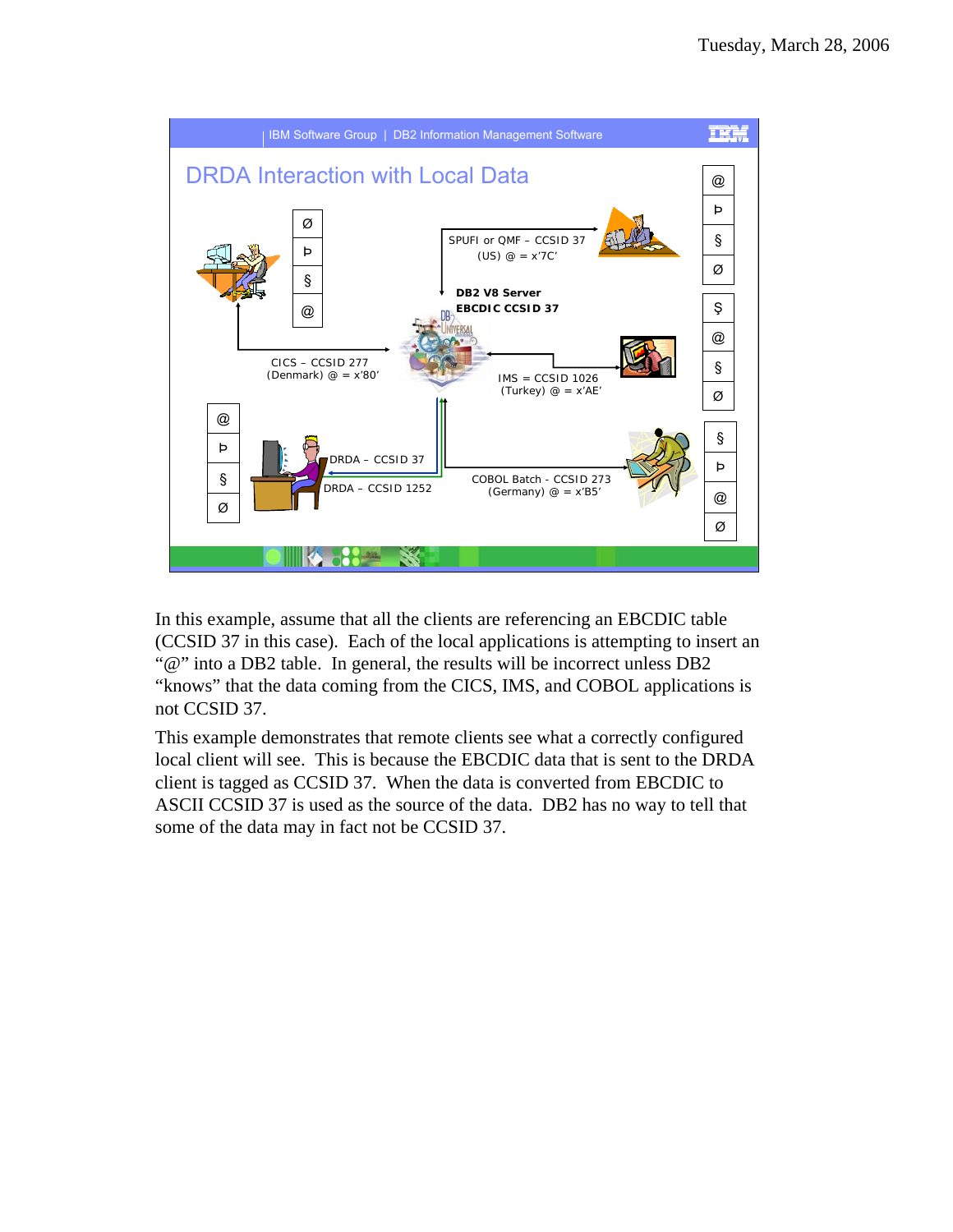

The ENCODING bind option is not used in a DRDA application to describe the CCSID of the data. The ENCODING bind option does apply to how DB2 executes certain statements.

In particular the Encoding bind option is used whenever DB2 has a string of variable that has no context (is not used or referenced in a manner that allows DB2 to associate the string or variable with a object that has a known CCSID).

In V7, this applies to the SET statement, and in V8 this applies to the SET statement, and any Multiple CCSID set statemet.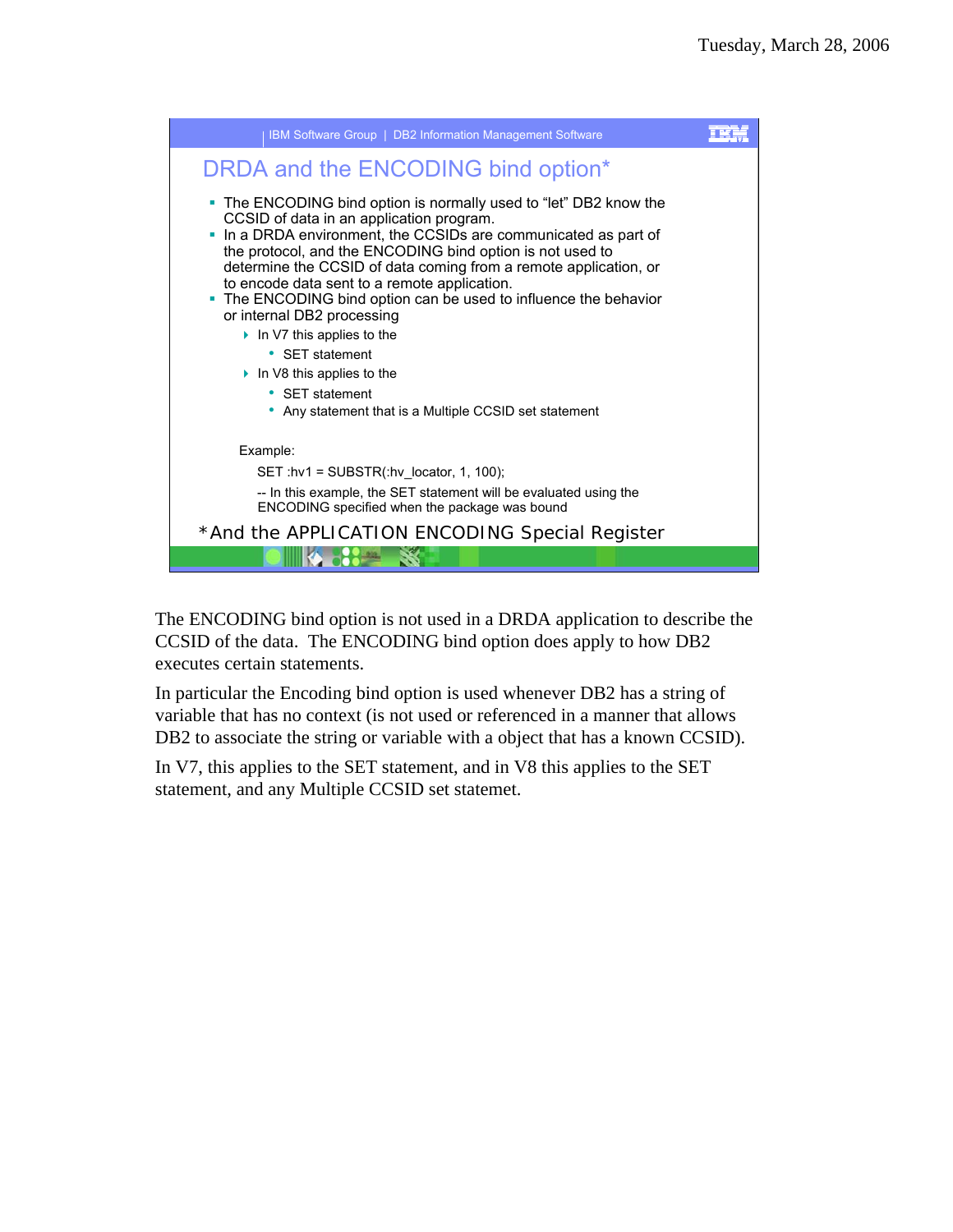| <b>IBM Software Group</b>                  |                        |
|--------------------------------------------|------------------------|
| $V7 - vs - V8$                             |                        |
| <b>DB2</b> Information Management Software |                        |
| 日3 約 2 時 2 目                               | ON DEMAND BUSINESS     |
|                                            | © 2005 IBM Corporation |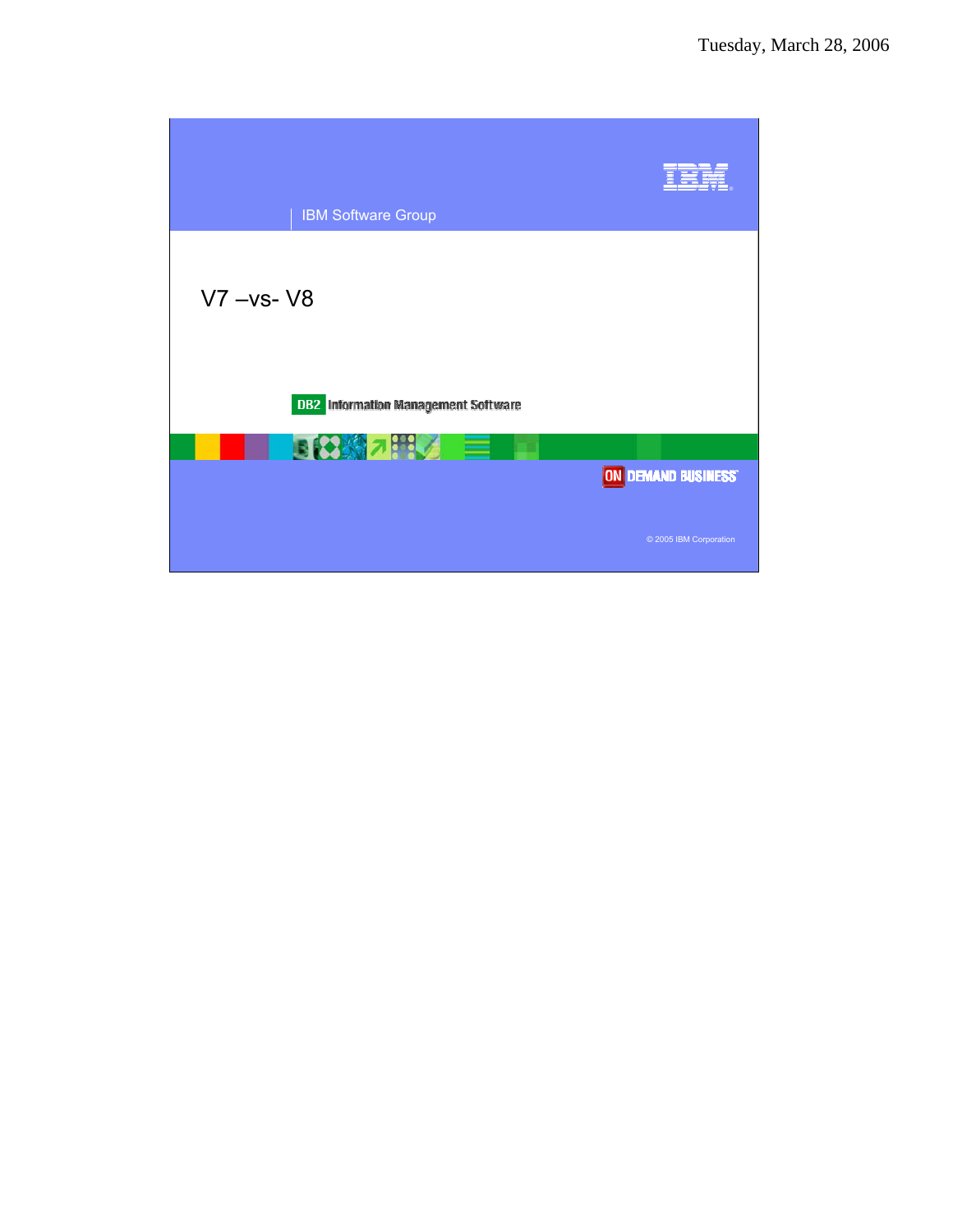

What are CCSIDs used for?

DB2 uses CCSIDs just like we use data type and length. They are part of the metadata that describes the data being stored in DB2.

In DB2 V7 and above, DB2 supports specification of three sets of CCSIDs. These three sets of CCSIDs represent the three encoding schemes (ASCII, EBCDIC, and Unicode), that DB2 supports.

DB2 supports the specification of these CCSIDs at the subsystem level.

Once these values have been specified, they should not be changed.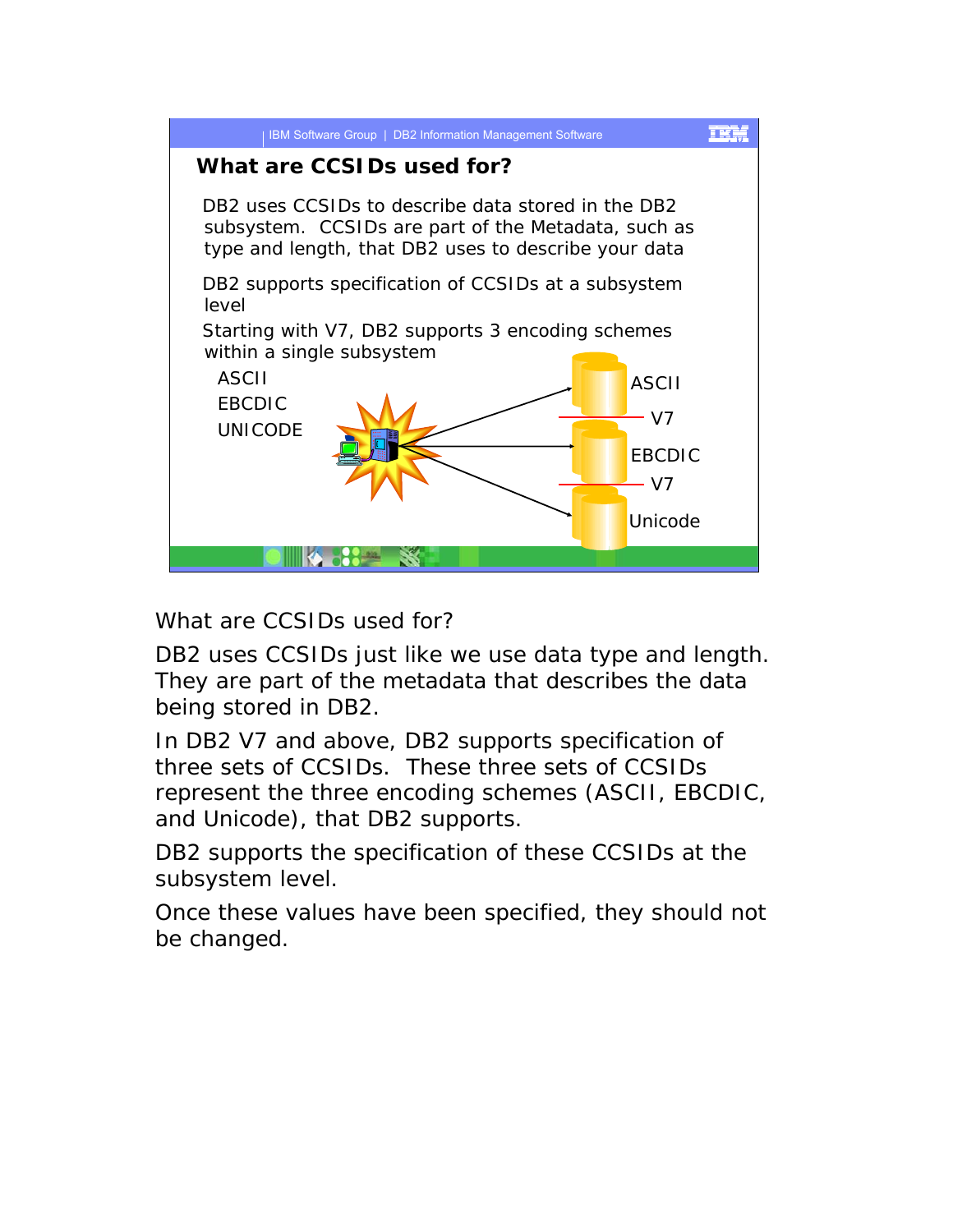

Initial specification is during install on Panel DSNTIPF

Encoding can be specified at the DATABASE, TABLESPACE, or TABLE level. If encoding is not specified, it is inherited.

Other objects such as Procedures, User Defined Functions, and User Defined Types can also specify encoding. This encoding is specified on object creation.

There is no difference between the support for tables in V7 or V8.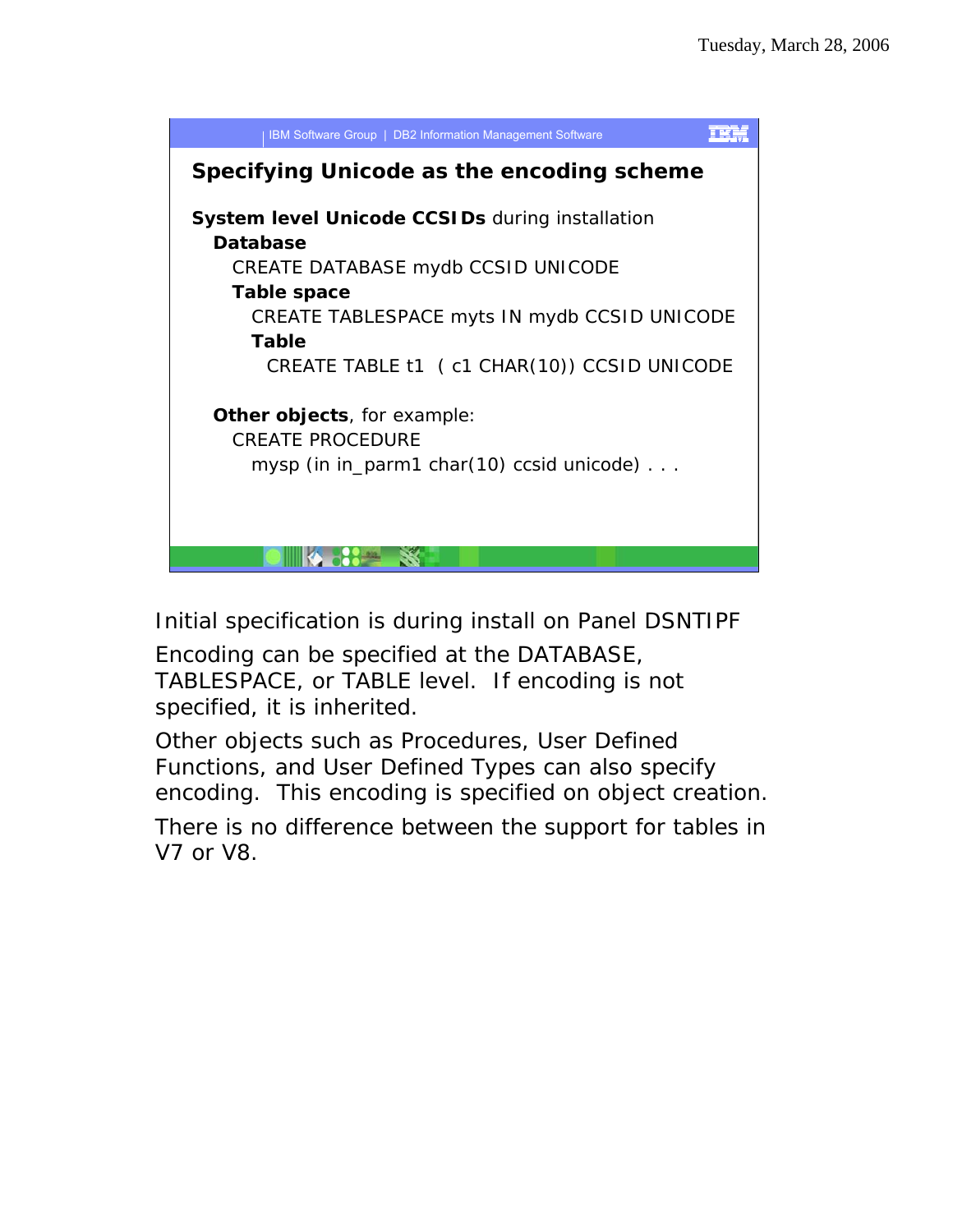

The Catalog for DB2 V7 will continue to be in EBCDIC. This means that all statements sent to DB2 will be converted to the system EBCDIC CCSID, and then parsed (for static SQL, this is necessary because statement text is stored in the catalog).

Since statements are converted to EBCDIC, there is a possibility of data loss when the data is converted. Since all DB2 keywords, such as SELECT, are representable on all EBCDIC code pages, there shouldn't be a problem with statement text

Literals contained in the statement are subject to data loss.

SQLCODE +335 has been added to alert the user of this sort of data loss

The Catalog for DB2 V8 is in Unicode UTF-8.

Since Unicode is a superset of ASCII/EBCDIC, literal values will not be lost on this conversion

The APPLICATION ENCODING CCSID is used to determine the context of literal data.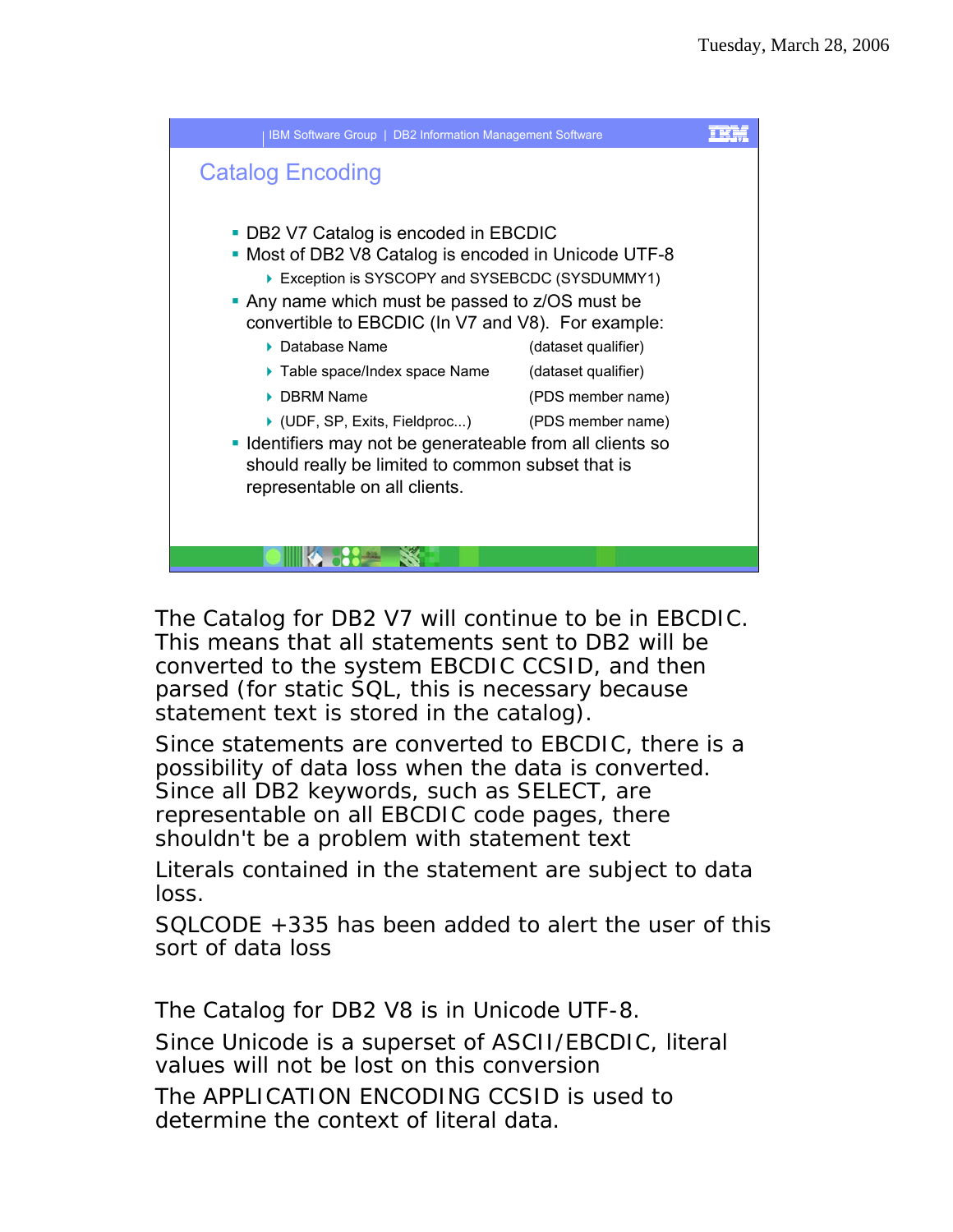| IBM Software Group   DB2 Information Management Software                                                                                                                                                                                                                                             |               |                                          |  |                           |                            |  |  |
|------------------------------------------------------------------------------------------------------------------------------------------------------------------------------------------------------------------------------------------------------------------------------------------------------|---------------|------------------------------------------|--|---------------------------|----------------------------|--|--|
| <b>Accessing the Unicode catalog</b>                                                                                                                                                                                                                                                                 |               |                                          |  |                           |                            |  |  |
| Automatic conversion to the CCSID of the application, specified by:<br>Application encoding scheme<br>Host variable declaration<br>Predicates<br>Equal predicates get converted from the application encoding scheme,<br>so should work the same<br>Range predicates are where differences may occur |               |                                          |  |                           |                            |  |  |
|                                                                                                                                                                                                                                                                                                      | <b>EBCDIC</b> | hex value                                |  | <b>Unicode</b><br>(ASCII) | hex value                  |  |  |
|                                                                                                                                                                                                                                                                                                      | space         | '40'x                                    |  | space                     | '20'x                      |  |  |
|                                                                                                                                                                                                                                                                                                      | lower case    | $'81 - 89'x$<br>$'91-99'x$<br>$'A1-A9'x$ |  | numerals                  | $130 - 39'x$               |  |  |
|                                                                                                                                                                                                                                                                                                      | upper case    | $'C1-C9'x$<br>$'D1-D9'x$<br>$'E1-E9'x$   |  | upper case                | $'40-4F'x$<br>$50 - 5A'x$  |  |  |
|                                                                                                                                                                                                                                                                                                      | numerals      | $F0-F9x$                                 |  | lower case                | $'61-6F'x$<br>$'70 - 7A'x$ |  |  |
|                                                                                                                                                                                                                                                                                                      |               |                                          |  |                           |                            |  |  |

There are many differences you will notice when you access the catalog in DB2 V8 NFM.

Columns may be longer, new columns have been added…

You may not notice the conversion to Unicode – since data will be automatically converted to the your Application CCSID.

However, you may notice differences in range predicates, and ordering.

The DB2 V8 catalog is encoded in Unicode UTF-8, and this may affect some queries.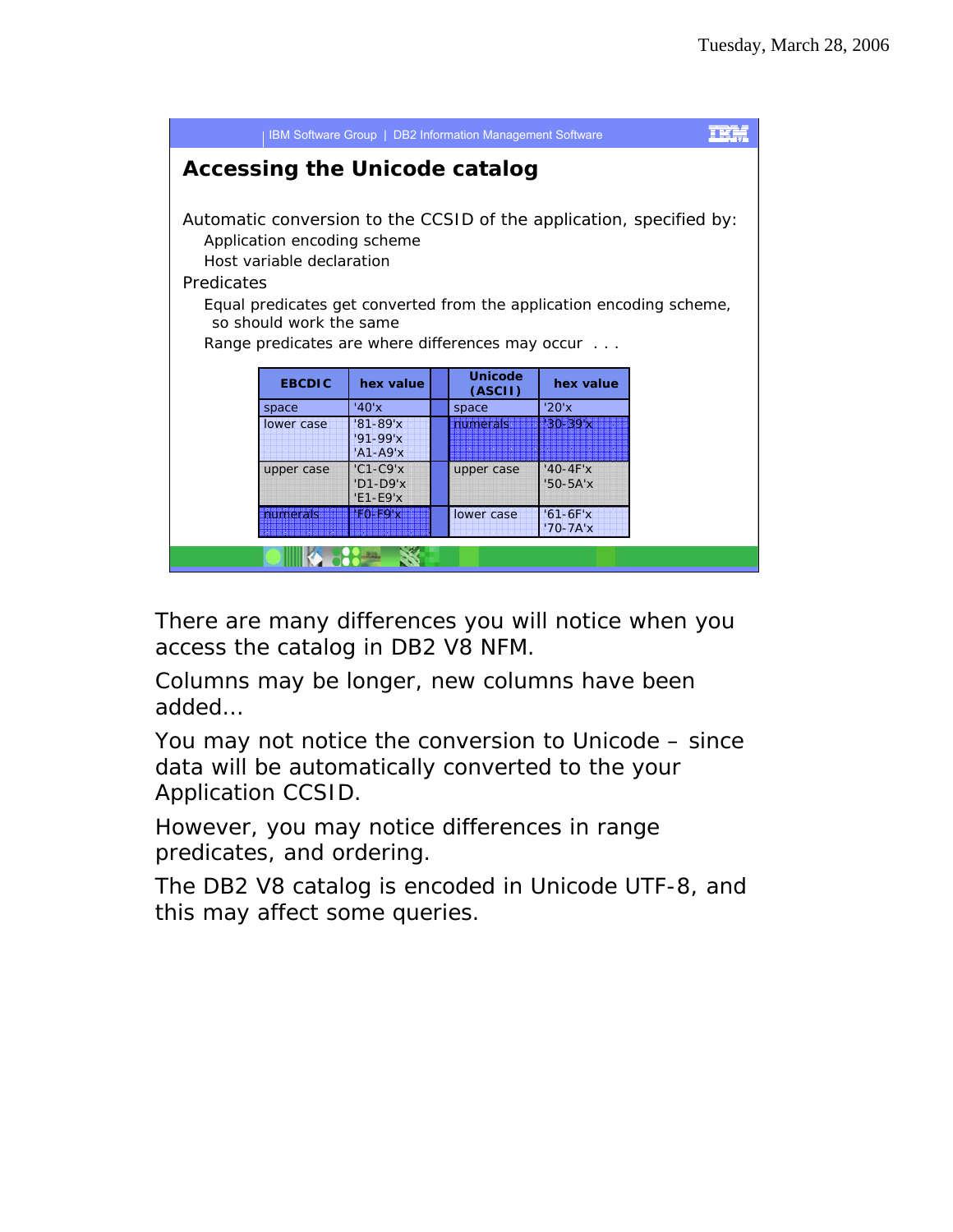

In DB2 V7, UTF-8 and UTF-16 values may be specified using character literals.

EBCDIC graphic constants "G" constants may also be used.

In DB2 V8, UX and GX constants are added

<sup>z</sup>UX'ssss' and GX'ssss'

 $\bullet$ In the constant, ssss represents a string from 0 to 32704 hexadecimal digits. The number of characters between the string delimiters must be an even multiple of 4. Each group of 4 digits represents a single UTF-16 (for UX constants) or Graphic (for GX constants) character.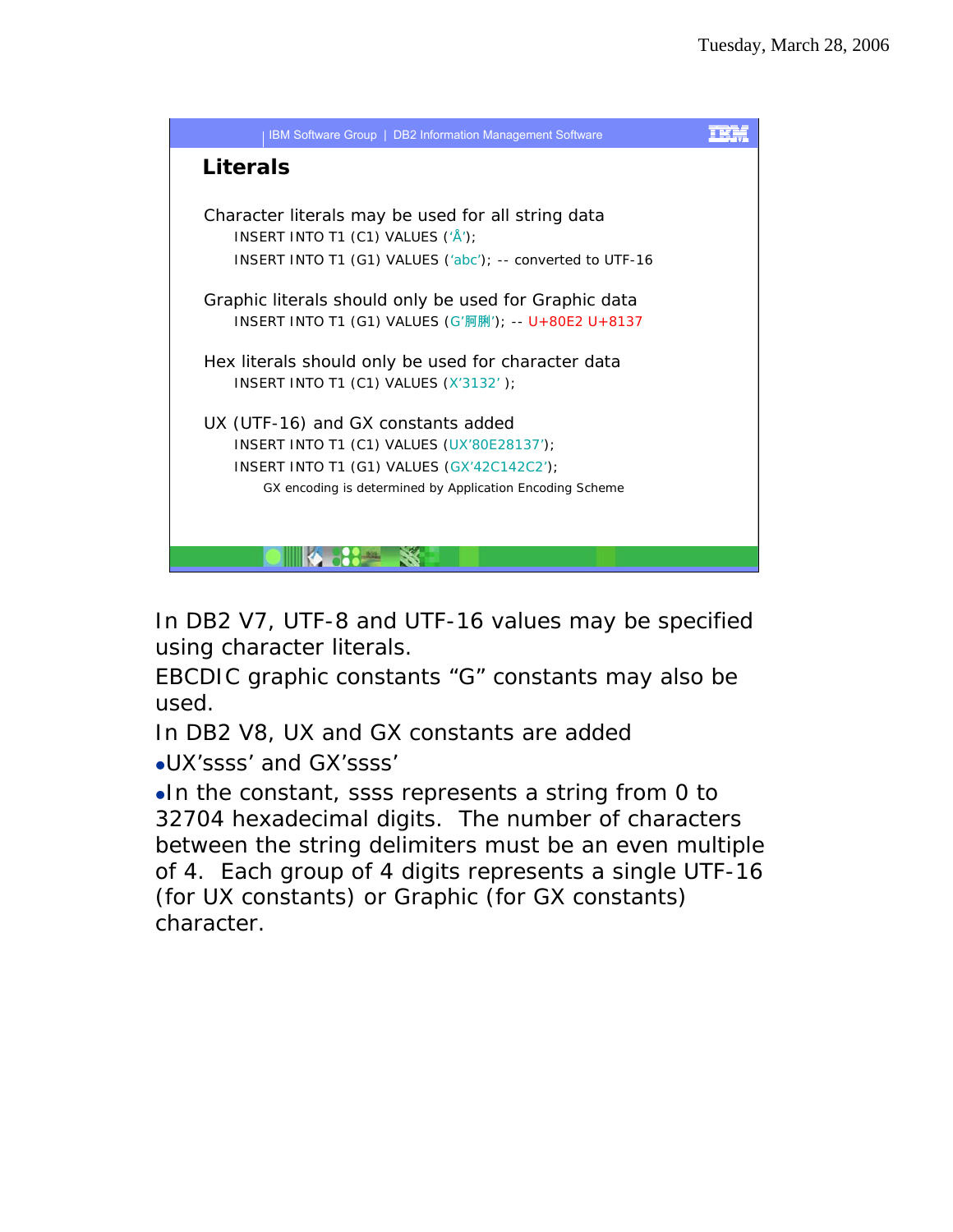

When dealing with Unicode tables, we have torn down the barrier between CHAR and GRAPHIC.

This means your back end data store can be either UTF-8 or UTF-16 and you can use ASCII, EBCDIC, or Unicode character or graphic host variables and DB2 will perform the necessary conversions to/from the CCSID of the host variable even if the host variable doesn't match the column type (for ASCII and EBCDIC back end data stores, in most cases char and graphic are incompatible).

Note: for V7, Graphic Unicode host variables are incompatible with ASCII / EBCDIC SBCS tables. V8 allows this combination.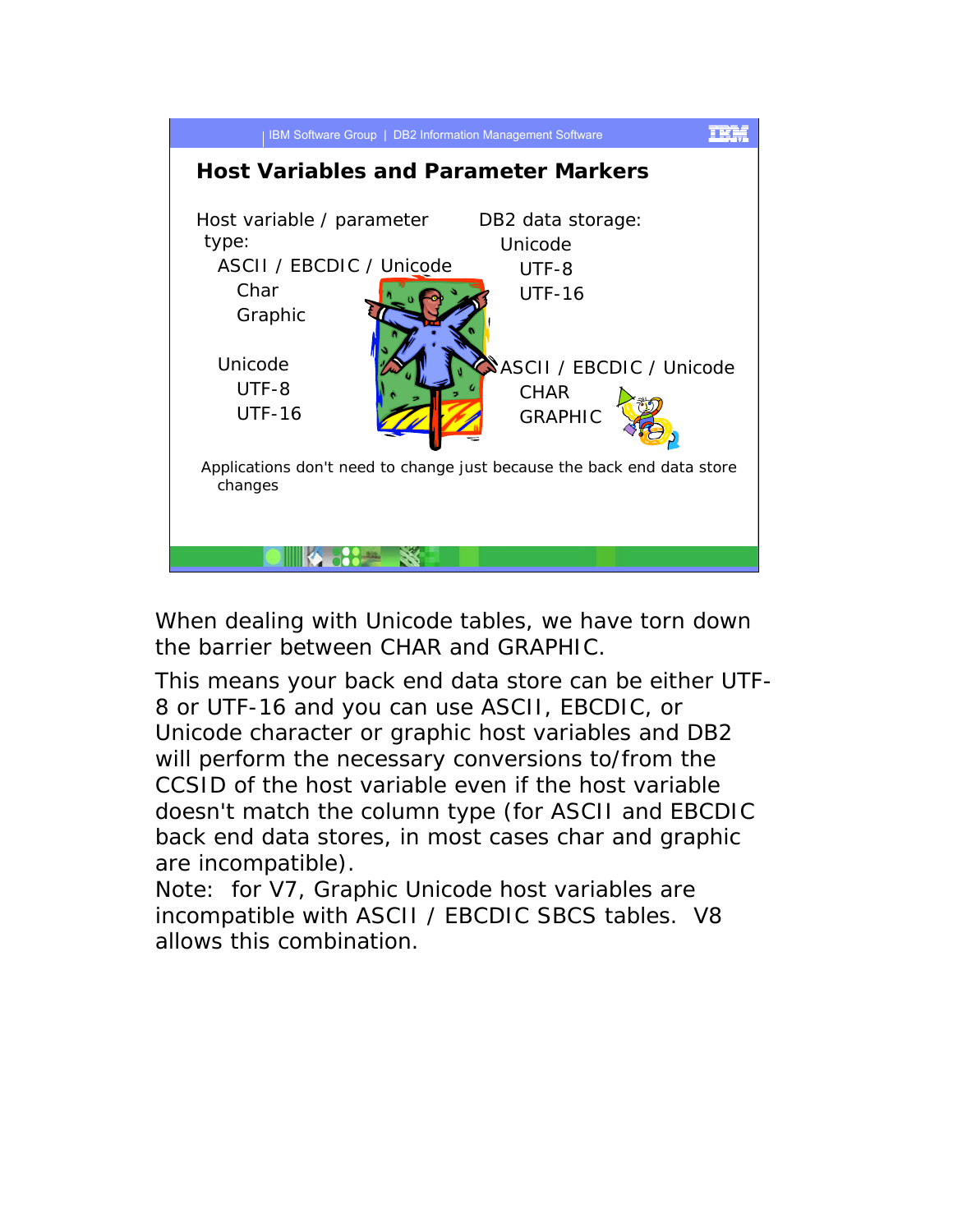

Also new to DB2 V7 is the specification of Application Encoding Scheme.

This allows a default Application Encoding to be specified

Preset to EBCDIC

The Application Encoding Scheme can also be specified on BIND PLAN or PACKAGE

If not specified, the system default value is used for the bind option

Plans/Packages bound prior to V7 are assumed to be EBCDIC

The option applies to Static SQL

The Application Encoding Scheme special register can be used to affect dynamic SQL

Initial value is the value of the Bind Option.

The SET statement, in V7 and V8, is processed using the ENCODING bind option

In V8, the ENCODING bind option (and special register for dynamic statements) also affects processing of multiple CCSID statements.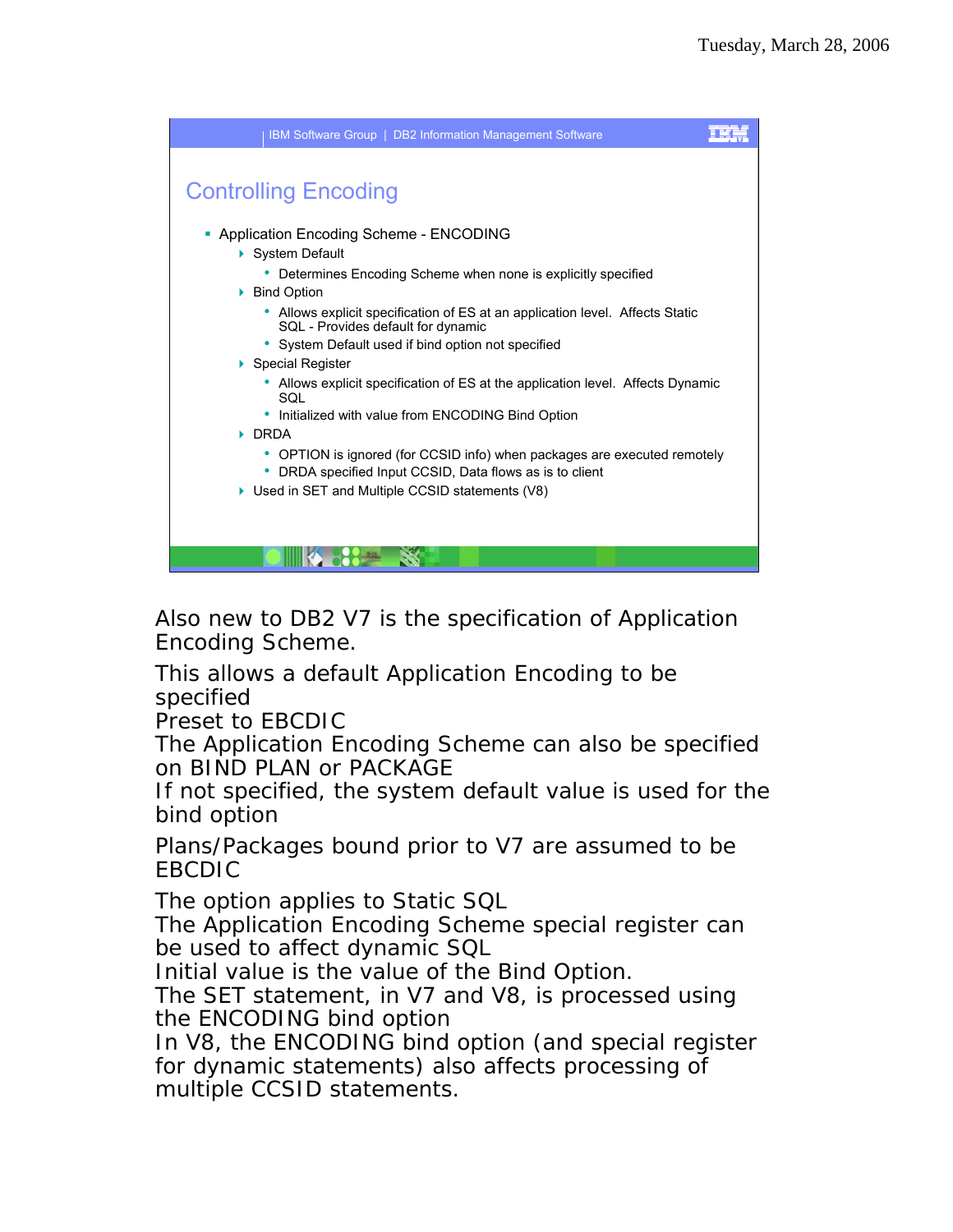

The DECLARE VARIABLE statement, added in DB2 V7, can be used to specify the CCSID of a particular host variable.

This is a precompiler directive that causes the precompiler to specify the CCSID of the host variable in any SQLDA that the precompiler generates to reference the host variable. This directive works for both input and output host variables.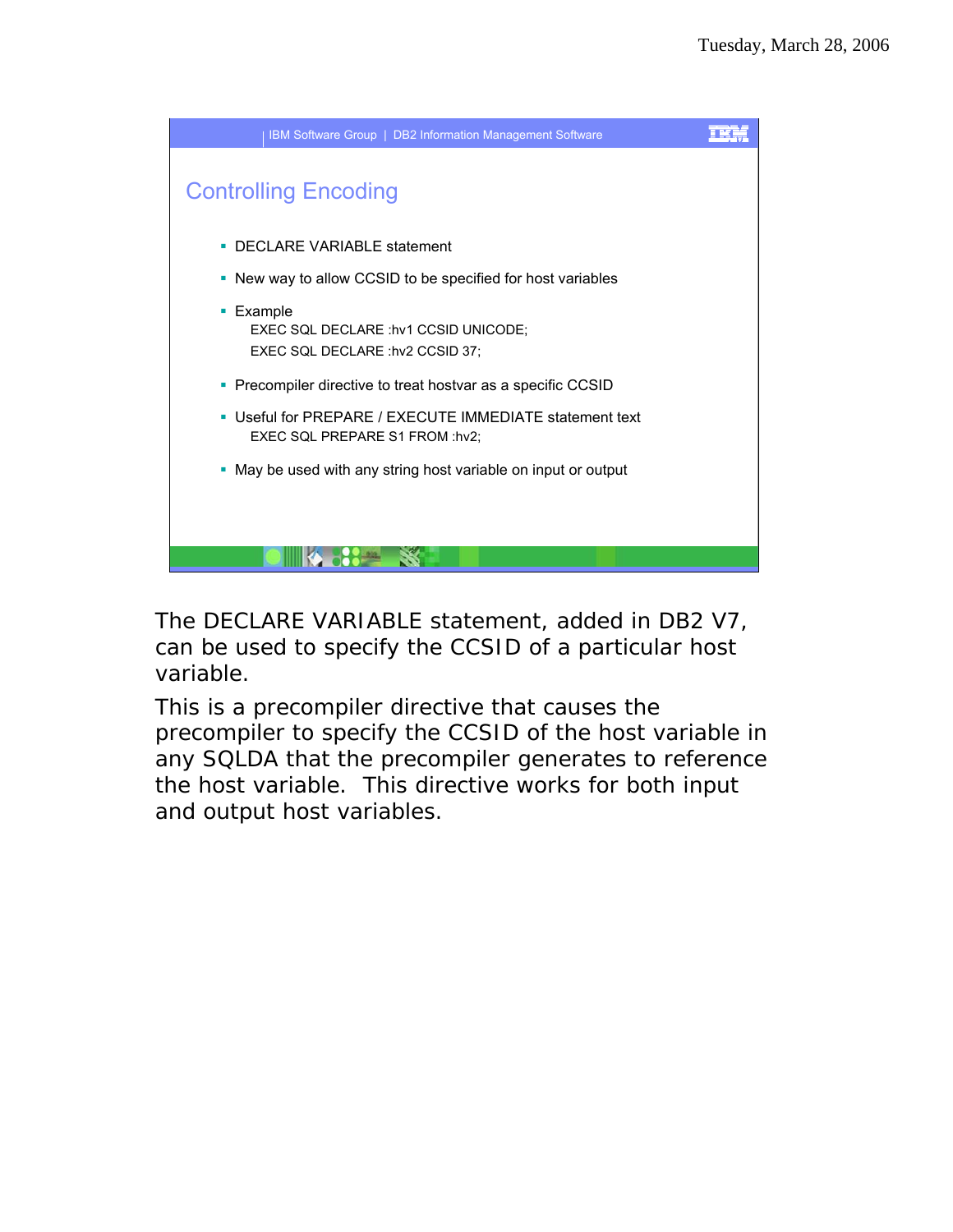

All Built In Functions (BIFs) have been extended to support Unicode

Some BIFs, such as LENGTH, SUBSTR, POSSTR, and LOCATE are byte oriented for UTF-8 and Double-Byte character oriented for UTF-16

Many new functions were added in V7, the CCSID\_ENCODING function has been added to help users determine the encoding, ASCII, EBCDIC, or UNICODE of a particular CCSID

UTF-16 data is accepted in casting type functions such as DATE or INTEGER

Result CCSIDs for functions that return character strings will return UTF-8/CCSID 1208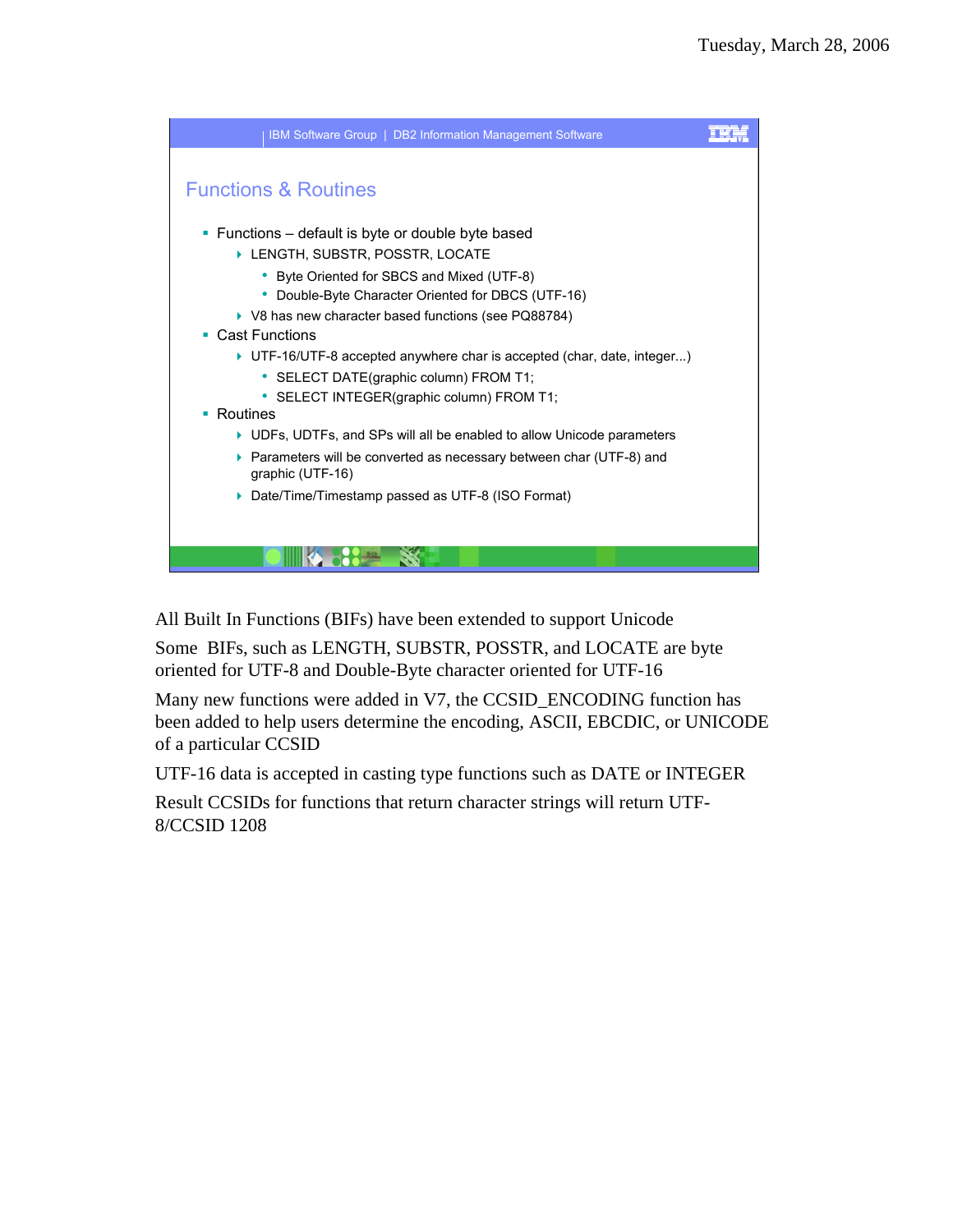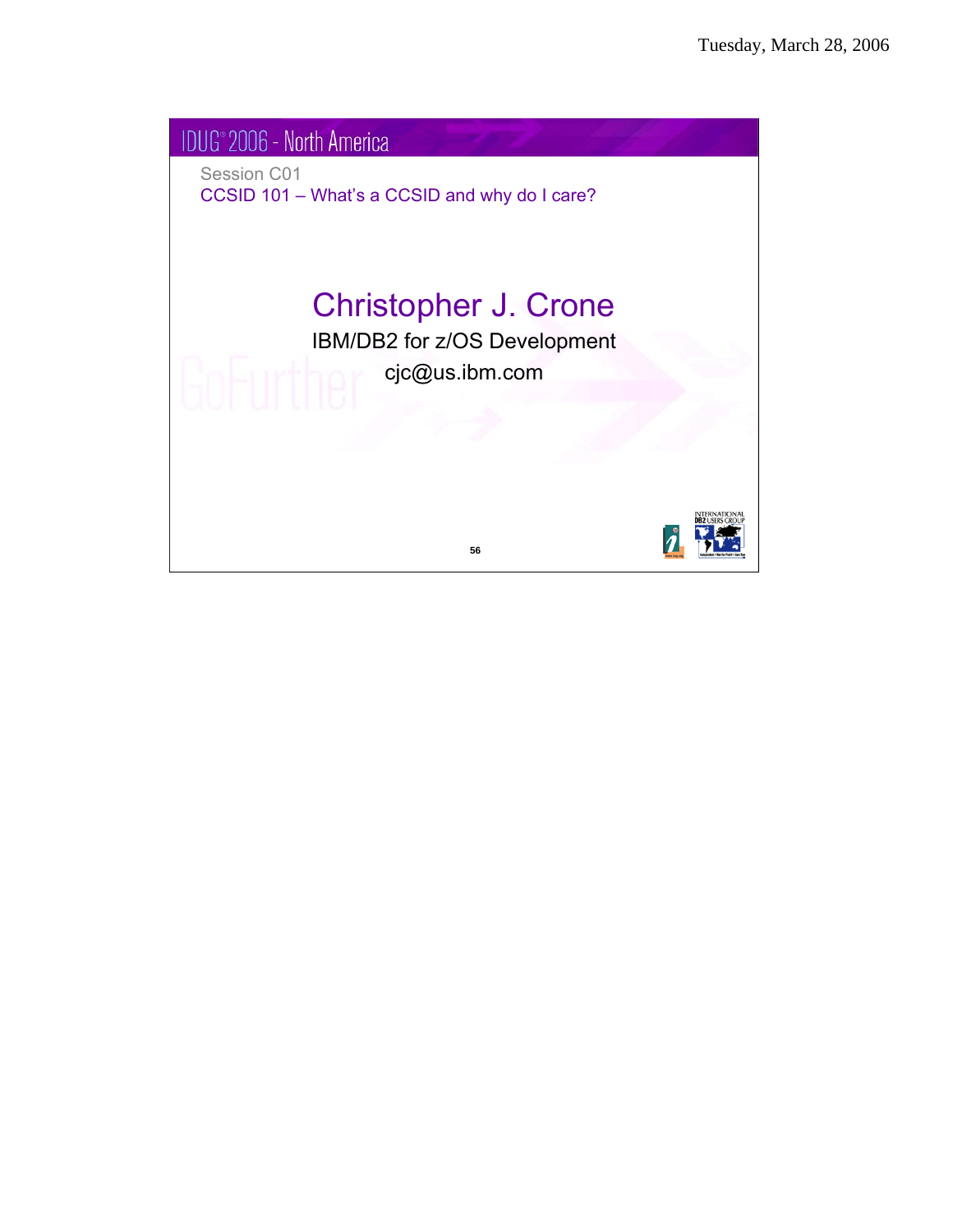| <b>IBM Software Group</b>                              |                               |  |
|--------------------------------------------------------|-------------------------------|--|
| <b>Reference Material</b>                              |                               |  |
| DB2. Information Management Software<br><b>日8科内部公司</b> |                               |  |
|                                                        | @ business on demand software |  |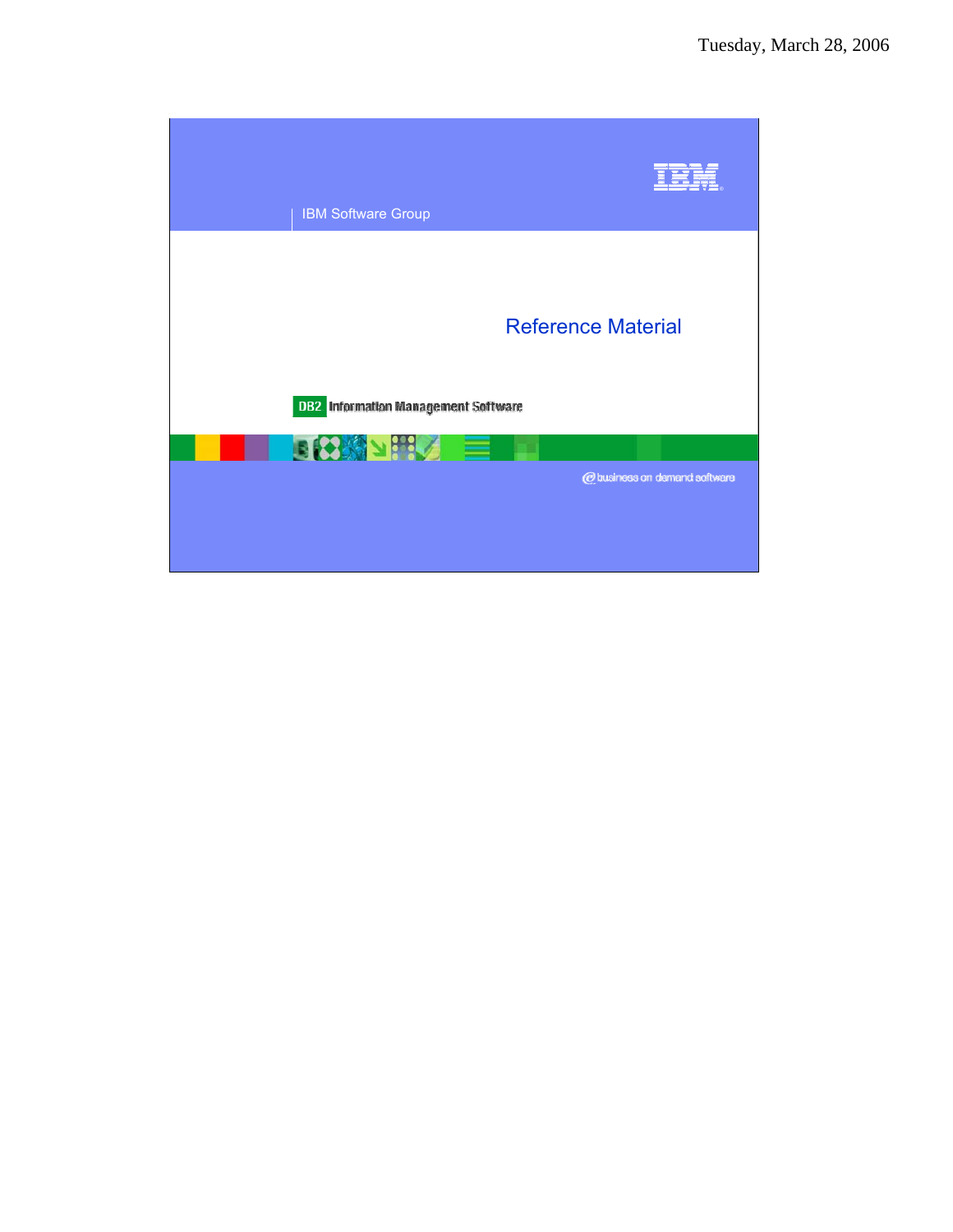

In appendix E of the DB2 UDB Admin Guide, there is a discussion of NLS issues and how to set/override the codepage at the client using the codepage keyword on NT, and LANG variable on AIX.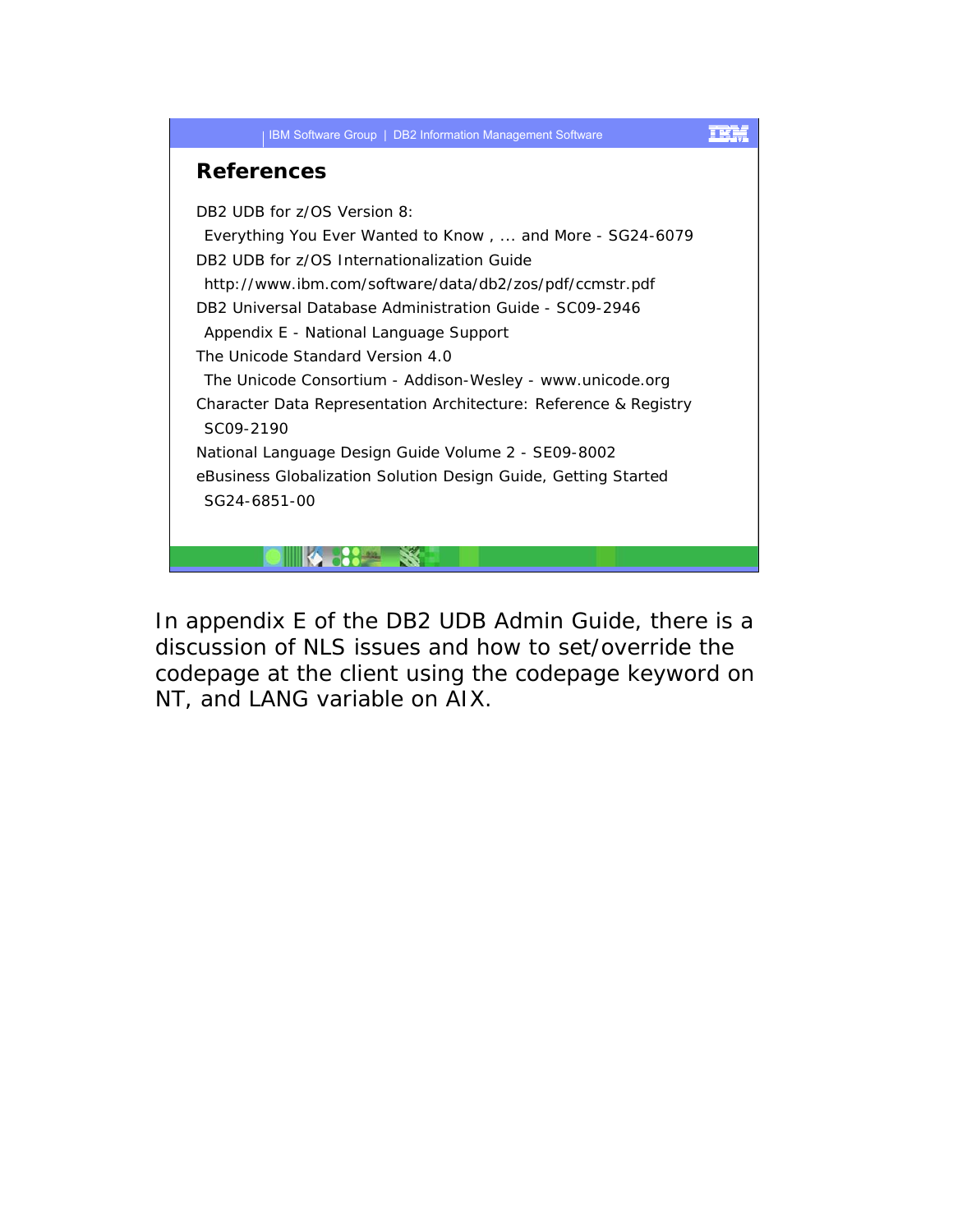

The z/OS support for Unicode now offers

-Conversion

-Normalization

-Casing

These services are used by DB2 and are also available to Assembler and C/C++ applications.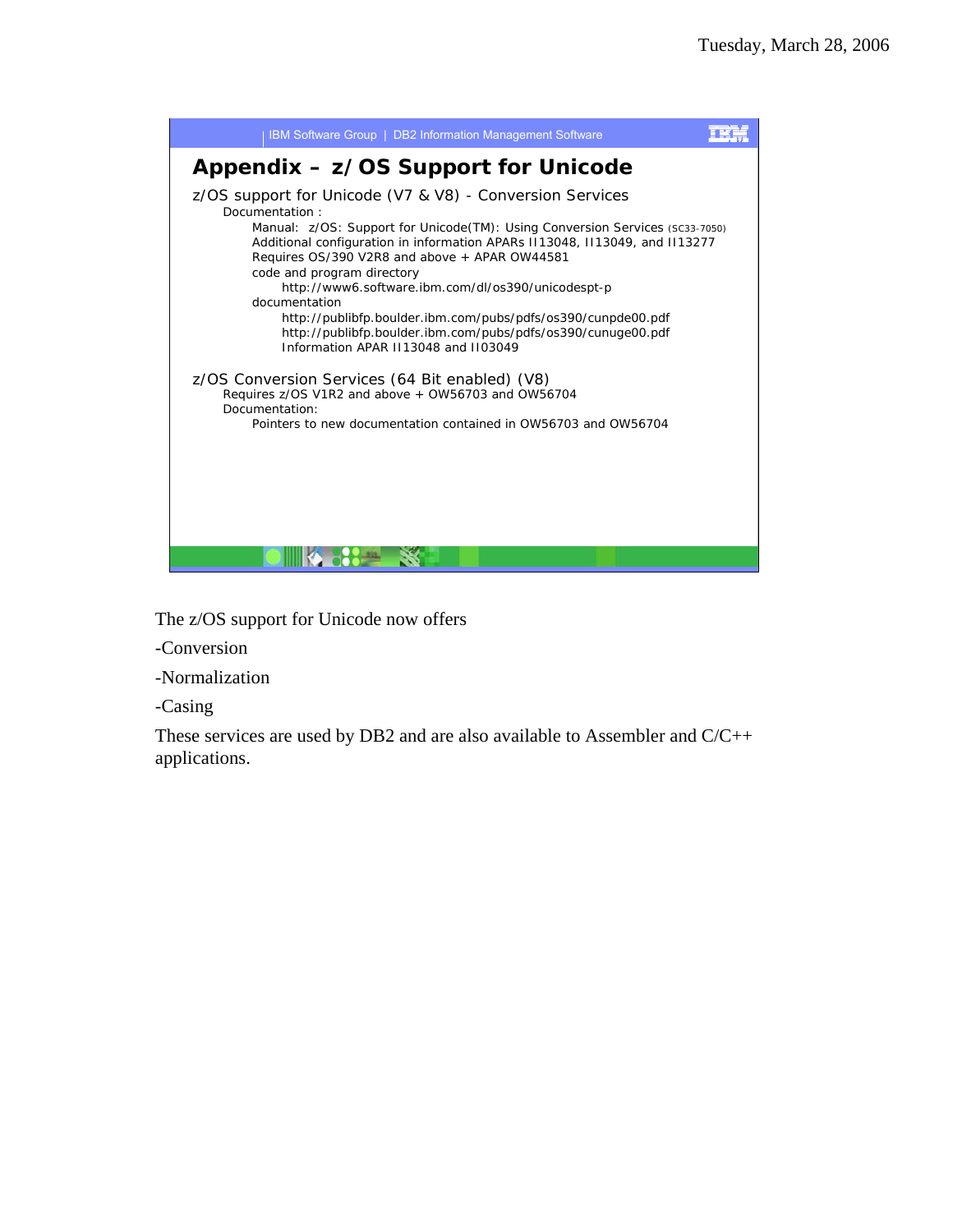

The zSeries 800, 900, 890 and 990 processors provide HW support for Unicode data processing. The support is detailed here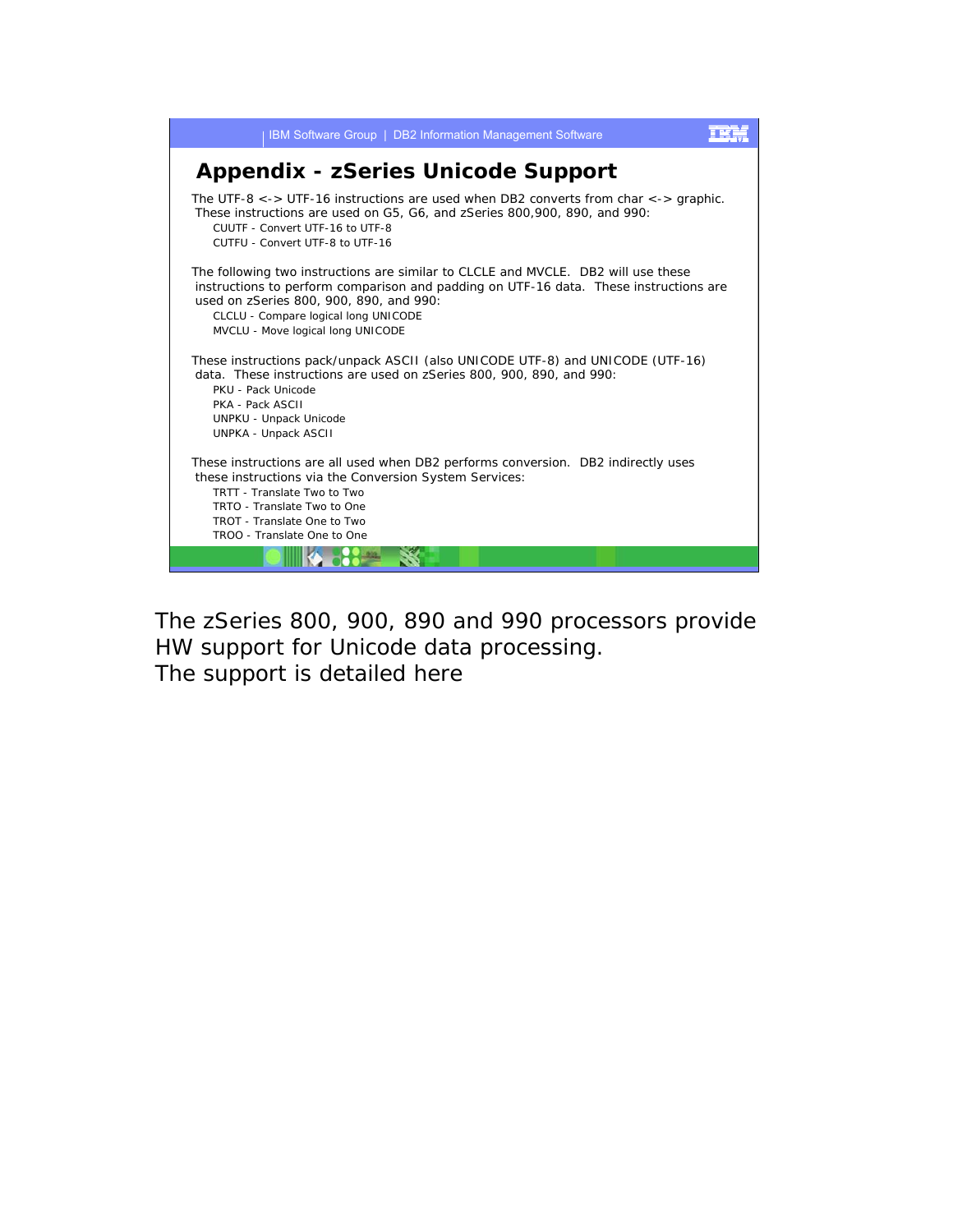| IBM Software Group   DB2 Information Management Software                                                                        |  |  |  |  |  |  |  |
|---------------------------------------------------------------------------------------------------------------------------------|--|--|--|--|--|--|--|
| <b>Conversion Services Example</b>                                                                                              |  |  |  |  |  |  |  |
| //CUNMIUTL EXEC PGM=CUNMIUTL                                                                                                    |  |  |  |  |  |  |  |
| //SYSPRINT DD<br>$SYSOUT = *$                                                                                                   |  |  |  |  |  |  |  |
| DD DISP=SHR, DSN=hlq.SCUNTBL<br>//TABIN                                                                                         |  |  |  |  |  |  |  |
| DSN=hlq.IMAGES(CUNIMG00),DISP=SHR<br>//SYSIMG<br>DD                                                                             |  |  |  |  |  |  |  |
| DD<br>$\ast$<br>//SYSIN                                                                                                         |  |  |  |  |  |  |  |
| /*** INPUT STATEMENTS FOR THE IMAGE GENERATOR ***/                                                                              |  |  |  |  |  |  |  |
| CONVERSION $0037,1200$ , ER; /*EBCDIC 037 -> UTF-16<br>$\star$ /                                                                |  |  |  |  |  |  |  |
| CONVERSION $0037,1208$ , ER; /*EBCDIC 037 -> UTF-8 */                                                                           |  |  |  |  |  |  |  |
| CONVERSION 0037,0367, ER; /*EBCDIC 037 -> ASCII 367 */                                                                          |  |  |  |  |  |  |  |
| CONVERSION 1200,0037, ER; /*UTF-16 -> EBCDIC 037 */                                                                             |  |  |  |  |  |  |  |
| CONVERSION 1208,0037, ER; /*UTF-8 -> EBCDIC 037 */                                                                              |  |  |  |  |  |  |  |
| CONVERSION 0367,0037, ER; /*ASCII 367 -> EBCDIC 037 */                                                                          |  |  |  |  |  |  |  |
| CONVERSION 1252,1200, ER; /*ASCII 1252 -> UTF-16<br>$*$ /                                                                       |  |  |  |  |  |  |  |
| CONVERSION 1252, 1208, ER; /*ASCII 1252 -> UTF-8<br>$\star$ /                                                                   |  |  |  |  |  |  |  |
| CONVERSION 1252,0367, ER; /*ASCII 1252 -> ASCII 367 */                                                                          |  |  |  |  |  |  |  |
| CONVERSION 1200,1252, ER; /*UTF-16<br>$\rightarrow$ ASCII 1252 */                                                               |  |  |  |  |  |  |  |
| CONVERSION 1208, 1252, ER; /*UTF-8 -> ASCII 1252 */                                                                             |  |  |  |  |  |  |  |
| CONVERSION 0367,1252, ER; /*ASCII 367<br>-> ASCII 1252 */<br>$*$ /<br>CONVERSION 1208, 1200, ER; /*UTF-8<br>$\text{-}$ > UTF-16 |  |  |  |  |  |  |  |
| CONVERSION 0367,1200, ER; /*ASCII 367 -> UTF-16 */                                                                              |  |  |  |  |  |  |  |
| CONVERSION 1200, 1208, ER; /*UTF-16 -> UTF-8 */                                                                                 |  |  |  |  |  |  |  |
| CONVERSION 0367,1208, ER; /*ASCII 367 -> UTF-8<br>$\star$ /                                                                     |  |  |  |  |  |  |  |
| CONVERSION 1200,0367, ER; /*UTF-16 -> ASCII 367 */                                                                              |  |  |  |  |  |  |  |
| CONVERSION 1208,0367, ER; /*UTF-8 -> ASCII 367 */                                                                               |  |  |  |  |  |  |  |
| $/$ *                                                                                                                           |  |  |  |  |  |  |  |
|                                                                                                                                 |  |  |  |  |  |  |  |

Here's an example of the CUNJIUTL utility

Note the specification of ER (enforced subset, round trip) after each CCSID pair. The ER specification is required by DB2.

See II13048 and II13049 for further information on setting up the z/OS conversion services with DB2.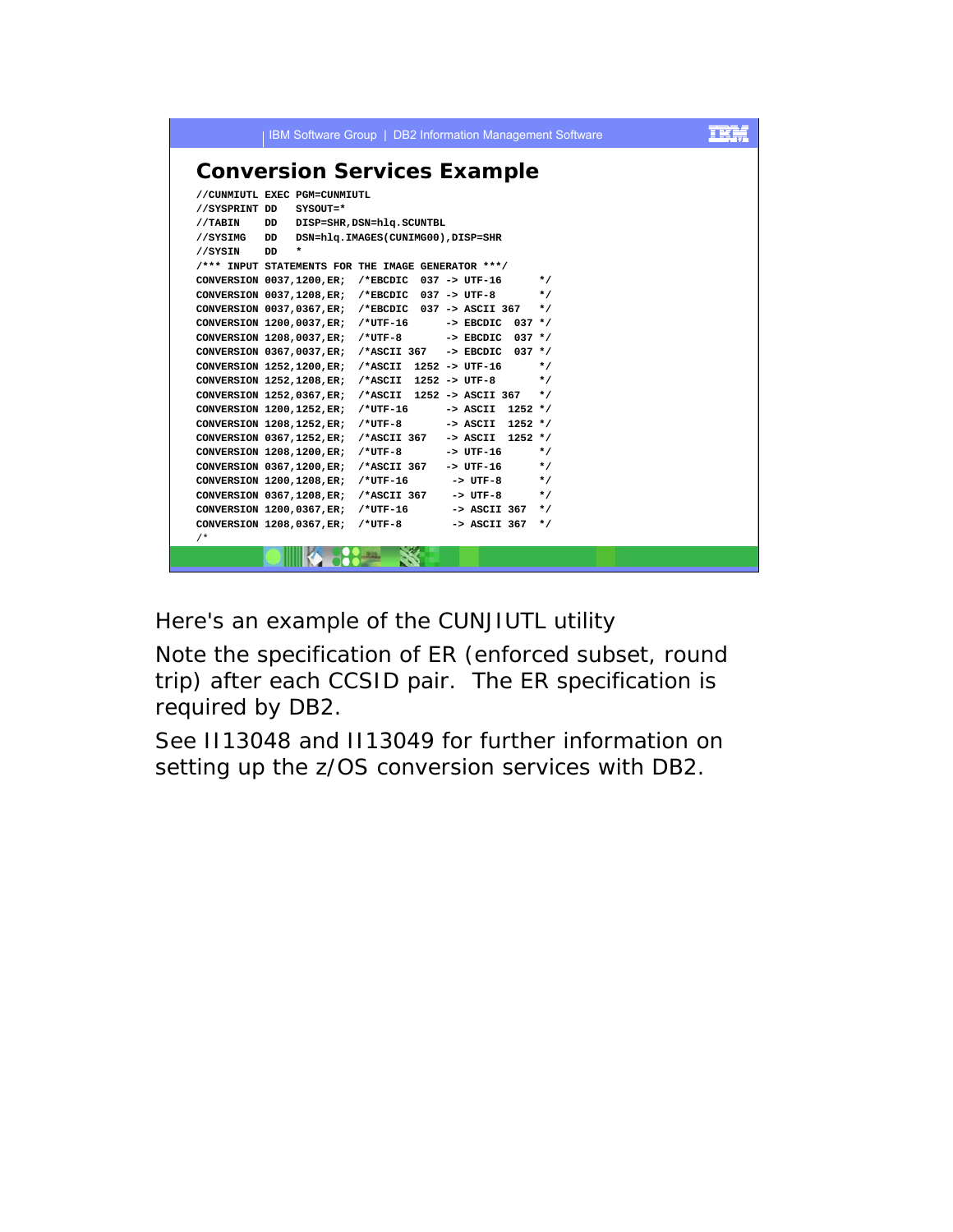|                                            | IBM Software Group   DB2 Information Management Software |                       |  |  |  |  |  |
|--------------------------------------------|----------------------------------------------------------|-----------------------|--|--|--|--|--|
| <b>Conversion Services Example Display</b> |                                                          |                       |  |  |  |  |  |
| 14.34.14                                   | d uni,all                                                |                       |  |  |  |  |  |
| 14.34.15                                   | CUN3000I 14.34.14 UNI DISPLAY 097                        |                       |  |  |  |  |  |
| ENVIRONMENT: CREATED                       | 12/11/2002 AT 09.13.53                                   |                       |  |  |  |  |  |
|                                            | 12/11/2002 AT 09.13.53<br><b>MODIFIED</b>                |                       |  |  |  |  |  |
|                                            | IMAGE CREATED 12/06/2002 AT 17.10.01                     |                       |  |  |  |  |  |
|                                            | SERVICE: CUNMCNV<br><b>CUNMCASE</b>                      |                       |  |  |  |  |  |
|                                            | STORAGE: ACTIVE<br>50 PAGES                              |                       |  |  |  |  |  |
|                                            | LIMIT 524287 PAGES                                       |                       |  |  |  |  |  |
| CASECONV: NONE                             |                                                          |                       |  |  |  |  |  |
|                                            | CONVERSION: 00037-00367-ER                               | 00037-01208-ER        |  |  |  |  |  |
|                                            | 00037-01200(13488)-ER                                    | 00367-00037-ER        |  |  |  |  |  |
|                                            | 00367-01208-ER                                           | 00367-01200(13488)-ER |  |  |  |  |  |
|                                            | 00367-01252-ER                                           | 01200(13488)-00037-ER |  |  |  |  |  |
|                                            | 01200(13488)-00367-ER                                    | 01200-01208-ER        |  |  |  |  |  |
|                                            | 01200(13488)-01252-ER                                    | 01208-00037-ER        |  |  |  |  |  |
|                                            | 01208-00367-ER                                           | 01208-01200-ER        |  |  |  |  |  |
|                                            | 01208-01252-ER                                           | 01252-00367-ER        |  |  |  |  |  |
|                                            | 01252-01200(13488)-ER                                    | 01252-01208-ER        |  |  |  |  |  |
|                                            |                                                          |                       |  |  |  |  |  |
|                                            |                                                          |                       |  |  |  |  |  |

Here's an example of output from a display UNI command.

Note when the image was created is displayed

Also, the number of pages used by the image is also displayed. This is important because these pages are page fixed so they are taking up dedicated memory space on the machine

Finally, a list of conversions that are supported in this image are displayed.

Note for CCSID 1200 conversions the base CCSID that the conversion was created from is also displayed in parenthesis.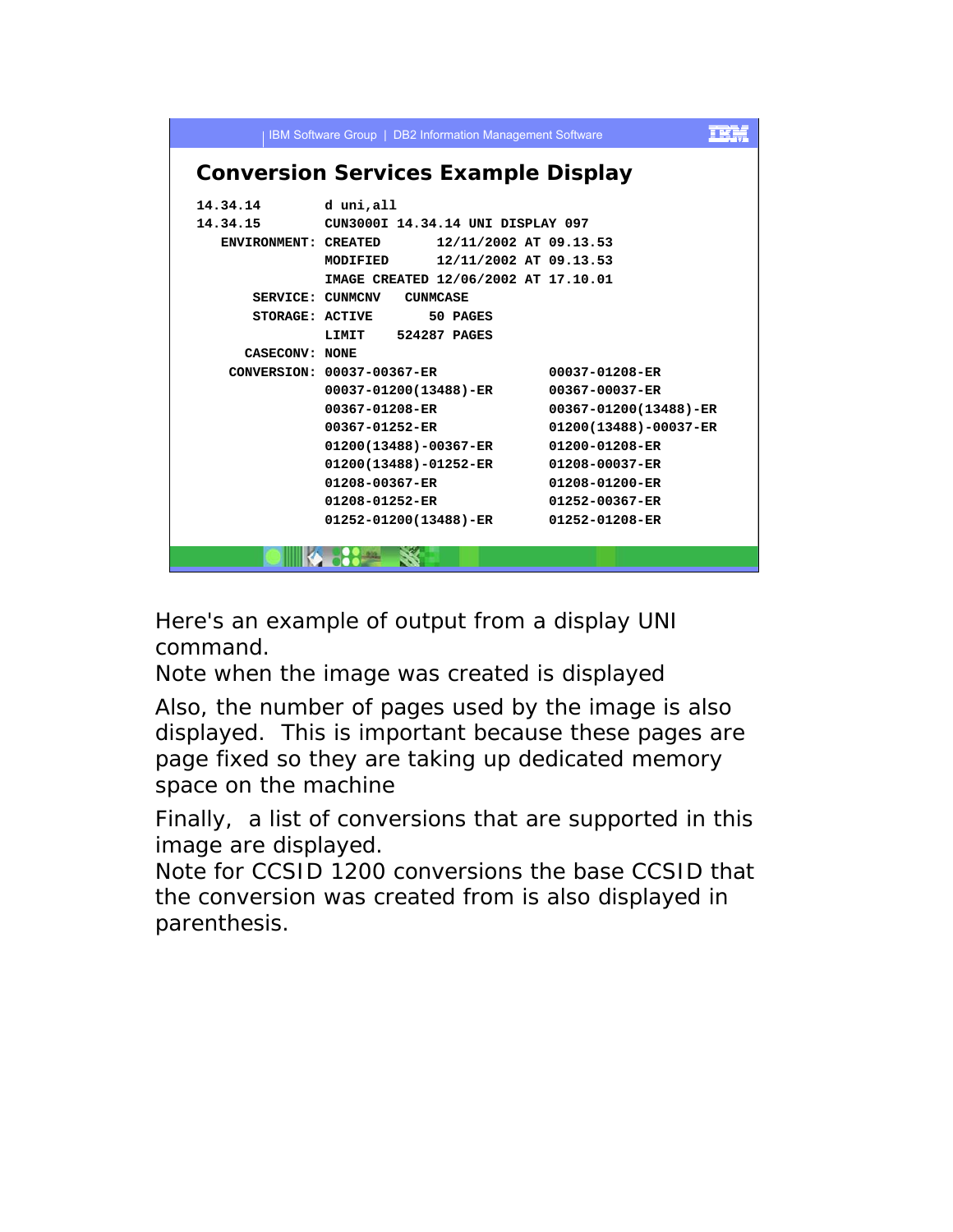

The statement text in SYSSTMT and SYSPACKSTMT is essentially Binary.

DB2 knows how to access the information, but applications will have trouble accessing these columns because the encoding changes depending on the NEWFUN option that was used to precompile the application.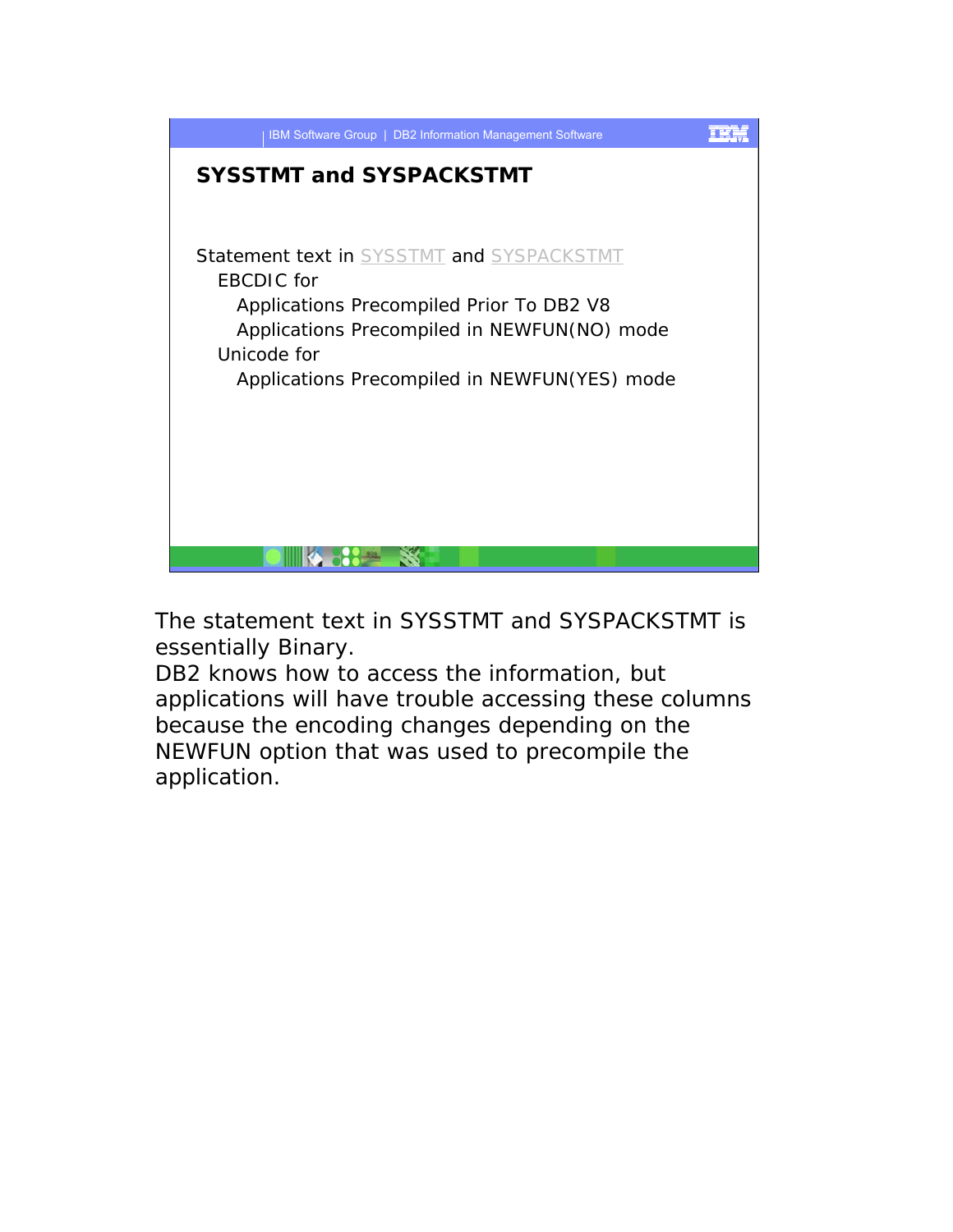

An SQL statement similar to the above may be used to get SQL statement text from SYSSTMT.

Please note that due to the nature of the data (some of the data is not textual data) in the TEXT column, warnings and errors are possible.